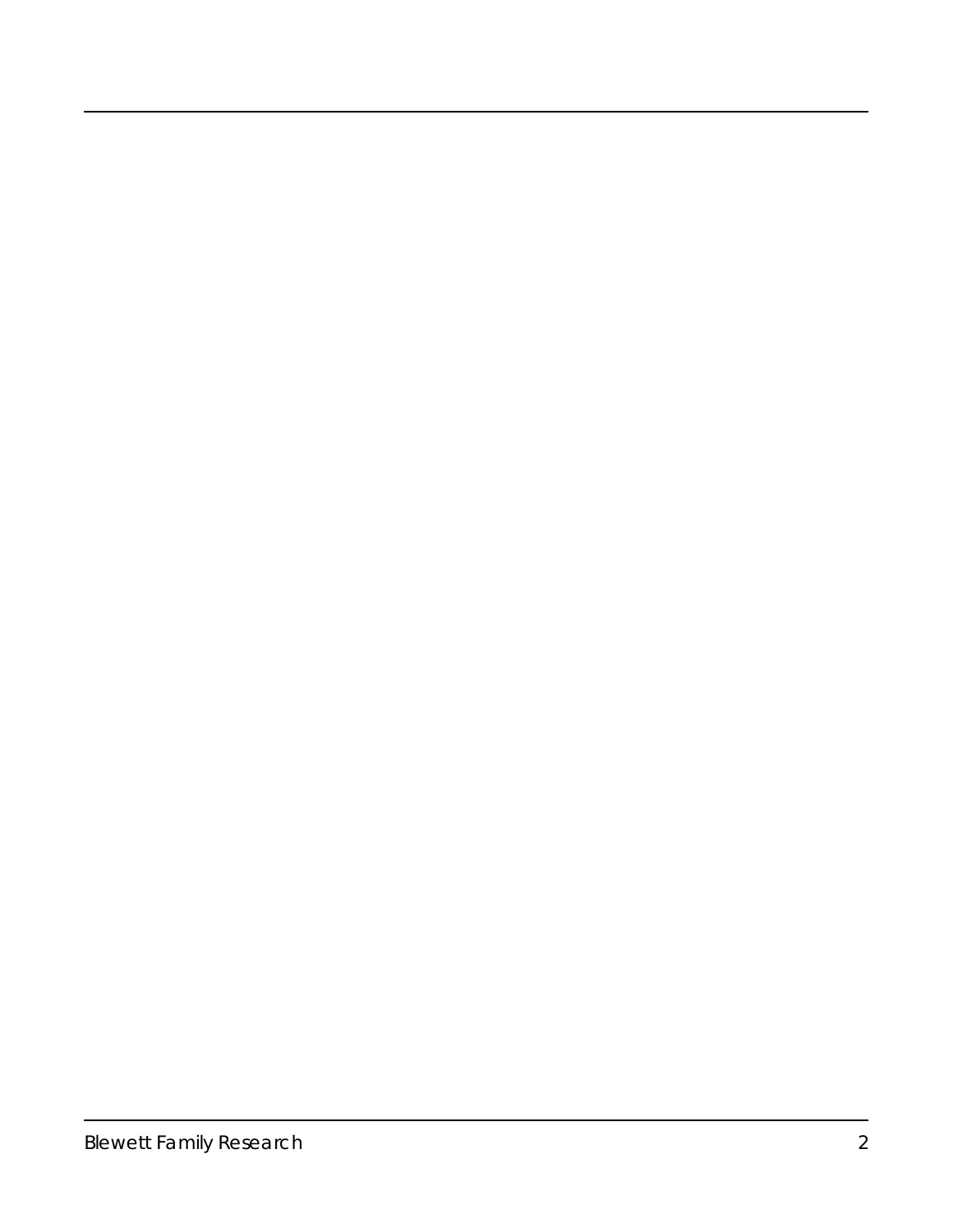## **Family Genealogy**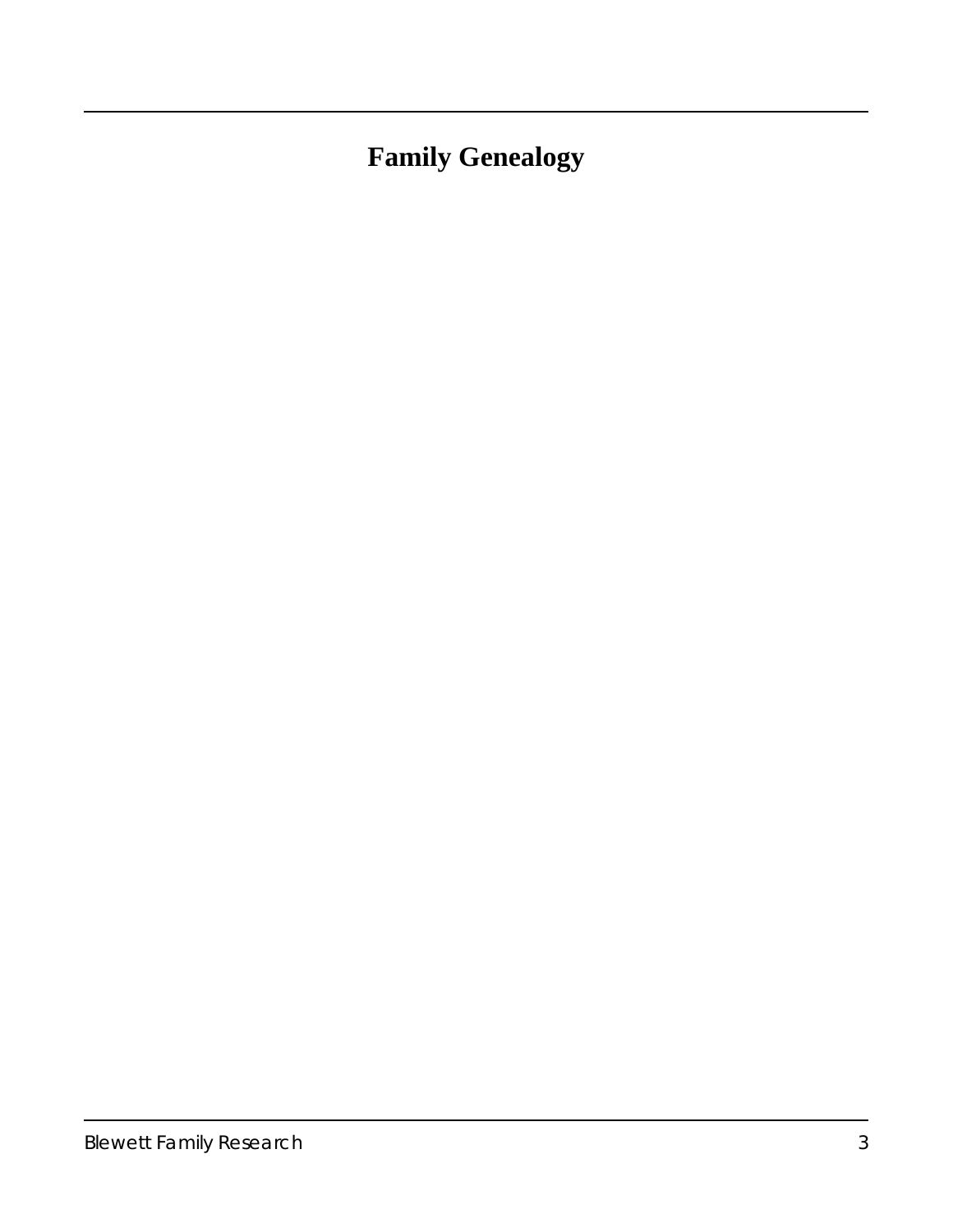#### <span id="page-3-0"></span>**1. Walter<sup>1</sup> Blewett the Viking**, b. about 987.

.

Note: The name BLOET is of Viking origin. They arrived in NorthernScotland in 870 A.D. and t heir decendants landed in Northern France in 911 A.D. Source: Valerie White

This name still has not been confirmed as being the head of the family nor even the parent o f William, Robert, Richard or Raoul. Will continue to show him until I can find proof one wa y or the other. I believe that this person is mixed up with another Walter.

<span id="page-3-1"></span>Children of Walter Blewett the Viking and \_\_\_\_\_ \_\_\_\_:

i. **William I 'Blouet' Blewett**, b. at France. Source: Falaise Roll Recording Prominent Companions of William Duke of Normany at the Conquest of England by: m. Jackson Crispin and Leonce Macary With additions and corrections by G. Andrews Moriarty Reprinted: Genealogical Publishing Co., Inc., Baltimore, MD, 1969, 1985, 1994. p. 87, 88, 216 .

Source: A Dictionary of English and Welsh Surnames With special American Instances By the Late: Charles Wareing Bardsley, M.A. Revised for the press by his widow Published: Balitmore, Genealogical Publishing Co., 1967

Blewett, Blewitt, Bluett. - Nich. 'Bluet', one of many nicknames of complexion. In this case probably form the dress. Fr. Bluet, a blue woollen cloth; cf. Burrell, Burnet, Cawry-mawry, &c. 'Item, lego Gilberto Skut... togram mean de bluett furr': 1437. Bury Wills (H.E.D.). Robert Bluet, co. Bucks, 20 Edw. I. R. [1292] John Bluit, co. Glouc, 1273. A. Robert Bluet, co. Linc., ibid. Walter Bluet, London, ibid. Thomas Bloet, co. Southampton, Hen. III - Edw. I. K. [1216-1307] Roulandus Bloet. C. 1584, William Bluet, co. Cornwall: Reg. Univ. Oxf. Vol. II, p.135 1593, Roger Bluet, co. Devon: ibid. p.195 1754, Married - James Blewett and Catherine Curtiss: St. Geo. Chap. Mayfair, p.279 London, 1,3,4; Crockford, o,o,7; Boston (US), 2,o,o; Philadelphia, o, 2,1.

Source: The Norman People and their existing Descendants, p.162 By: H.S. King

Bluett. In 1084 Richard and William Bloet occur in Normany (Gall. Christ. xi. 228 Instr.). Ro bert Bloiet was bishop of Winchester, t. William I. (Ord. Vit. 763). Briqueville la Blouett e was the Seat of this family in Normany (La Roque4, Mais.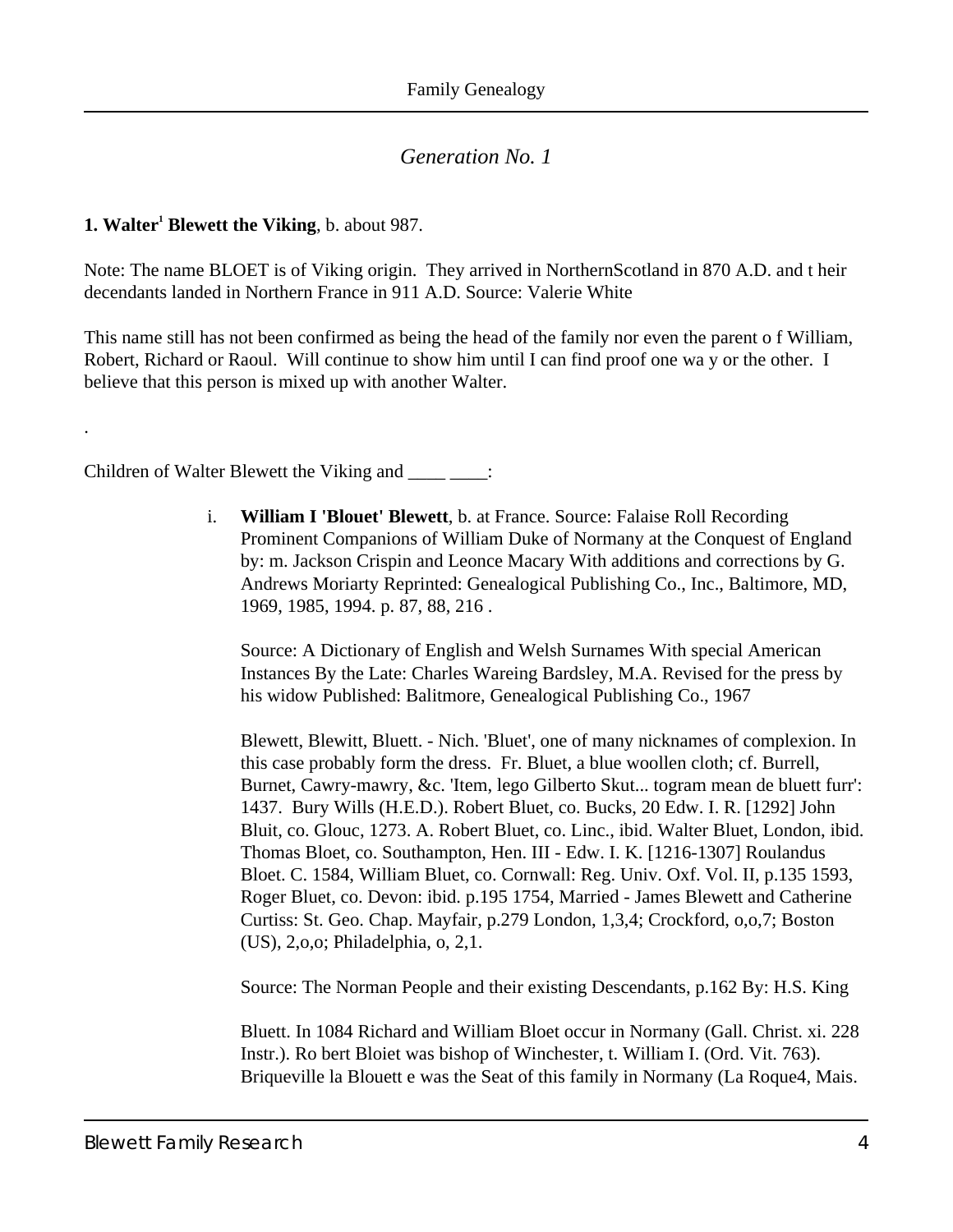Hare. ii 1834). Robert Bloet witn ess a charter of William I. (Mon. i. 40), and Ralph B. at the same time was a beneafactor o f Gloucester Abbey (Il. i. 118). William Bluet was summoned with other barons to march again st the Welsh, 1256. The name long remained of eminence in the West of England.

- 2 ii. **[Robert 'Blouet, Bloet' Blewett, Bishop of Lincoln](#page-5-0)**, b. at France, d. Jan 10, 1123, at Lincolnshire, England.
- 3 iii. **[Richard Blewett of Helstan](#page-7-0)**
- 4 iv. **[Raoul 'Ralph I' 'Blouet' Blewett of Hampshire](#page-8-0)**, b. at France.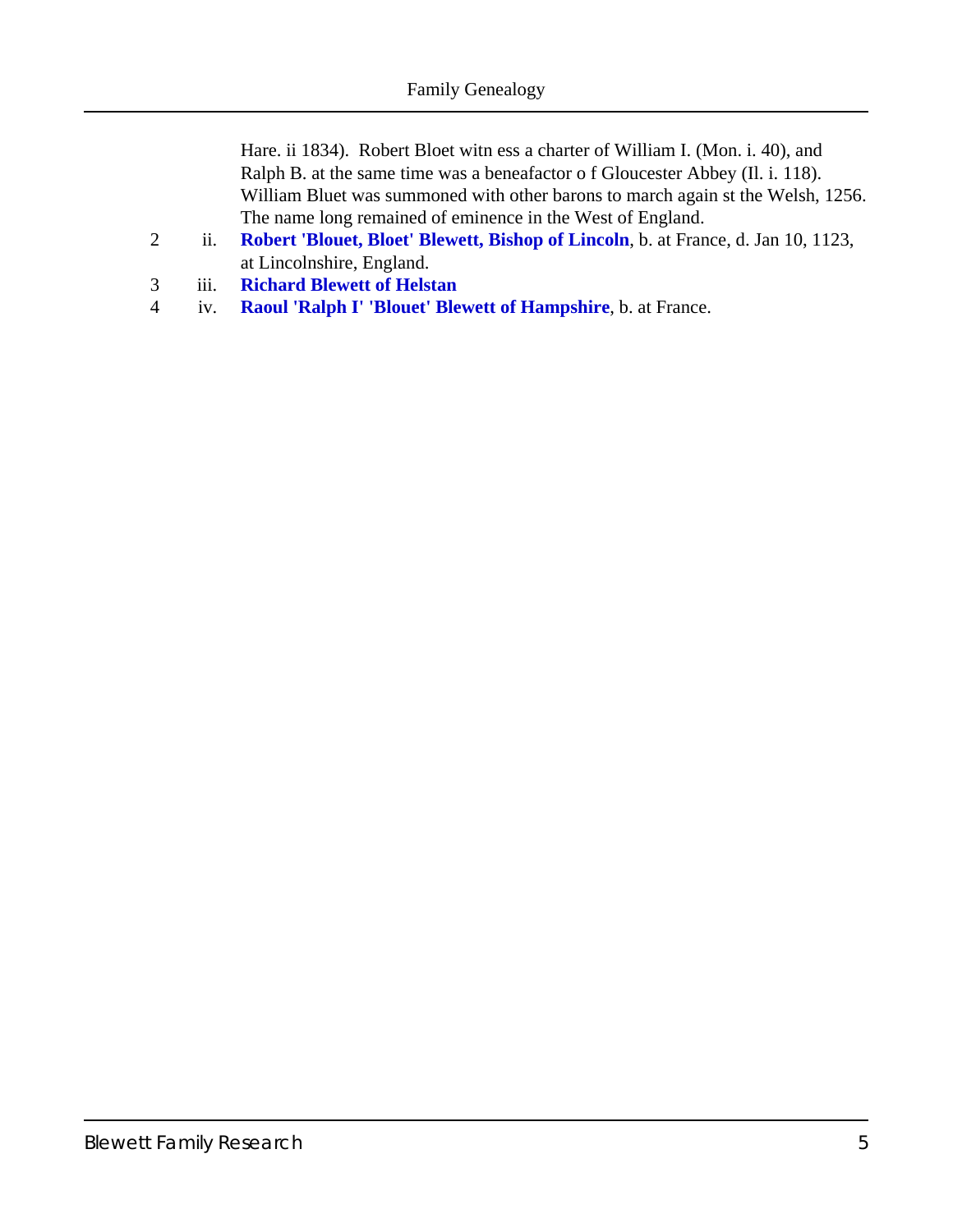<span id="page-5-0"></span>**2. Robert 'Blouet, Bloet'<sup>2</sup> Blewett, Bishop of Lincoln** *[\(Walter](#page-3-0)<sup>1</sup> )*, b. at France, d. Jan 10, 1123, at Lincolnshire, England.

This is the Robert that was the Chancellor then Bishop and See of Lincoln:

The Visitation of the County of Devon In the Year 1564, with additions from The Earlier Visitation of 1531 Edited by: Frederic Thomas Colby, D.D. Exeter: Printed for the editor by W. Pollard, North Street, 1881 ala. Bloett, Bp. of Linc, 1092, 6 W, i., Chancellor of England, died suddenly 1122.

BLOET, ROBERT (d. 1123), English bishop, was chancellor to William I. and Rufus. From the lat ter he received the see of Lincoln (1093) in succession to Remigius. His private character wa s indifferent; but he administered his see with skill and prudence, built largely, and kep t a magnificent household, which served as a training-school even for the sons of nobles. Blo et was active in assisting Henry I. during the rebellion of 1102, and became that monarch's j usticiar. Latterly, however, he fell out of favour, and, although he had been very rich, wa s impoverished by the fines which the king extorted from him. Perhaps his wealth was his chie f offence in the king's eyes; for he was in attendance on Henry when seized with his last ill ness. He was the patron of the chronicler Henry of Huntingdon, whom he advanced to an archdea conry.

Source: Falaise Roll Recording Prominent Companions of William Duke of Normany at the Conquest of England by: m. Jackson Crispin and Leonce Macary With additions and corrections by G. Andrews Moriarty Reprinted: Genealogical Publishing Co., Inc., Baltimore, MD, 1969, 1985, 1994. p. 87, 88, 216

Source: A Dictionary of English and Welsh Surnames With special American Instances By the Late: Charles Wareing Bardsley, M.A. Revised for the press by his widow Published: Balitmore, Genealogical Publishing Co., 1967

Blewett, Blewitt, Bluett. - Nich. 'Bluet', one of many nicknames of complexion. In this case probably form the dress. Fr. Bluet, a blue woollen cloth; cf. Burrell, Burnet, Cawry-mawry, &c. 'Item, lego Gilberto Skut... togram mean de bluett furr': 1437. Bury Wills (H.E.D.). Robert Bluet, co. Bucks, 20 Edw. I. R. [1292] John Bluit, co. Glouc, 1273. A. Robert Bluet, co. Linc., ibid. Walter Bluet, London, ibid. Thomas Bloet, co. Southampton, Hen. III - Edw. I. K. [1216-1307] Roulandus Bloet. C. 1584, William Bluet, co. Cornwall: Reg. Univ. Oxf. Vol. II, p.135 1593, Roger Bluet, co. Devon: ibid. p.195 1754, Married - James Blewett and Catherine Curtiss: St. Geo. Chap. Mayfair, p.279 London, 1,3,4; Crockford, o,o,7; Boston (US), 2,o,o; Philadelphia, o, 2,1.

Source: The Norman People and their existing Descendants, p.162 By: H.S. King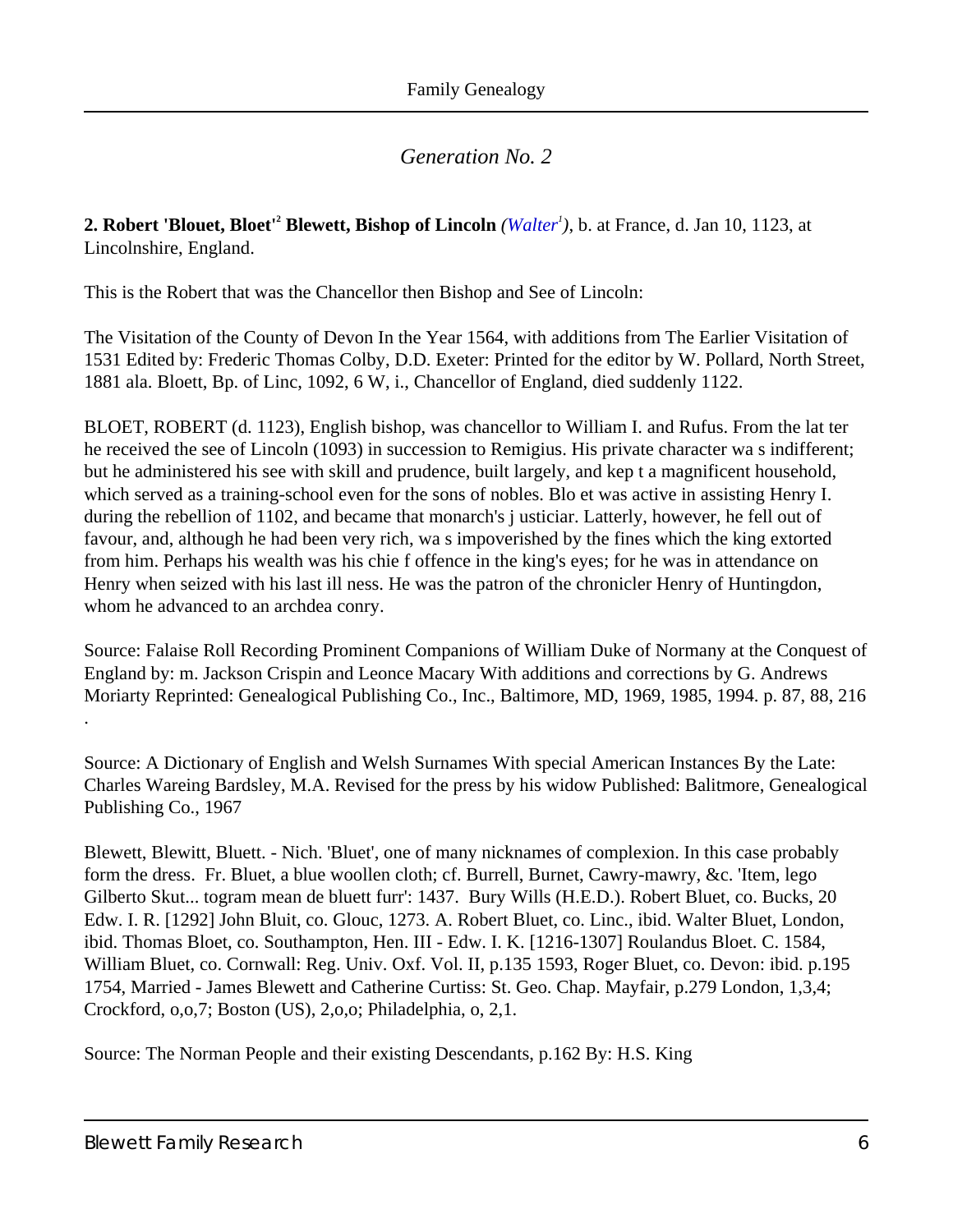Bluett. In 1084 Richard and William Bloet occur in Normany (Gall. Christ. xi. 228 Instr.). Ro bert Bloiet was bishop of Winchester, t. William I. (Ord. Vit. 763). Briqueville la Blouett e was the Seat of this family in Normany (La Roque4, Mais. Hare. ii 1834). Robert Bloet witn ess a charter of William I. (Mon. i. 40), and Ralph B. at the same time was a beneafactor o f Gloucester Abbey (Il. i. 118). William Bluet was summoned with other barons to march again st the Welsh, 1256. The name long remained of eminence in the West of England.

Source: The Battle Abbey Roll with some account of the Norman Linage's, Vol. 1, p.112 By: the Duchess of Cleveland Published London: John Murray, Albemarle Street, 1889

This has not been proven as of this time, Robert Blouet was Bishop of Winchester in the tim e of William the Conqueror (1022). (Order Vit. 763).

Source: The Victoria History of the Counties of England A History of Yorkshire, Vol. III, p.9 Edited by: William Page, F.S.A. Published for the University of London Institute of Historial Research Reprinted by Dawson of Pall Mall, Folkstone & London, 1972

Ecclesiastical History, Yorkshire. After some dispute, Thomas contented Lanfrance with a verb al profession. (hugh, Hist. Ch. York (Rolls Ser.), ii, 101). Lanfrance and Thomas went to Ro me to receive the pall from Alexander II in 1071, Ordericus Vitalis, Hist. Eccl v, 2. For a n account of their visit, and their controversy there, see Dixon and Raine, Fasti Ebor. 148 , 149.). The dispute was renewed at the conseration of Anslem at Canterbury in 1093. Thoams r efuse to consecrate until the words 'primatem totius Britanniae' were left out of Anselm's pe tition. A further source of controversy with Anslem was the consecration of Robert Bloett t o the See of Lincoln.

Source: The Victoria History of the County of Surry, Vol. Two, p.65 Edited by: H.E. Malden Published for the University of London Institue of Historial Research Reprinted by: Dawson of Pall Mall, London

Abbey of Bermondsey, Surry. Robert Bluet, the Chancellor, in 1093, when he was appointed t o the See of Lincoln, bestowed on the monks of Bermondsey the manor of Charlton in Kent, an d in the same year a manor in Little Hallingbury in Essex was granted to them by Geoffrey Mar tel by the consent of Geoffrey de Mandeville, with tithes of Alferton in Great Dunmow.

Source: The Victoria History of the Counties of England A History of Yorkshire, Vol. III, p.398 Edited by: William Page, F.S.A. Published for the University of London Institute of Historical Research Reprinted by Dawson of Pall Mall, Folkestone & London, 1972

Tickhill, Yorkshire. King Henry proceeded in person, early in 1102, against the more importa nt stronghold of Bridgenorth, and entrusted the reduction of Tickhill to Robert Bloett, Bisho p of Lincoln.

Source: Henry of Huntingdon: The History of the English People; 1000-1154 Translated from the Latin, with and Introduction and Notes, by Diana Greenway Published: Oxford University Press Printed in Great Britain by Cox & Wyman, LTD., Reading, Berkshire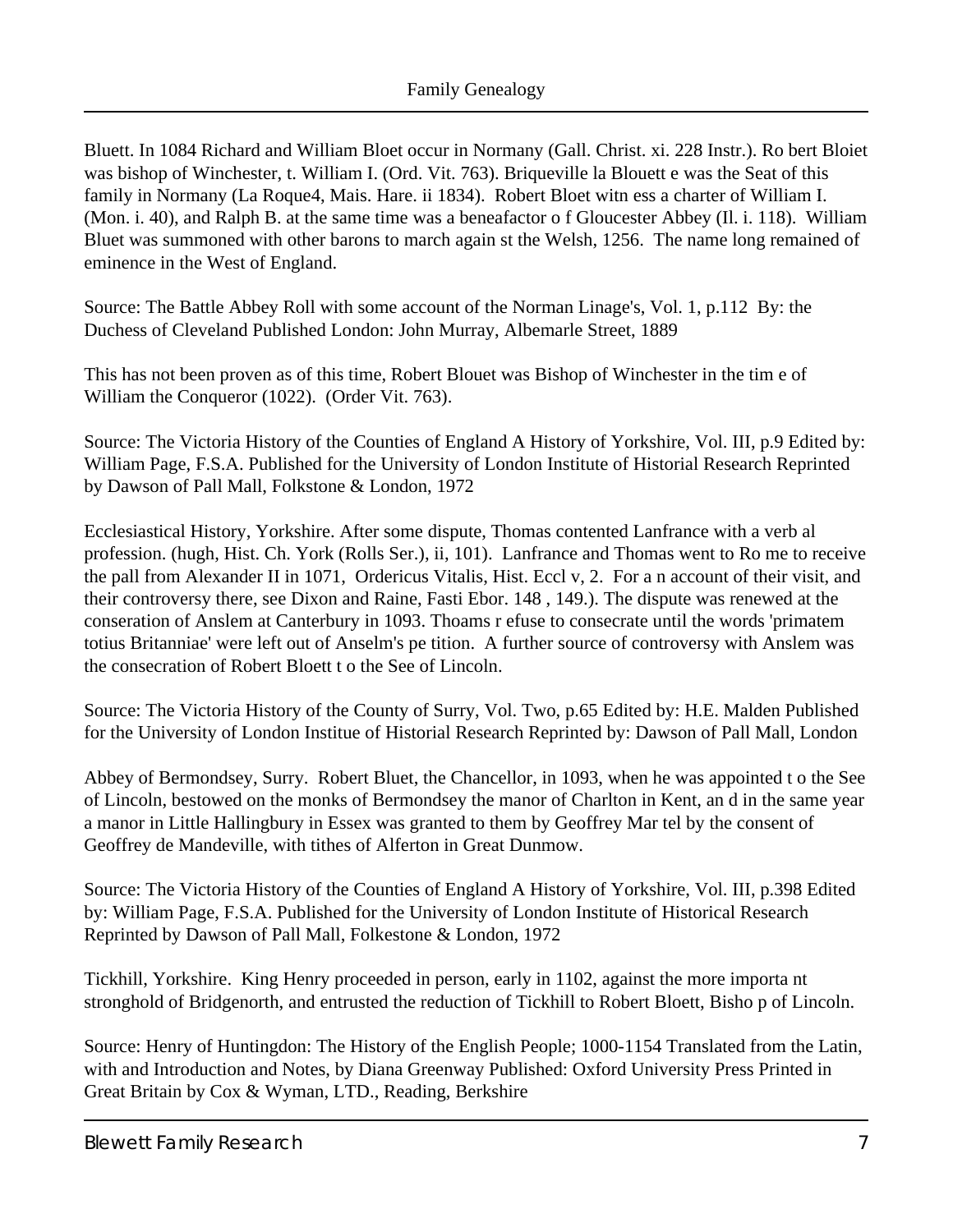p. 37  $\hat{a} \in \mathcal{F}$  3. In the sixth year of his reign (1093), William the Younger fell ill at Gloucester in Len t (2 March - 16 April). And he gave the archbishopric of Canterbury to Abbot Anslem, a saint ly and venerable man. Also he gave the bishopric of Lincoln to Robert, surnamed Bloet, his c hancellor, than whom there was no one more handsome in appearance, more serene in mind, or mo re agreeable in conversation.\* The king also promised to amend evil laws and to establish pea ce in the house of the Lord. But as soon as he recovered he went back on this, and behaved w orse than ever. He regretted that he had not sold the bishopric of Lincoln, and so, when th e archbishop of York falsely claimed Bishop Bloet that the city of Lincoln and the district o f Lindsey ought to be subject to the archbishopric, the case was only concluded after Rober t had pledged  $\hat{A}$ £5,000 to the king for the liberty of his church. The blame for this act of si mony belonged to the king, whereas the bishop behaved correctly.\*  $\hat{a} \in \mathbb{R}$ 

p.141 102 perished: William Clito died in 1128; see above III, 39, where Henry gives a fuller acco unt than any other English source. Simon…King William: Robert Bloet was chancellor to William Rufus from 1091 to 1094, that is , before his consecration as bishop. Simon was dean of Lincoln between c.1113 and c.1123. The following passage is the only source for Simon $\hat{\mathbf{a}} \in \mathbb{N}$  parentage, character, and fall from roya l favor.

The Anglo-Saxon Chronicle Part 7: A.D. 1102 - 1154

A.D. 1123. In this year was the King Henry, at Christmastide at Dunstable, and there came t o him the ambassadors of the Earl of Anjou. And thence he went to Woodstock; and his bishop s and his whole court with him. Then did it betide on a Wednesday, which was on the fourth da y before the ides of January, that the king rode in his deer-fold; (146) the Bishop Roger o f Salisbury (147) on one side of him, and the Bishop Robert Bloet of Lincoln on the other sid e of him. And they rode there talking together. Then sank down the Bishop of Lincoln, and sai d to the king, "Lord king, I die." And the king alighted down from his horse, and lifted hi m betwixt his arms, and let men bear him home to his inn. There he was soon dead; and they ca rried him to Lincoln with great worship, and buried him before the altar of St. Mary. And th e Bishop of Chester, whose name was Robert Pecceth, buried him.

Some believe that Robert was married to a "d'Ivry" or "de Ivry". But so far my research ha s not been able to prove this.

Children of Robert 'Blouet, Bloet' Blewett, Bishop of Lincoln and \_\_\_\_ \_\_\_\_:

#### 5 i. **[Simon 'Bloet' Blewett, Dean of Lincoln](#page-10-0)**, b. about 1110, d. at Exile.

#### <span id="page-7-0"></span>**3. Richard<sup>2</sup> Blewett of Helstan** *([Walter](#page-3-0)<sup>1</sup> )*

Source: Falaise Roll Recording Prominent Companions of William Duke of Normany at the Conquest of England by: m. Jackson Crispin and Leonce Macary With additions and corrections by G. Andrews Moriarty Reprinted: Genealogical Publishing Co., Inc., Baltimore, MD, 1969, 1985, 1994. p. 87, 88, 216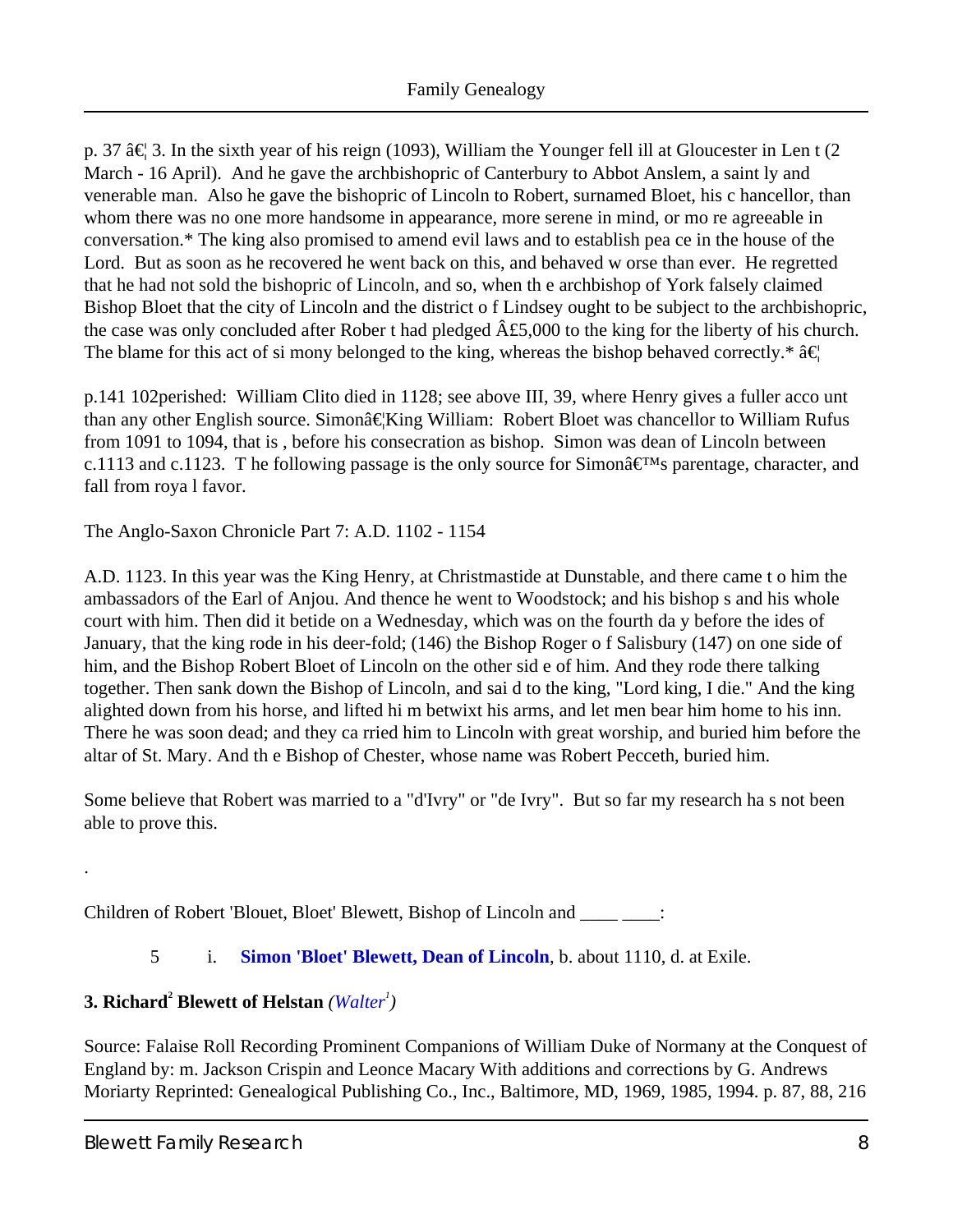Source: A Dictionary of English and Welsh Surnames With special American Instances By the Late: Charles Wareing Bardsley, M.A. Revised for the press by his widow Published: Balitmore, Genealogical Publishing Co., 1967

Blewett, Blewitt, Bluett. - Nich. 'Bluet', one of many nicknames of complexion. In this case probably form the dress. Fr. Bluet, a blue woollen cloth; cf. Burrell, Burnet, Cawry-mawry, &c. 'Item, lego Gilberto Skut... togram mean de bluett furr': 1437. Bury Wills (H.E.D.). Robert Bluet, co. Bucks, 20 Edw. I. R. [1292] John Bluit, co. Glouc, 1273. A. Robert Bluet, co. Linc., ibid. Walter Bluet, London, ibid. Thomas Bloet, co. Southampton, Hen. III - Edw. I. K. [1216-1307] Roulandus Bloet. C. 1584, William Bluet, co. Cornwall: Reg. Univ. Oxf. Vol. II, p.135 1593, Roger Bluet, co. Devon: ibid. p.195 1754, Married - James Blewett and Catherine Curtiss: St. Geo. Chap. Mayfair, p.279 London, 1,3,4; Crockford, o,o,7; Boston (US), 2,o,o; Philadelphia, o, 2,1.

Source: The Norman People and their existing Descendants, p.162 By: H.S. King

Bluett. In 1084 Richard and William Bloet occur in Normany (Gall. Christ. xi. 228 Instr.). Ro bert Bloiet was bishop of Winchester, t. William I. (Ord. Vit. 763). Briqueville la Blouett e was the Seat of this family in Normany (La Roque4, Mais. Hare. ii 1834). Robert Bloet witn ess a charter of William I. (Mon. i. 40), and Ralph B. at the same time was a beneafactor o f Gloucester Abbey (Il. i. 118). William Bluet was summoned with other barons to march again st the Welsh, 1256. The name long remained of eminence in the West of England.

Children of Richard Blewett of Helstan and \_\_\_\_ \_\_\_\_:

6 i. **[Sibil 'Sybil, Bluet' Blewett](#page-11-0)**, b. about 1146, at Of, Helstan, Cornwall, England.

#### <span id="page-8-0"></span>**4. Raoul 'Ralph I' 'Blouet'<sup>2</sup> Blewett of Hampshire** *[\(Walter](#page-3-0)<sup>1</sup>)*, b. at France.

The Benefactor of Gloucester Abbey.

Witness of Grace Dieu Abbey.

.

.

Source: Falaise Roll Recording Prominent Companions of William Duke of Normany at the Conquest of England by: m. Jackson Crispin and Leonce Macary With additions and corrections by G. Andrews Moriarty Reprinted: Genealogical Publishing Co., Inc., Baltimore, MD, 1969, 1985, 1994. p. 87, 88, 216

Source: A Dictionary of English and Welsh Surnames With special American Instances By the Late: Charles Wareing Bardsley, M.A. Revised for the press by his widow Published: Balitmore, Genealogical Publishing Co., 1967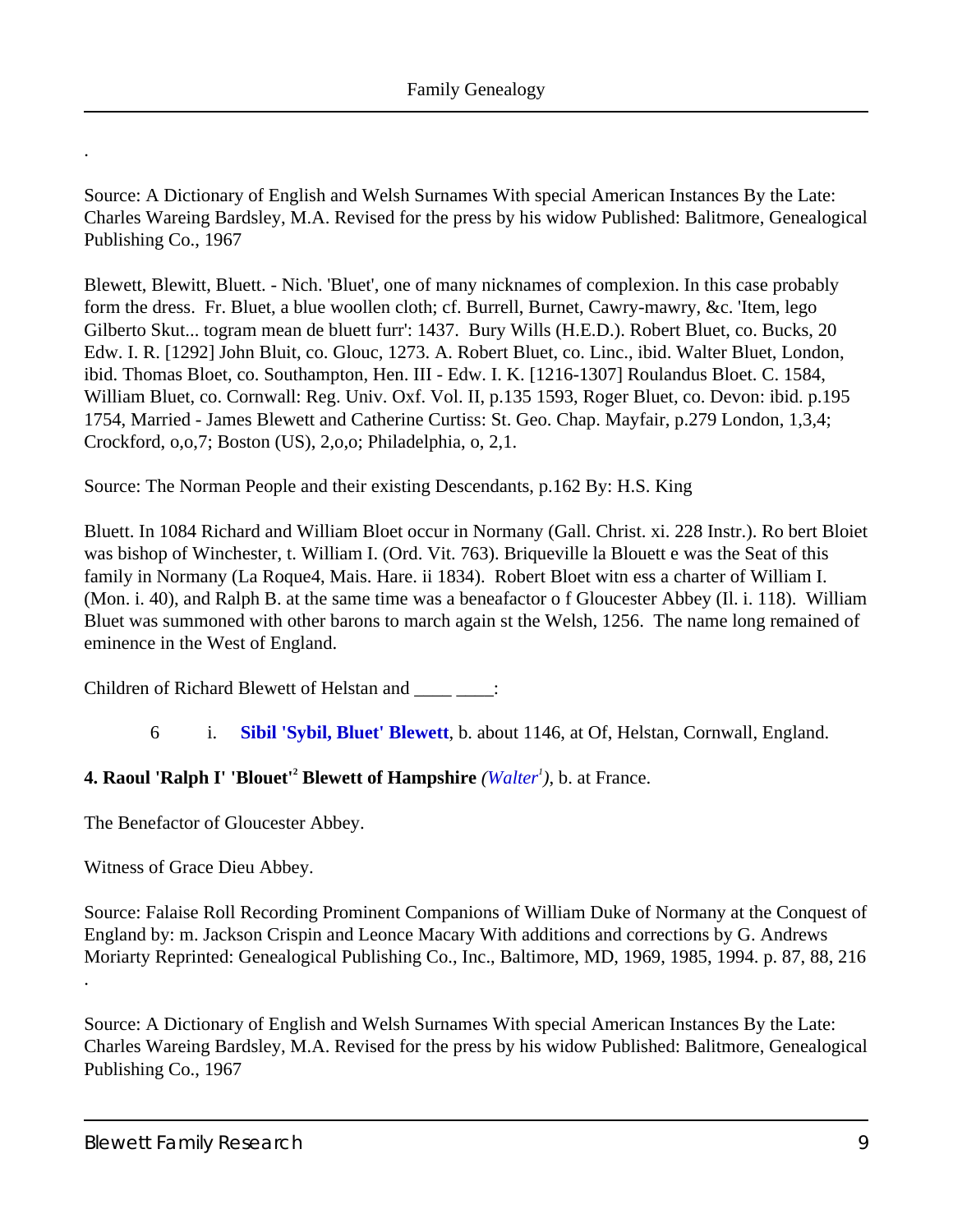Blewett, Blewitt, Bluett. - Nich. 'Bluet', one of many nicknames of complexion. In this case probably form the dress. Fr. Bluet, a blue woollen cloth; cf. Burrell, Burnet, Cawry-mawry, &c. 'Item, lego Gilberto Skut... togram mean de bluett furr': 1437. Bury Wills (H.E.D.). Robert Bluet, co. Bucks, 20 Edw. I. R. [1292] John Bluit, co. Glouc, 1273. A. Robert Bluet, co. Linc., ibid. Walter Bluet, London, ibid. Thomas Bloet, co. Southampton, Hen. III - Edw. I. K. [1216-1307] Roulandus Bloet. C. 1584, William Bluet, co. Cornwall: Reg. Univ. Oxf. Vol. II, p.135 1593, Roger Bluet, co. Devon: ibid. p.195 1754, Married - James Blewett and Catherine Curtiss: St. Geo. Chap. Mayfair, p.279 London, 1,3,4; Crockford, o,o,7; Boston (US), 2,o,o; Philadelphia, o, 2,1.

Source: The Norman People and their existing Descendants, p.162 By: H.S. King

Bluett. In 1084 Richard and William Bloet occur in Normany (Gall. Christ. xi. 228 Instr.). Ro bert Bloiet was bishop of Winchester, t. William I. (Ord. Vit. 763). Briqueville la Blouett e was the Seat of this family in Normany (La Roque4, Mais. Hare. ii 1834). Robert Bloet witn ess a charter of William I. (Mon. i. 40), and Ralph B. at the same time was a beneafactor o f Gloucester Abbey (Il. i. 118). William Bluet was summoned with other barons to march again st the Welsh, 1256. The name long remained of eminence in the West of England.

Children of Raoul 'Ralph I' 'Blouet' Blewett of Hampshire and \_\_\_\_\_\_\_\_:

- 7 i. **[Eldai 'Bluett' Blewett](#page-11-1)**, b. about 1149, at Of, Raglan, Usk, Monmouthshire, England.
- 8 ii. **[Ralph II Blewett of Lackham](#page-11-2)**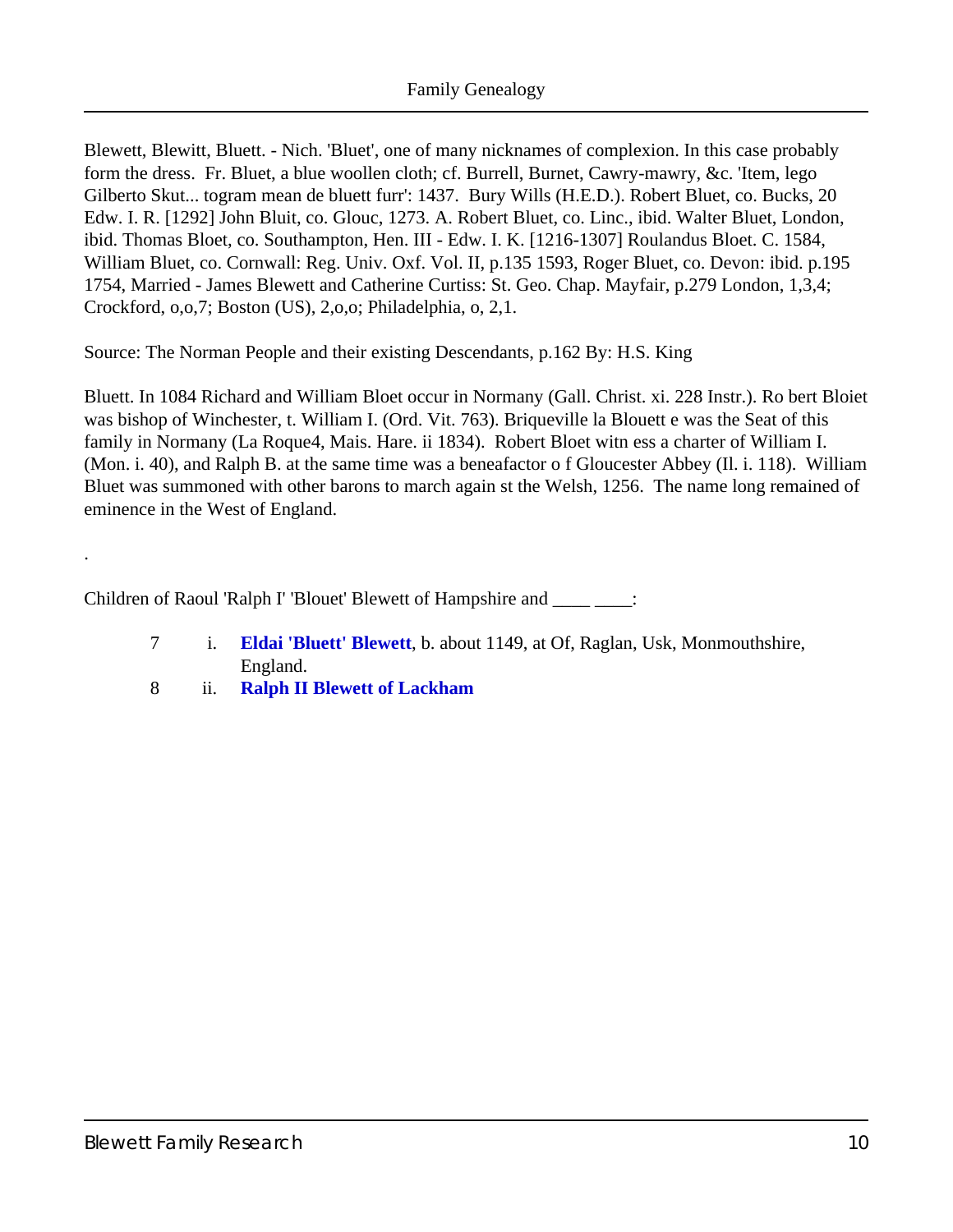### <span id="page-10-0"></span>**5. Simon 'Bloet'<sup>3</sup> Blewett, Dean of Lincoln** *([Robert 'Blouet, Bloet'](#page-5-0)<sup>2</sup> , [Walter](#page-3-0)<sup>1</sup> )*, b. about 1110, d. at Exile.

Prebendaries 1092 to 1842 - Aylesbury

Source: Henry of Huntingdon: The History of the English People; 1000-1154 Translated from the Latin, with and Introduction and Notes, by Diana Greenway Published: Oxford University Press Printed in Great Britain by Cox & Wyman, LTD., Reading, Berkshire

 $p.37$   $\hat{a} \in \mathcal{F}$  6. If I were to pursue individual examples, this letter would turn into a great volume. Bu t here I will not omit our dean, Simon, who was the son of Robert our bishop, whom he had fat hered while he was chancellor to the great King William.\* Being brought up, appropriately eno ugh, in the royal household, and appointed our dean while still a boy, he soon advanced in the king  $\hat{a} \in T^M$ s close friendship and in offices at court. He was quick-witted, a good speaker, phys ically handsome, radiant with charm, possessing mature discretion despite his youth, but tain ted with the sin of pride. From pride there grew envy, from envy hatred, from hatred slander s, strife, and accusations. He made an accurate prediction about himself when he said,  $\hat{a} \in \text{Tpa}$  is among the courtiers like salt among live eels $\hat{a} \in \text{TM}$ . For as salt tortures eels, so with his ac cusations he tormented all those who attended the king. But just as salt is ruined by the ee ls $\hat{a} \in \mathbb{N}^M$  moisture, so he was destroyed by the whispering of all. He knew the first part of the pr ophecy, but he did not foresee the second part. He unwittingly spoke the truth of himself . So having been elevated to the top position at court and in the kingdom, after a short tim e he fell headlong into the king $\hat{a} \in T^M$ s deepest loathing, and was put into prison, from which hei s said to have escaped by way of the sewer, and still a young man he went into exile and mise ry. The truth of this saying was well demonstrated in him:  $\hat{a} \in \hat{T}$  hose who are brought up in bed s of roses are surrounded by manure. $\hat{a} \in \mathbb{N}$  So we should not set a great value on noble boys or yo ung men whose appearance, riches, and favors are dazzling to our eyes, since many of them ma y in time be reduced to the greatest misfortune. Then all the hopes of the foolish are disso lved, and what was brought out of nothing is returned to nothing  $\hat{\mathbf{x}}$ 

p.141 102 perished: William Clito died in 1128; see above III, 39, where Henry gives a fuller acco unt than any other English source. Simon…King William: Robert Bloet was chancellor to William Rufus from 1091 to 1094, that is , before his consecration as bishop. Simon was dean of Lincoln between c.1113 and c.1123. The following passage is the only source for Simon $\hat{\mathbf{a}} \in \mathbb{N}$  parentage, character, and fall from roya l favor.

Children of Simon 'Bloet' Blewett, Dean of Lincoln and \_\_\_\_\_ \_\_\_\_:

#### 9 i. **[Roger 'Bloet' Blewett](#page-13-0)**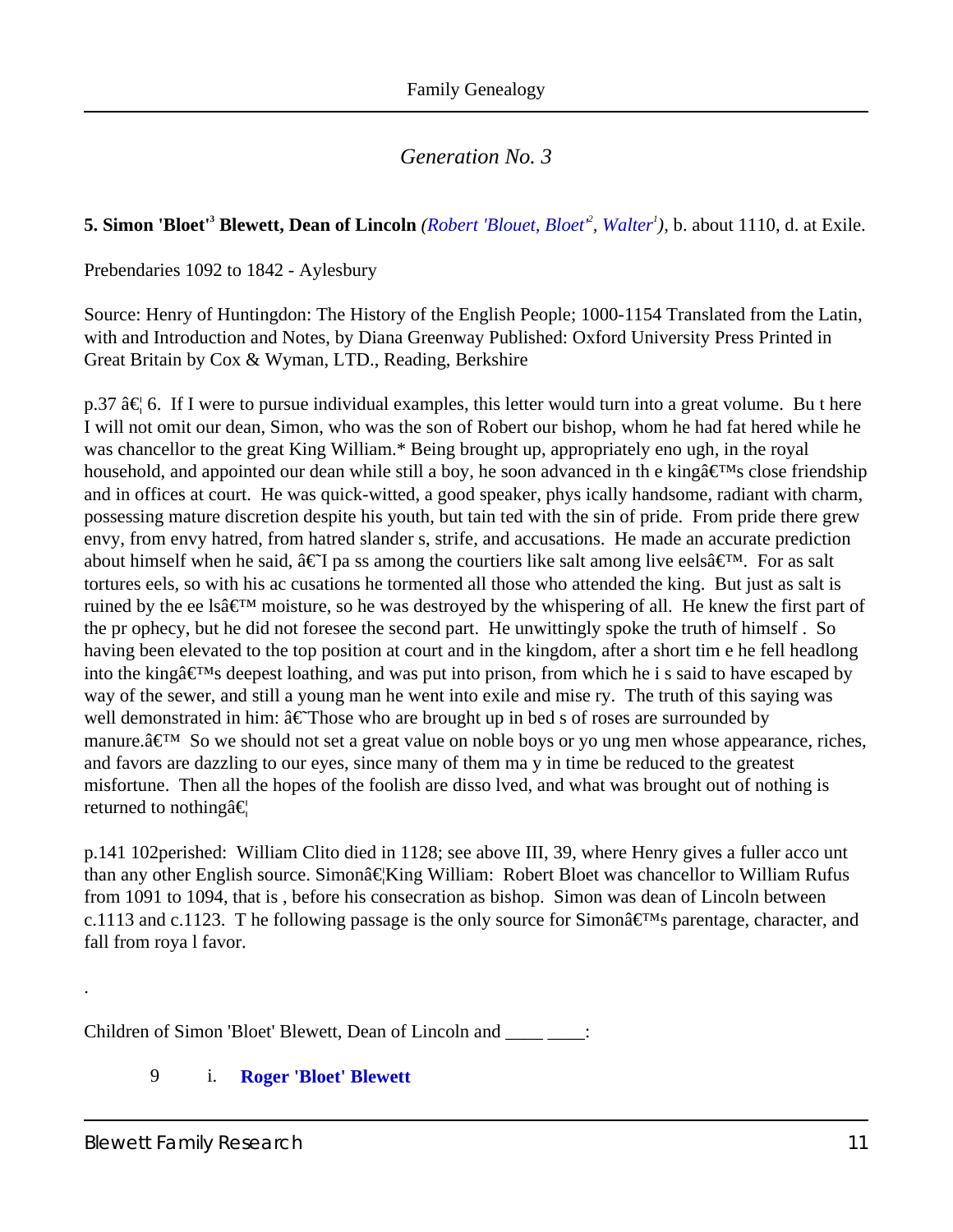<span id="page-11-5"></span><span id="page-11-4"></span><span id="page-11-0"></span>**6. Sibil 'Sybil, Bluet'<sup>3</sup> Blewett** *[\(Richard](#page-7-0)<sup>2</sup> , [Walter](#page-3-0)<sup>1</sup> )*, b. about 1146, at Of, Helstan, Cornwall, England. Married John de Godolphin. He was the son of James de Godolphin and Cecilia Trewedick. John de Godolphin was b. about 1145, at Godolphin, Cornwall, England.

Children of Sibil 'Sybil, Bluet' Blewett and John de Godolphin:

10 i. **[Thomas de Godolphin](#page-13-1)**, b. about 1170, at Godolphin, Cornwall, England.

<span id="page-11-9"></span><span id="page-11-8"></span><span id="page-11-1"></span>**7. Eldai 'Bluett'<sup>3</sup> Blewett** *([Raoul 'Ralph I' 'Blouet'](#page-8-0)<sup>2</sup> , [Walter](#page-3-0)<sup>1</sup> )*, b. about 1149, at Of, Raglan, Usk, Monmouthshire, England. Married Walter le de Spencer about 1168. He was the son of Thurstan le de Spencer and Incia. Walter le de Spencer was b. about 1148, at London, Middlesex, England, d. after 1189.

<span id="page-11-7"></span>Children of Eldai 'Bluett' Blewett and Walter le de Spencer:

#### i. **Thomas le de Spencer**.

<span id="page-11-6"></span><span id="page-11-3"></span><span id="page-11-2"></span>**8. Ralph II<sup>3</sup> Blewett of Lackham** *([Raoul 'Ralph I' 'Blouet'](#page-8-0)<sup>2</sup> , [Walter](#page-3-0)<sup>1</sup> )* Married Ala 'Alicia, Fitz-Nicholas' Fitz-Harding. She was the daughter of Nicholas 'Fitz-Robert' Fitz-Harding and Ala de Gloucester. Ala 'Alicia, Fitz-Nicholas' Fitz-Harding was b. at Bristol, Gloucestershire, England.

Source: William Marshall, Court, Career and Chivalry in the Angevin Empire 1147-1219, P 139 Arthur: David Crouch Edited by: David Bates Published by: Pearson Education Limited; Edinburgh Gate, Harlow, Essex CM20 2je, England; Fir st Published 1953; Longman Groug UK Limited 1990 ISBN 0-582-03787-5 and ISBN 0-582-03786-7

The tenants who do appear in the Marshal $\hat{a} \in T^{M}$ s entourage on a regular basis were all very signifi cant men. The most important was Ralph Bloet. The Bloets could not be ignored by any lord o f Striguil. It was not just that they were the principal tenants of the honor of Striguil i n Wales and England. Ralph Bloet $\hat{\mathbf{a}} \in \mathbb{R}^N$ s brother William had married a sister of the late Earl Ric hard Strongbow, the castle of Chepstow before William Marshall obtained Earl Richardâ€<sup>™</sup>sHeires s. It was Ralph who would have formally delivered Chepstow castle to the Marshall or his att orneys in the summer of 1189. The extensive English lands of the Bloets were a useful piec e in the jigsaw of influence he was building up in the south-west of England. Their manors l ay in Gloucestershire, northern Hampshire, Wiltshire and Somerset, precisely the areas in whi ch the Marshall was developing ambitions to raise an affinity. Ralphâ€<sup>™</sup>s other brother, Walter, was castellan of Raglan and a great man in northern Gwent. Ralph too was an important char acter in the Marches of Wales. He had married Nest, a sister of Iorwerth ap Owain, the Wels h ruler of Caerleon and the hereditary enemy of the lords of Chepstow.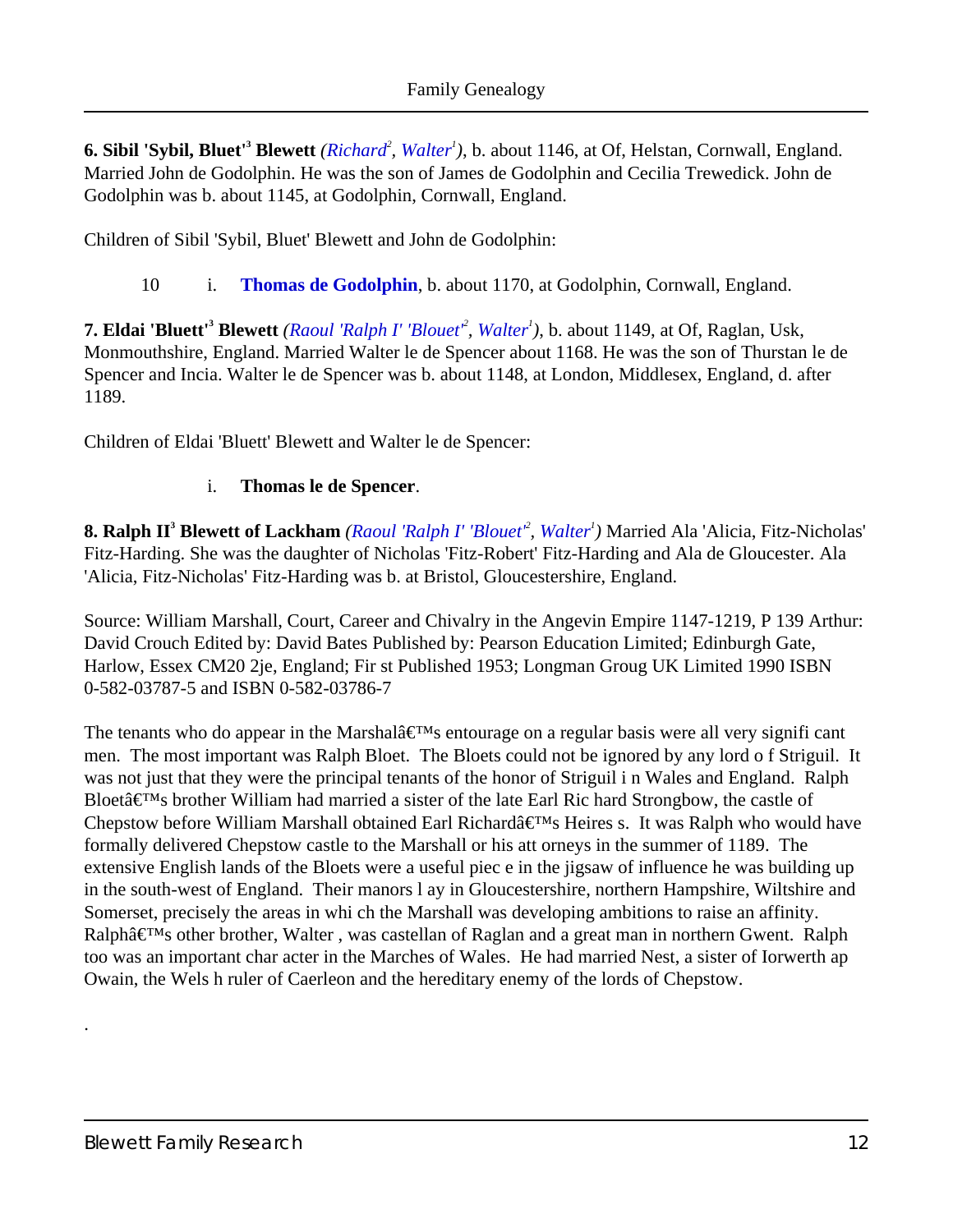Children of Ralph II Blewett of Lackham and Ala 'Alicia, Fitz-Nicholas' Fitz-Harding:

- 11 i. **[Ralph III Blewett of Lackham](#page-13-2)**, b. at Silchester, Hampshire, England, d. about 1199.
- 12 ii. **[William II Blewett](#page-18-0)**
- <span id="page-12-1"></span><span id="page-12-0"></span>13 iii. **[Walter Blewett of Ragland](#page-19-0)**
	- iv. **Richard 'Bluet' Blewett**.
		- v. **Robert 'Bluet' Blewett Daglingworth & Salthrop**. Source: William Marshall, Court, Career and Chivalry in the Angevin Empire 1147-1219, P 198-1 99 Arthur: David Crouch Edited by: David Bates Published by: Pearson Education Limited; Edinburgh Gate, Harlow, Essex CM20 2je, England; Fir st Published 1953; Longman Groug UK Limited 1990 ISBN 0-582-03787-5 and ISBN 0-582-03786-7

Ralph Bloet (III) eldest son of Ralph (II). Brother of Walter Bloet of Ragland and Robert Bl ewett of Dalingworth. Follower and tenant of Richard Strongbow, Earl of Striguil (died 1176) . Keeper of the honor of Striguil (c. 1176-88). Married Nest, daughter of Iorwerth ab Owain , Lord of Caerleon, (sometimes mistress of King Henry II). Died 1198 x 99, Children: Ralp h (IV); Thomas; Roland; William; Petronilla, m (1) William of Feltham; m (2) Diarmait mac Car rthaig, King of Desmond.

Ralph (IV) eldest son of Ralph (III). Died 1241 x 42. Married Eve (parentagee unknown). Ch ildren: William; Ralph.

Held pf the honor of Striguil: Silchester, Hants.; Yeovilton, Hinton Blewitt, Som.; Lackham , Hilmarton, Clyffe Pipard, Wilts.; Duntisbourne, Glos; Langstone, Whitson, Mon.

Grant to Ralph (III) and Nest by King John: Wiston, Pemb.

14 vi. **[Rowland Blewett of Ragland](#page-20-0)**, b. about 1215.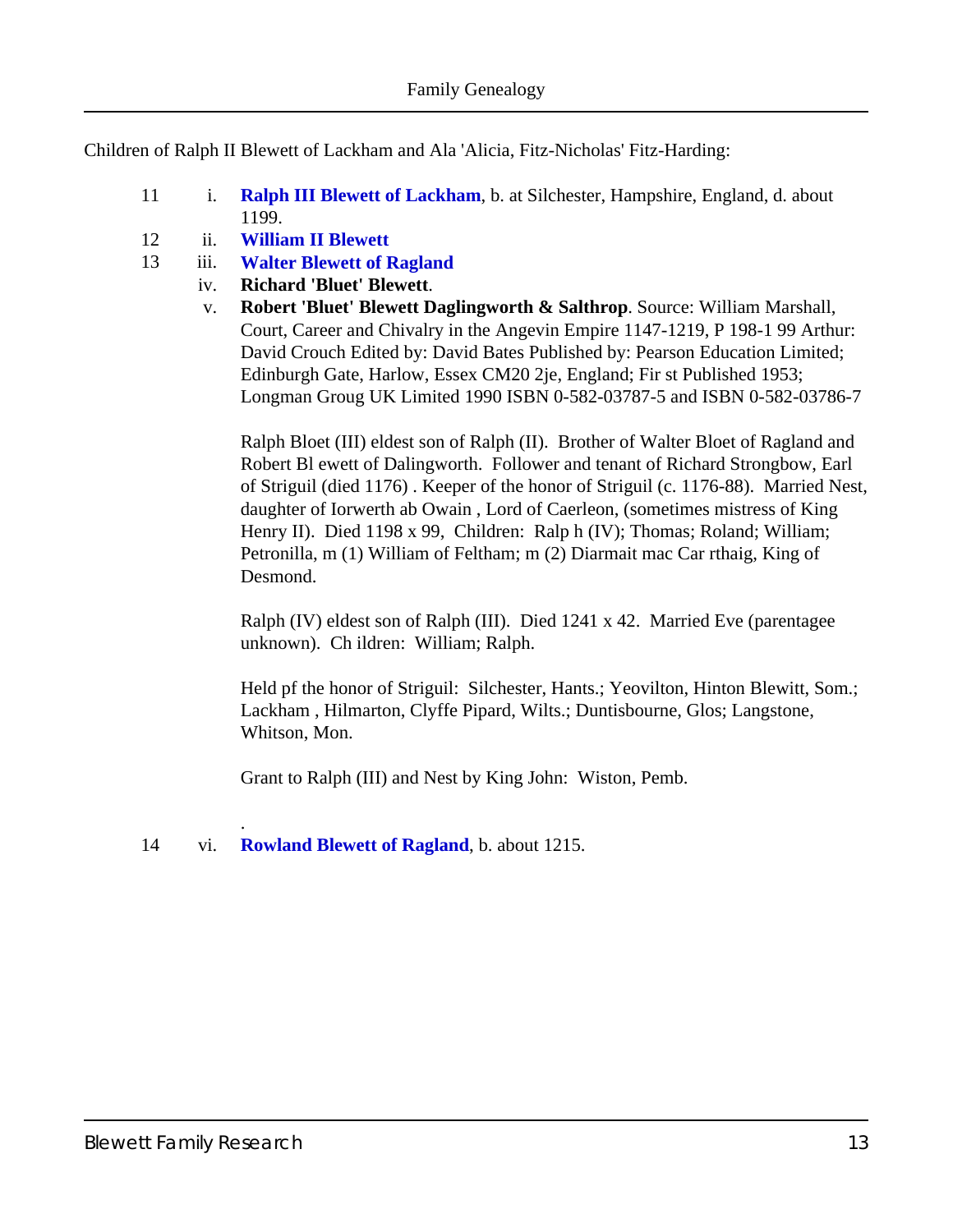<span id="page-13-0"></span>**9. Roger 'Bloet'<sup>4</sup> Blewett** [\(Simon 'Bloet'](#page-10-0)<sup>3</sup>, [Robert 'Blouet, Bloet'](#page-5-0)<sup>2</sup>, [Walter](#page-3-0)<sup>1</sup>)

Children of Roger 'Bloet' Blewett and \_\_\_\_ \_\_\_\_:

15 i. **[Simon 'Bloet' Blewett](#page-23-0)**, b. about 1152, d. about 1189.

<span id="page-13-1"></span>**10. Thomas<sup>4</sup> de Godolphin** *[\(Sibil 'Sybil, Bluet' Blewett](#page-11-0)<sup>3</sup> , [Richard](#page-7-0)<sup>2</sup> , [Walter](#page-3-0)<sup>1</sup> )*, b. about 1170, at Godolphin, Cornwall, England. Married Margaret Antrewan.

<span id="page-13-4"></span><span id="page-13-3"></span>Children of Thomas de Godolphin and Margaret Antrewan:

i. **Edward de Godolphin**, b. about 1195, at Godolphin, Cornwall, England.

<span id="page-13-6"></span><span id="page-13-5"></span><span id="page-13-2"></span>**11. [Ralph II](#page-11-2)I<sup>4</sup> Blewett of Lackham** (*Ralph II<sup>3</sup>, Raoul 'Ralph I' 'Blouet<sup>2</sup>, [Walter](#page-3-0)<sup>1</sup>), b. at Silchester,* Hampshire, England, d. about 1199. Married Nesta 'Paramour' verch Iorwerth before 1189. She was the daughter of Iorwerth ap Owain Wan and Angharad verch Uchdrud. Nesta 'Paramour' verch Iorwerth was b. after 1130, d. before 1234.

Title: William Marshal: Court, Career and Chivalry in the Angevin Empire By David Crouch, pp. 139-140, 189-199. Edited by: David Bates Published by: Pearson Education Limited; Edinburgh Gate, Harlow, Essex CM20 2je, England; Fir st Published 1953; Longman Groug UK Limited 1990 ISBN 0-582-03787-5 and ISBN 0-582-03786-7

Sir Ralph Bluet, in the book, William Marshal: Court, Career and Chivalry in the Angevin Empi re, 1147-1219, by David Crouch, pp. 139-140, 198-199. Mr. Crouch identifies Ralph Bluet's wif e, Nest, as daughter (or sister) of Iowerth ap Owain, lord of Caerleon. To my knowledge, Mr . Crouch's book is the only source which identifies Nest's parentage. Mr. Crouch gives his so urces which I haven't yet checked. I did check Peter Bartrum's Welsh Genealogies for Nest, an d, as I recall, she was listed there on a chart for her father. As for King Henry II and Nes t's son, Morgan, he held a ecclesiastical post in England as Provost of Beverley. He was subs equently nominated as Bishop of Durham in 1215. He travelled to Rome, but his election was qu ashed by the Pope. He died prior to 1217 [References: C. Given-Wilson & A. Curteis, Royal Bas tards of Medieval England (1984), pp. 9-10,99,130,179; N. Vincent, Letters & Charters of Card inal GualaBicchiere Papal Legate in England 1216-1218 (Canterbury & York Soc., vol. 83) (199 6), pg. 55]. Title: Eleanor of Aquitaine Abbrev: Eleanor of Aquitaine Author: Alison Weir Publication: The Ballantine Publishing Group, New York, NY, 1999 Note: Eleanor of Aquitaine, Record Number : ISBN 0-345-40540-4 The Ballantine Publishing Group, a division of Random House, Inc. New Yo rk. Originally published in slightly different form in Great Britain by Jonathan Cape, Rando m House, UK Ltd., in 1999. First American Edition: February 2000. ISBN 0-345-40540-4ww Page : p. 94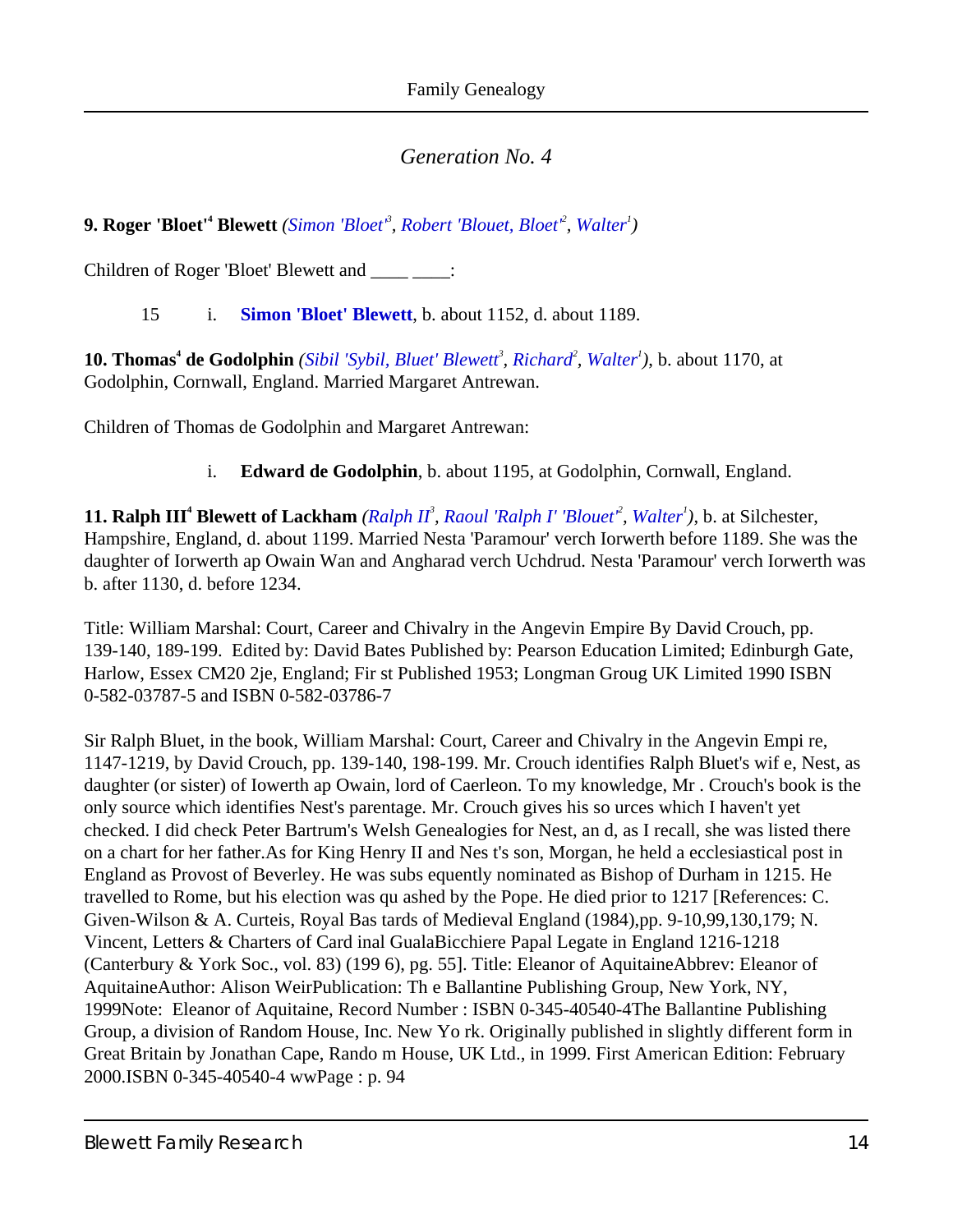Source: William Marshall, Court, Career and Chivalry in the Angevin Empire 1147-1219, P 198-1 99 Arthur: David Crouch Edited by: David Bates Published by: Pearson Education Limited; Edinburgh Gate, Harlow, Essex CM20 2je, England; Fir st Published 1953; Longman Groug UK Limited 1990 ISBN 0-582-03787-5 and ISBN 0-582-03786-7

Ralph Bloet (III) eldest son of Ralph (II). Brother of Walter Bloet of Ragland and Robert Bl ewett of Dalingworth. Follower and tenant of Richard Strongbow, Earl of Striguil (died 1176) . Keeper of the honor of Striguil (c. 1176-88). Married Nest, daughter of Iorwerth ab Owain , Lord of Caerleon, (sometimes mistress of King Henry II). Died 1198 x 99, Children: Ralp h (IV); Thomas; Roland; William; Petronilla, m (1) William of Feltham; m (2) Diarmait mac Car rthaig, King of Desmond.

Ralph (IV) eldest son of Ralph (III). Died 1241 x 42. Married Eve (parentagee unknown). Ch ildren: William; Ralph.

Held pf the honor of Striguil: Silchester, Hants.; Yeovilton, Hinton Blewitt, Som.; Lackham , Hilmarton, Clyffe Pipard, Wilts.; Duntisbourne, Glos; Langstone, Whitson, Mon.

Grant to Ralph (III) and Nest by King John: Wiston, Pemb.

Source: William Marshall, Court, Career and Chivalry in the Angevin Empire 1147-1219, P 139 Arthur: David Crouch Edited by: David Bates Published by: Pearson Education Limited; Edinburgh Gate, Harlow, Essex CM20 2je, England; Fir st Published 1953; Longman Groug UK Limited 1990 ISBN 0-582-03787-5 and ISBN 0-582-03786-7

The tenants who do appear in the Marshal $\hat{a} \in T^{M}$ s entourage on a regular basis were all very signifi cant men. The most important was Ralph Bloet. The Bloets could not be ignored by any lord o f Striguil. It was not just that they were the principal tenants of the honor of Striguil i n Wales and England. Ralph Bloet $\hat{\mathbf{a}} \in \mathbb{R}^N$ s brother William had married a sister of the late Earl Ric hard Strongbow, the castle of Chepstow before William Marshall obtained Earl Richardâ€<sup>TM</sup>sHeires s. It was Ralph who would have formally delivered Chepstow castle to the Marshall or his att orneys in the summer of 1189. The extensive English lands of the Bloets were a useful piec e in the jigsaw of influence he was building up in the south-west of England. Their manors l ay in Gloucestershire, northern Hampshire, Wiltshire and Somerset, precisely the areas in whi ch the Marshall was developing ambitions to raise an affinity. Ralphâ€<sup>™</sup>s other brother, Walter, was castellan of Raglan and a great man in northern Gwent. Ralph too was an important char acter in the Marches of Wales. He had married Nest, a sister of Iorwerth ap Owain, the Wels h ruler of Caerleon and the hereditary enemy of the lords of Chepstow.

Additional Sources: Domesday Book 1 fos. 47a, 71d, 96c, 166d; Pipe Roll of 21 Henry II, 194 ; Pipe Roll of 22 Henry II, 193; Pipe Roll of 31 Henry II, 8; Pipe Roll of 34 Henry II, 2; Pi pe Roll of 1 John, 170; Rotuli Litterarum Clausarum II 23, 59; Lacock Abbey Charters cal . K H Rogers Wiltshire Records Society XXXIV 1978 18; The English Register of Godstow Abbey e d. A Clark (2 vols) E.E.T.S. 1906-11) 11-12, 134-5; Durham Annals and Documents of the Thirte eth Century ed F Barlow Surtees Society Clv 1945 1-2; Close Rolls, 1231-34, passim; Book of F ees II 724.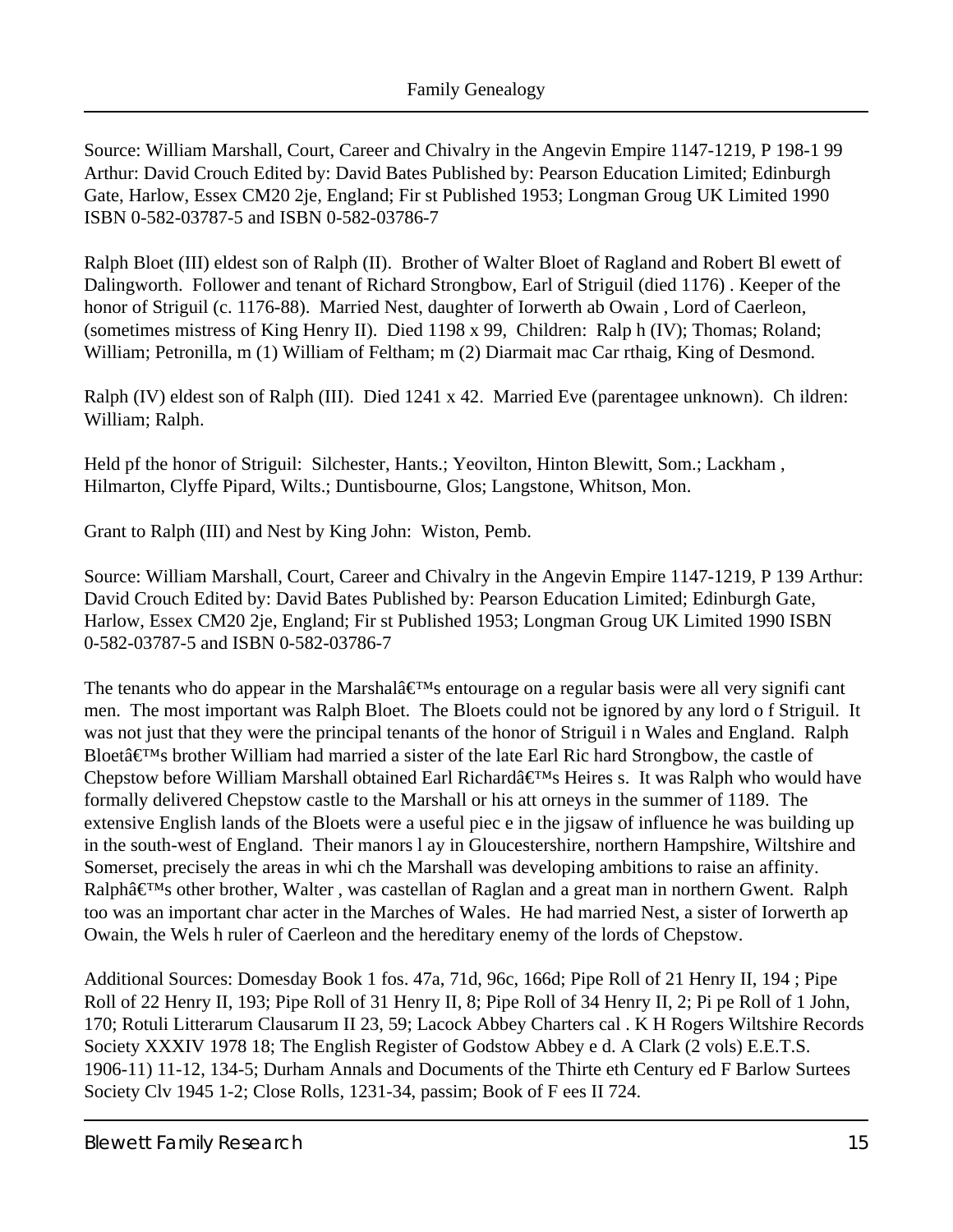BLOET, Paramour Nesta-[4502]  $\hat{A}$ . Born: Bet 1130-1149  $\hat{A}$ . Died: Bet 1155-1234 Marriage Information: Nesta married King Henry PLANTAGENET II, Of England-[2562] [MRIN:1847], son of Count Geoffre y PLANTAGENET V, Of Anlou & Maine-[2580] and Empress & Queen Matilda Of Germany & Of England- [2581]. (King Henry PLANTAGENET II, Of England-[2562] was born on 5 Mar 1133 in Lemans, Maine , France, died on 6 Jul 1189 in Chinon Castle, Anjou, France and was buried in Fontevrault Ab bey, Anjou.)

Peter C. Bartrum's work, Welsh Genealogies, A.D. 300-1400 (published 1980), for Nest, mistres s of King Henry II and wife of Sir Ralph Bluet. According to Bartrum's chart, Rhydderch ap Ie styn 1, Nest's parents were Iowerth ap Owain Wan, (lord of Caerleon) [occurs 1158-1184], an d his wife, Angharad, daughter of Uchdrud, Bishop of Llandaf. Additional information on Iower th ap Owain can be found in the Dictionary of Welsh Biography (1959), pg. 638 (sub Morgan a p Hywel).

Bradney, History of Monmouth, v. 3 (Hundred of Usk), 190, gives [Bartrum, Rhydderch ap Iesty n 1 in brackets] Text: Iorwerth ap Owen, lord of Caerleon, did homage to Henry II at Gloucest er 1175 [living 1158-84], m. Angharad, daughter of Uchtryd [Uchdrud], Bishop of Llandaff

Nesta verch Iorwerth Title: John P. Ravilious, Therav3@aol.com Text: Dear Douglas Richardson, Gen-Med, I believe t he 'Iorwerth ap Owain' you are seeking information on was none other than 'Iorwerth ap Owai n Gwynedd', also known as 'Iorwerth Drwyndwn'. His association with Caerleon is that of conq uest according to the Brut y Tywysogion [relevant text provided below]. He was the elder so n and heir of Owain Gwynedd, king of Gwynedd or northern Wales (called 'prince' following sub mission to Henry II of England) until his death, 28 November 1170. Iorwerth was supplanted b y his younger half-brother Dafydd ap Owain (d. 1194), who himself was later expelled by Llywe lyn 'Fawr', son of Iorwerth. Dafydd was married to Emma, illegitimate half-sister of Henry II . Given that Llywelyn was born say 1173, and that Dafydd (his uncle) was married to Henry II' s sister, a relationship was most likely between a sister of Dafydd (half-sister of Iorwerth ) or a much older sister of Llywelyn (and daughter of Iorwerth). The latter seems believable , in that Iorwerth had sons old enough to meet at Bristol in 1172 to discuss peace with the E nglish This should be yet another interesting addition to the Anglo-Welsh family tree. Kee p up the great work! Best always, John

Title: Nicole, Nichol\_storm@yahoo.com Page: Part one Text: Don't know if this is of interest : From Henry II by W L Warren writting about the invasion of Ireland:.. First went Robert Fit zStephen, son of .... and of Nest, daughter of Rhys ap Tewdwr, former mistress of King Henr y I, as promiscuous as she was reputedly beautiful, and mother of a vast progeny of Norman-We lsh hald breeds. .... He [Dermot MacMurrough, king of Leinster] gathered together a small gro up which was virtually a family party of Nest's descendants: his half-brother Maurice FitzGer ald, with his sons and nephews, the Barry brothers and the Cogans, and his brother-in-law Her vey de Montmaurice... They went over [to Ireland] in 1169 and were joined a year or so late r by a more notable figure from the Welsh March - Richard [aka Strongbow] son of Gilbert de C lare, 1st Earl of Pembroke. ...The historian Gerald of Wales was himself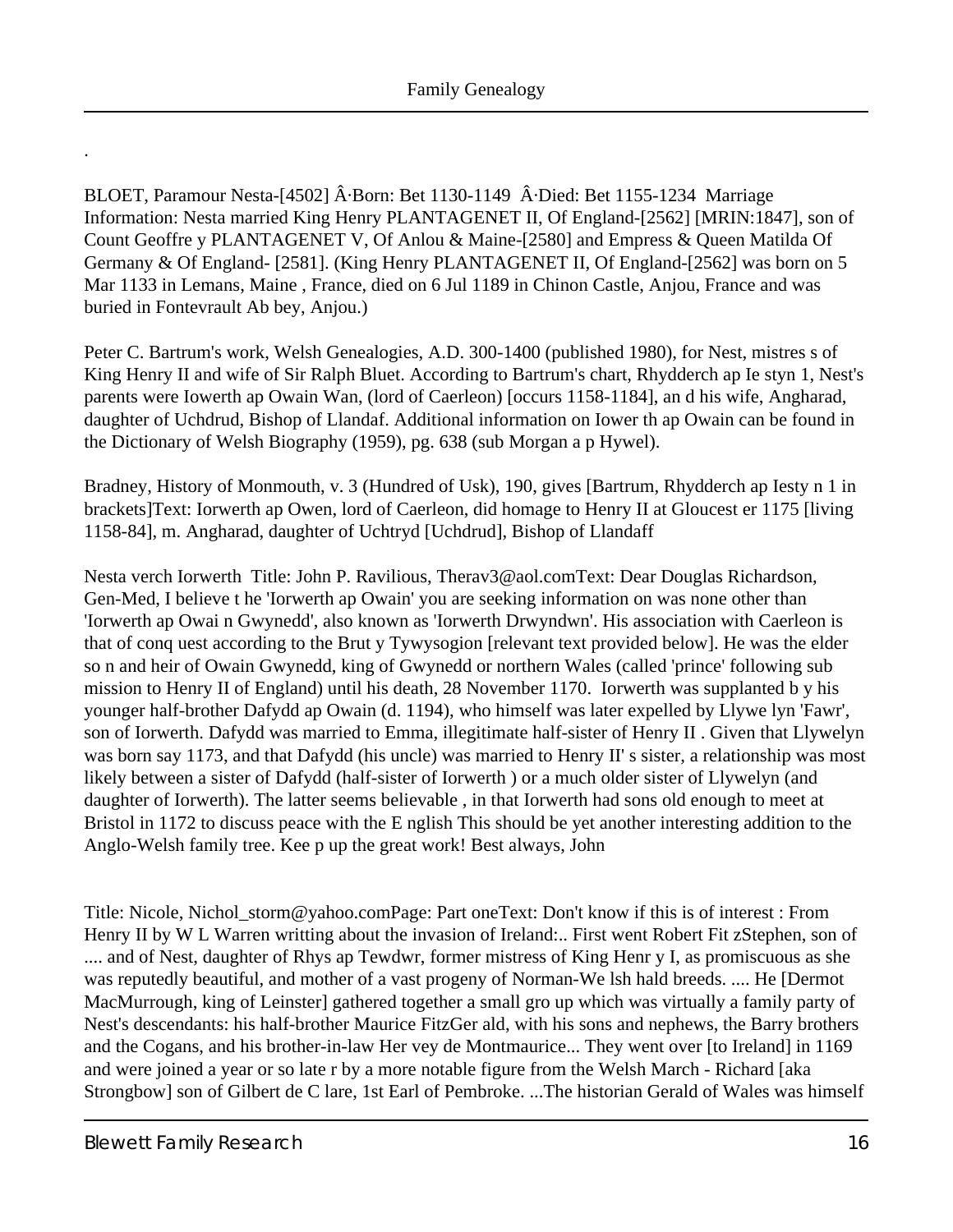a grandson of Nest b eing one of the Barry brothers.regards, Adrian. Nichol wrote; I'm interested in compiling a l ist of the many, many children of  $N\tilde{A}^*$ st verch Rhys ap Tewdr, Princess of South Wales, that i s as accurate as possible. Evidently a beautiful and fertile woman,  $N\tilde{A}^s$ st is perhaps best know n as the "Helen of Wales" after being abducted by her kinsman, Owain ap Cadwgan (in 1109, i f IRC). She was married to a Norman, Gerald FitzWalter de Windsor, and had many lovers, the n otable among them being King Henry I of England; Stephen, Constable of Cardigan Castle; and t he aforementioned Owain. Of her children, I have the following: 1. [By Gerald] William de Car ew, died 1173. (CP) (DNB) (BDEP) 2. [By Gerald] Maurice FitzGerald, Lord of Lanstephen, die d 1177. (CP) (DNB) 3. [By Gerald] Angharad (CP) (DNB) (BDEP) 4. [By Gerald] Davydd FitzGerald , Archdeacon of Cardigan and Bishop of St. Davids. (CP) (DNB) 5. [By King Henry] Henry FitzHe nry, killed 1157 in Anglesey. (CP) (DNB) 6. [By Stephen] Robert FitzStephen, killed while cam paigning in Ireland in 1182. (CP) (DNB)

Title: Nicole, Nichol storm@yahoo.com Page: Part two Text: BDEP: Burke's Dormant and Extinc t Peerages, p. 204. CP: CP X: 10-11, footnote (c) and CP VII: 200. DNB: Dictionary of Nationa l Biography, p. 228-229, (sub Nest). Weis: Frederick Lewis Weis, Ancestral Roots, Seventh Edi tion, 1992, Line 178. Any corrections, additions, etc. concerning the children of  $N\tilde{A}^a$ stwoul d be greatly appreciated. If I have made any mistakes, I would like to know about them. My th anks. Nicole

Title: Douglas Richardson, royalancestry@msn.com Repository: Call Number: Media: Book Text : Peter C. Bartrum's work, Welsh Genealogies, A.D. 300-1400 (published 1980), for Nest, mistr ess of King Henry II and wife of Sir Ralph Bluet. According to Bartrum's chart, Rhydderch a p Iestyn 1, Nest's parents were Iowerth ap Owain Wan, (lord of Caerleon) [occurs 1158-1184] , and his wife, Angharad, daughter of Uchdrud, Bishop of Llandaf. Additional information on I owerth ap Owain can be found in the Dictionary of Welsh Biography (1959), pg. 638 (sub Morga n ap Hywel). Title: Bradney, History of Monmouth, v. 3 (Hundred of Usk), 190, gives [Bartrum, Rhydderch a p Iestyn 1 in brackets] Text: Nest living 1248

Title: Eleanor of Aquitaine Abbrev: Eleanor of Aquitaine Author: Alison Weir Publication: Th e Ballantine Publishing Group, New York, NY, 1999 Note: Eleanor of Aquitaine, RecordNumber : ISBN 0-345-40540-4The Ballantine Publishing Group, a division of Random House, Inc. New Yo rk. Originally published in slightly different form in Great Britain by Jonathan Cape, Rando m House, UK Ltd., in 1999. First American Edition: February 2000.ISBN 0-345-40540-4 wwPage : p. 94

Source: William Marshall, Court, Career and Chivalry in the Angevin Empire 1147-1219 Arthur: David Crouch Edited by: David Bates Published by: Pearson Education Limited; Edinburgh Gate, Harlow, Essex CM20 2je, England; Fir st Published 1953; Longman Groug UK Limited 1990 ISBN 0-582-03787-5 and ISBN 0-582-03786-7

Additional Sources: Domesday Book 1 fos. 47a, 71d, 96c, 166d; Pipe Roll of 21 Henry II, 194 ; Pipe Roll of 22 Henry II, 193; Pipe Roll of 31 Henry II, 8; Pipe Roll of 34 Henry II, 2; Pi pe Roll of 1 John, 170; Rotuli Litterarum Clausarum II 23, 59; Lacock Abbey Charters cal . K H Rogers Wiltshire Records Society XXXIV 1978 18; The English Register of Godstow Abbey e d. A Clark (2 vols) E.E.T.S. 1906-11) 11-12, 134-5; Durham Annals and Documents of the Thirte eth Century ed F Barlow Surtees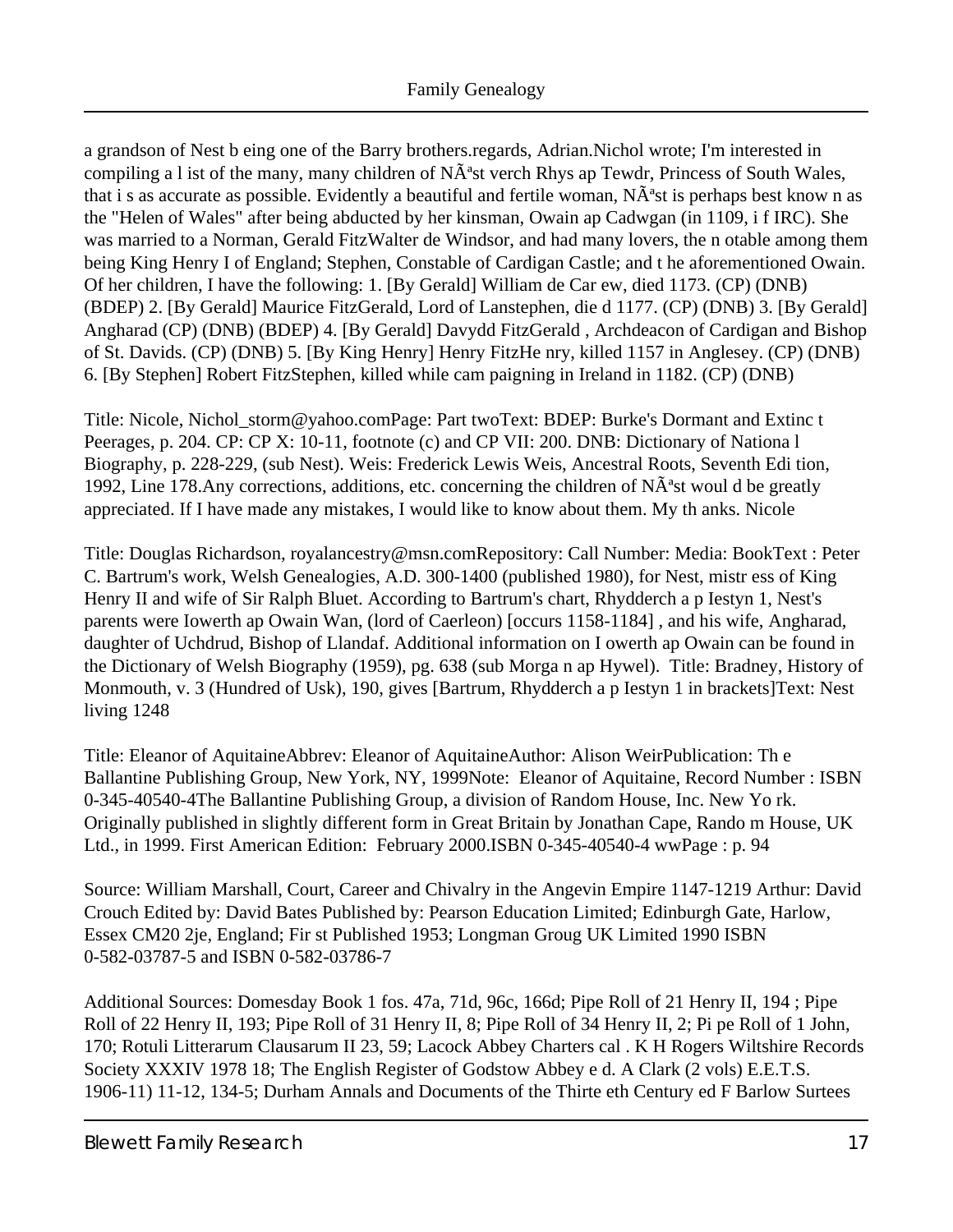Society Clv 1945 1-2; Close Rolls, 1231-34, passim; Book of F ees II 724. .

<span id="page-17-1"></span>Children of Ralph III Blewett of Lackham and Nesta 'Paramour' verch Iorwerth:

- 16 i. **[William III 'Bloet' Blewett of Salisbury Manor](#page-23-1)**, b. about 1185.
	- ii. **Thomas 'de Bloet' Blewett**. Married Margery de Cogan. Source: William Marshall, Court, Career and Chivalry in the Angevin Empire 1147-1219 Arthur: David Crouch Edited by: David Bates Published by: Pearson Education Limited; Edinburgh Gate, Harlow, Essex CM20 2je, England; Fir st Published 1953; Longman Groug UK Limited 1990 ISBN 0-582-03787-5 and ISBN 0-582-03786-7

Additional Sources: Domesday Book 1 fos. 47a, 71d, 96c, 166d; Pipe Roll of 21 Henry II, 194 ; Pipe Roll of 22 Henry II, 193; Pipe Roll of 31 Henry II, 8; Pipe Roll of 34 Henry II, 2; Pi pe Roll of 1 John, 170; Rotuli Litterarum Clausarum II 23, 59; Lacock Abbey Charters cal . K H Rogers Wiltshire Records Society XXXIV 1978 18; The English Register of Godstow Abbey e d. A Clark (2 vols) E.E.T.S. 1906-11) 11-12, 134-5; Durham Annals and Documents of the Thirte eth Century ed F Barlow Surtees Society Clv 1945 1-2; Close Rolls, 1231-34, passim; Book of F ees II 724. .

#### 17 iii. **[Petronella 'Bluett' Blewett](#page-24-0)**

<span id="page-17-0"></span>18 iv. **[Ralph IV 'Bloet' Blewett](#page-25-0)**, b. about 1189, d. about 1219.

v. **Rowland 'Bluet' Blewett Of Bamber and Knepp**. Spenser, Duke of Marlborough. The Monks of Worcester have recorded that Robert Despencer fo r a very powerful man; and that he took the lordship of Elmeliegh from them, which they coul d never after regain. He was succeeded by William Le Despencer (or Stewart) to King Henry I . possessor of the manor of Elington. After him was Thurstan le Despencer, Steward to the fa med King; this Thurstan had, four son, Walter, Lord Standley, Usher of the Chamber to King He nry ll and died without issue; Almaric, the second son, was Sheriff of Rutlandshire 'anno 3 4 Henry ll and 1 Richard I and being Steward to the latter; Hugh; and Geffrey, who was founde r of Marlow-Abbey in Buckinghamshire and in 1173 witness the King's confirmation of lands t o Bungay-Abbey in Suffolk. Almaric by his wife Amabil, daughter Walter de Chesnei (Chenei) b y whom they had three sons: Thurstan, his heir; Almaric, who married Elizabeth (Alda), daught er to Sir Rowland and Letice (Ragland) Blewit, and Philip, who by his wife Sibel, daughter an d heir of Richard Ewyas, had a son Richard who took the surname Ewyas. The said Thurstan l e Despencer, with his brother Almaric, and other Barons, took up arms against King John; fo r which the King seized the lands of Almaric, and gave them, in the 18th year of his reign t o Ofbert Giffard, his own natural son; having the year before committed the custody of Thurst an to Sir Rowland Blewit. Source: The Peerage of England, Vol. 1, p.342-345 By: Arthur Collins Printed for: London: W. Strahan, J.F. and C. Rivington, J. Hinton, T. Payne, W. Owen, S. Crow der, T. Caslon, T. Longman, C. Rivington, C. Dilly, J. Robson, T. Lowndes, G. Robinson, T. Ca dell, H.L. Gardner,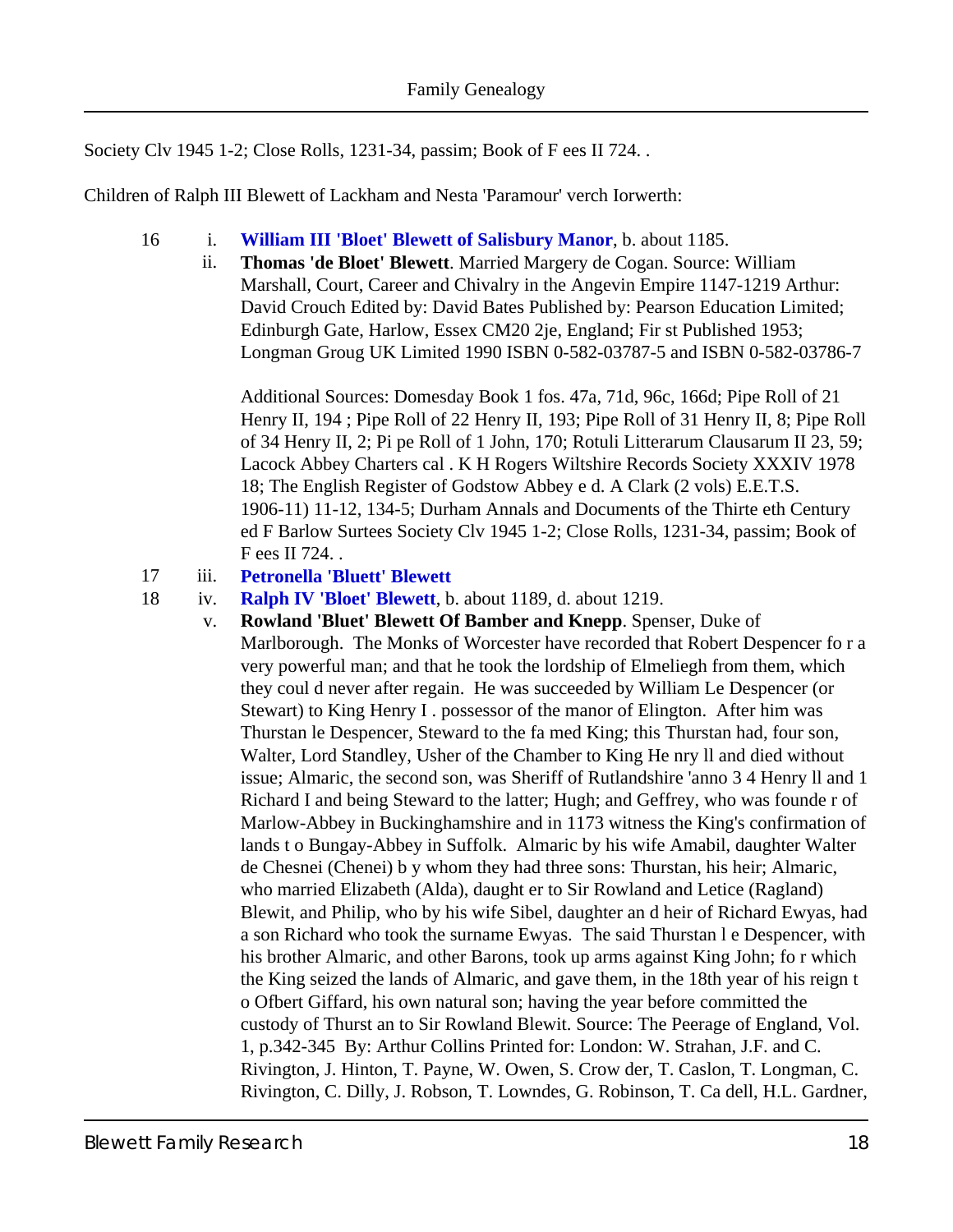W. Davis, J. Nichols, T. Evans, J. Bew, R. Baldwin, J. Almon, J. Murray , W. Fox, J, White, Fielding and Walker, T. Beecroft, J. Donaldson, M. Folingsby.

Source: The Battle Abbey Roll with some account of the Norman Linage's, Vol. 1, p.133 By: the Duchess of Cleveland Published London: John Mussry, Albemarle Street, 1889

Source: The Visitations of the County of Devon Comprising the Heralds' Visitations of 1531, 1564, & 1620. Additions by: Lieutenant-Colonel J. L. Vivian Exeter: For the Author by Henry S Eland, 1895. p. 92-95

Source: The Visitations of Cornwall, p. 35 Comprising the Heralds' Visitations of 1530, 1573, and 1620 With additions by: Lieutenant-Colonel J. L. Vivian Exter: William Pollard & Co., North Street. 1887

This Visitation starts off, as so many does with William Blewett, Earl of Salisbury and show s Rowlan Blewett as younger son. This is not true either as there was a William and Rowlan d who were brothers and the sons of Ralph II and another set the sons of Ralph III. From eve rything that I have seen so far Rowland was the youngest son of Ralph and Nesta Blewett.

<span id="page-18-2"></span><span id="page-18-1"></span><span id="page-18-0"></span>**12. William II<sup>4</sup> Blewett** (*Ralph II<sup>3</sup>, Raoul 'Ralph I' 'Blouet<sup>2</sup>', [Walter](#page-3-0)<sup>1</sup>) Married Isabella de Clare. She was* the daughter of Gilbert de Clare and Isabel Elizabeth de Beaumont. Isabella de Clare was b. before 1125.

Source: William Marshall, Court, Career and Chivalry in the Angevin Empire 1147-1219, P 139 Arthur: David Crouch Edited by: David Bates Published by: Pearson Education Limited; Edinburgh Gate, Harlow, Essex CM20 2je, England; Fir st Published 1953; Longman Groug UK Limited 1990 ISBN 0-582-03787-5 and ISBN 0-582-03786-7

The tenants who do appear in the Marshal $\hat{a} \in T^{M}$ s entourage on a regular basis were all very signifi cant men. The most important was Ralph Bloet. The Bloets could not be ignored by any lord o f Striguil. It was not just that they were the principal tenants of the honor of Striguil i n Wales and England. Ralph Bloet $\hat{a} \in T^{M}$ s brother William had married a sister of the late Earl Ric hard Strongbow, the castle of Chepstow before William Marshall obtained Earl Richardâ€<sup>™</sup>sHeires s. It was Ralph who would have formally delivered Chepstow castle to the Marshall or his att orneys in the summer of 1189. The extensive English lands of the Bloets were a useful piec e in the jigsaw of influence he was building up in the south-west of England. Their manors l ay in Gloucestershire, northern Hampshire, Wiltshire and Somerset, precisely the areas in whi ch the Marshall was developing ambitions to raise an affinity. Ralphâ€<sup>™</sup>s other brother, Walter, was castellan of Raglan and a great man in northern Gwent. Ralph too was an important char acter in the Marches of Wales. He had married Nest, a sister of Iorwerth ap Owain, the Wels h ruler of Caerleon and the hereditary enemy of the lords of Chepstow.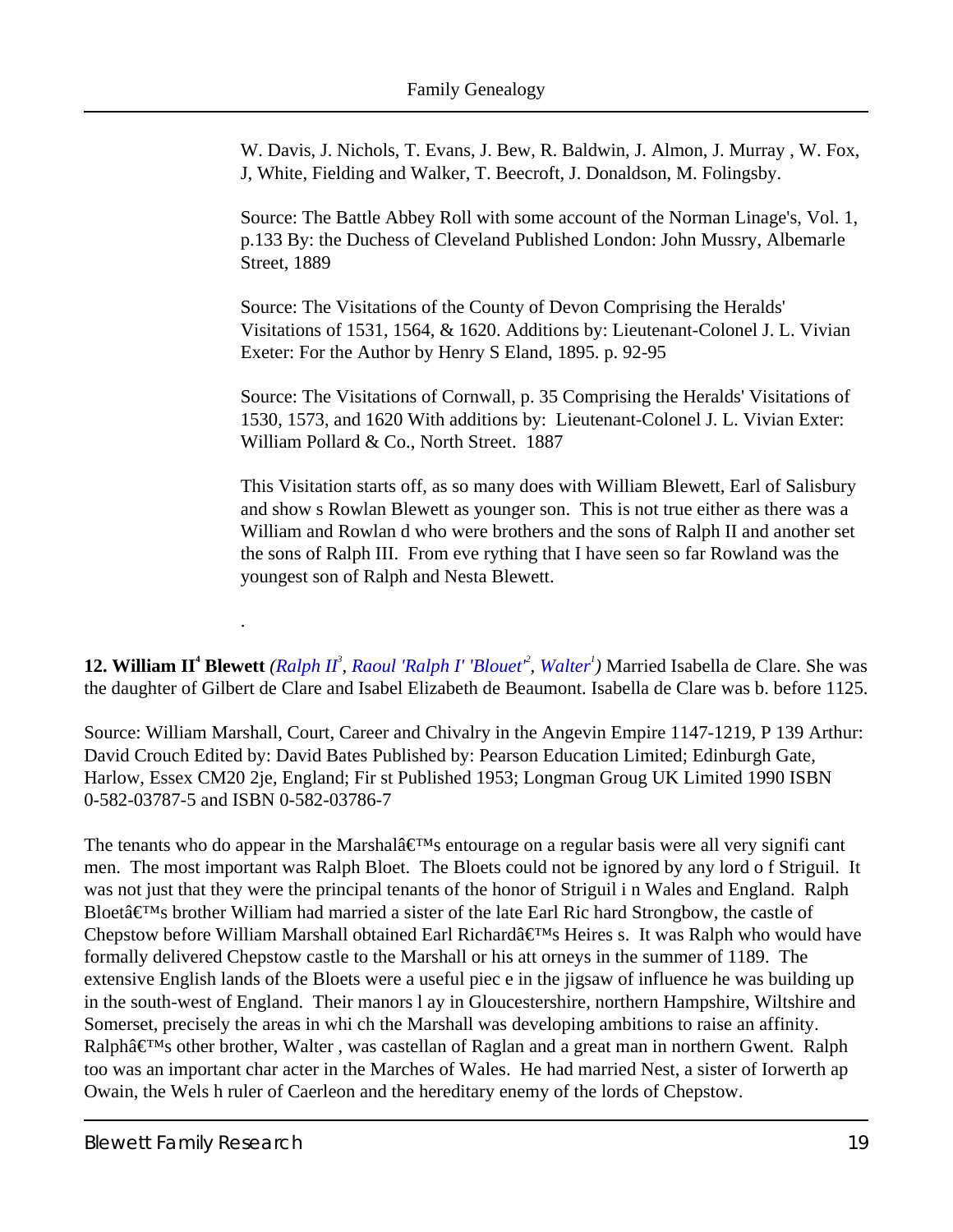Source: The Visitations of Cornwall, p. 35 Comprising the Heralds' Visitations of 1530, 1573, and 1620 With additions by: Lieutenant-Colonel J. L. Vivian Exter: William Pollard & Co., North Street. 1887

This Visitation starts off, as so many does with William Blewett, Earl of Salisbury and show s Rowlan Blewett as younger son. This is not true either as there was a William and Rowlan d who were brothers and the sons of Ralph II and another set the sons of Ralph III. From eve rything that I have seen so far Rowland was the youngest son of Ralph and Nesta Blewett.

<span id="page-19-1"></span>Children of William II Blewett and Isabella de Clare:

.

i. **Roger Blewett**, b. about 1213. The following could be attributed to this Roger. Hilmarton, Hampstead Marshall, Manors and other Estates, Wiltshire. By1242-3 Roger Bluee se n ting to the rectory of Hilmarton and two yearslater was granted an annual fair at his mal f a nd Margarey his wife.John's successor, Sir John (Il) Bluet, likewise settled the manors P eter, son of her daughter Margaret, who had married William deCusance. Hewas succeeded bp Bay na rd died seised of the manor in 1415 and wassucceeded by his son Robert Baynard.

#### <span id="page-19-0"></span>**13. [Walter](#page-3-0)<sup>4</sup> Blewett of Ragland** ([Ralph II](#page-11-2)<sup>3</sup>, Raoul 'Ralph I' 'Blouet<sup>2</sup>, Walter<sup>1</sup>)

It is not known when the first 'motte-and-bailey' castle was built at Raglan, however a castl e was in existence by 1174 when Raglan was granted to Walter Bloet by Richard de Clare, lor d of nearby Chepstow. During the13th and 14th centuries Raglan remained a minor holding o f a purelymilitary nature, continuing in the Bloet family until passing to theBerkeleys thr o ugh marriage in 1399.

Source: William Marshall, Court, Career and Chivalry in the Angevin Empire 1147-1219, P 139 Arthur: David Crouch Edited by: David Bates Published by: Pearson Education Limited; Edinburgh Gate, Harlow, Essex CM20 2je, England; Fir st Published 1953; Longman Groug UK Limited 1990 ISBN 0-582-03787-5 and ISBN 0-582-03786-7

The tenants who do appear in the Marshal $\hat{a} \in T^{M}$ s entourage on a regular basis were all very signifi cant men. The most important was Ralph Bloet. The Bloets could not be ignored by any lord o f Striguil. It was not just that they were the principal tenants of the honor of Striguil i n Wales and England. Ralph Bloet $\hat{a} \in T^{M}$ s brother William had married a sister of the late Earl Ric hard Strongbow, the castle of Chepstow before William Marshall obtained Earl Richardâ€<sup>TM</sup>sHeires s. It was Ralph who would have formally delivered Chepstow castle to the Marshall or his att orneys in the summer of 1189. The extensive English lands of the Bloets were a useful piec e in the jigsaw of influence he was building up in the south-west of England. Their manors l ay in Gloucestershire, northern Hampshire, Wiltshire and Somerset, precisely the areas in whi ch the Marshall was developing ambitions to raise an affinity. Ralphâ€<sup>™</sup>s other brother, Walter, was castellan of Raglan and a great man in northern Gwent. Ralph too was an important char acter in the Marches of Wales. He had married Nest, a sister of Iorwerth ap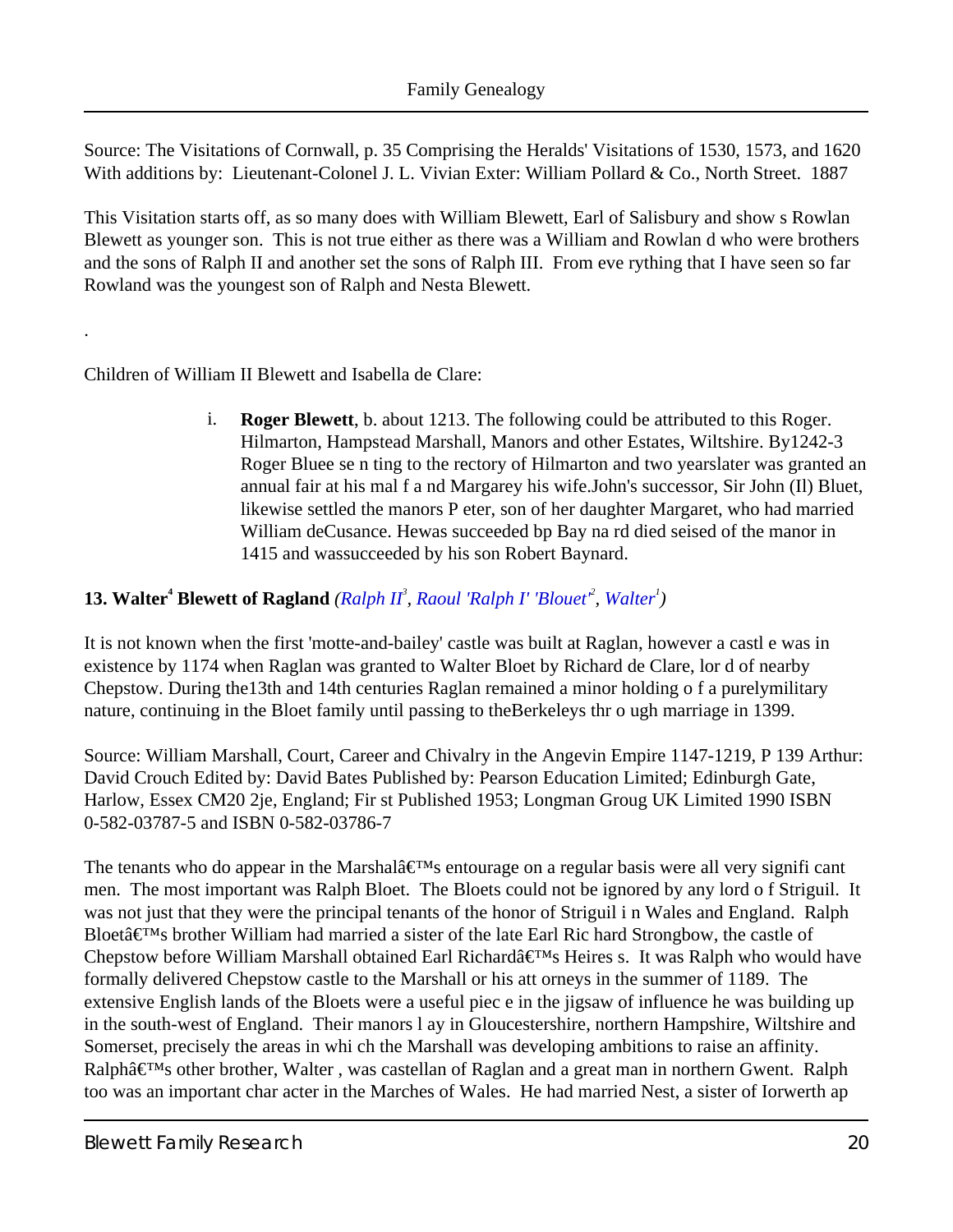Owain, the Wels h ruler of Caerleon and the hereditary enemy of the lords of Chepstow.

Children of Walter Blewett of Ragland and \_\_\_\_ \_\_\_\_:

- 19 i. **[Ralph 'Bluet' Blewett V of Ragland](#page-27-0)**, b. about 1275, at Of, Raglan, Usk, Monmouthshire, England, d. AFT. 1335.
	- ii. **John 'Bluet' Blewett**.

<span id="page-20-3"></span><span id="page-20-2"></span><span id="page-20-1"></span><span id="page-20-0"></span>**14. Rowland<sup>4</sup> Blewett of Ragland** (*[Ralph II](#page-11-2)<sup>3</sup>, Raoul 'Ralph I' 'Blouet<sup>2</sup>, [Walter](#page-3-0)<sup>1</sup>), b. about 1215. Married* Lettice 'Lucretia' Ragland about 1245. She was the daughter of Galfride Ragland and Vivian.

-Kt, younger son. Source: Chris Giles

.

Note: Could have been born 1128, Glouchestershire, England

Source: The Visitation of Cornwall Comprising the Heralds' Visitation of 1530, 1573, & 1620 Additions by: Lieutenant-Colonel J. L. Vivian Exter: William Pollard & Co., North Street, 1887. p. 35.

Source: The Visitations of the County of Devon Comprising the Heralds' Visitations of 1531, 1564, & 1620. Additions by: Lieutenant-Colonel J. L. Vivian Exeter: For the Author by Henry S Eland, 1895. p. 92-95

Sir Rowland Bluet, Knight, Lord of Ragland, youngest son of William Blewett, m. Letice dau. a nd co-heir of Geoffry Ragland (Lord Ragland) and his wife Vivan, and his posterity held the c astle for several more generations. Source: The Battle Abbey Roll with some Account of the Norman Lineage $\hat{\mathbf{a}} \in \mathbb{M}$ s, Vol. 1, p.113 By: the Duchess of Cleveland Published London: John Murray, Albemarle Street, 1889

Spenser, Duke of Marlborough. The Monks of Worcester have recorded that Robert Despencer fo r a very powerful man; and that he took the lordship of Elmeliegh from them, which they coul d never after regain. He was succeeded by William Le Despencer (or Stewart) to King Henry I . possessor of the manor of Elington. After him was Thurstan le Despencer, Steward to the fa med King; this Thurstan had, four son, Walter, Lord Standley, Usher of the Chamber to King He nry ll and died without issue; Almaric, the second son, was Sheriff of Rutlandshire 'anno 3 4 Henry ll and 1 Richard I and being Steward to the latter; Hugh; and Geffrey, who was founde r of Marlow-Abbey in Buckinghamshire and in 1173 witness the King's confirmation of lands t o Bungay-Abbey in Suffolk. Almaric by his wife Amabil, daughter Walter de Chesnei (Chenei) b y whom they had three sons: Thurstan, his heir; Almaric, who married Elizabeth (Alda), daught er to Sir Rowland and Letice (Ragland) Blewit, and Philip, who by his wife Sibel, daughter an d heir of Richard Ewyas, had a son Richard who took the surname Ewyas. The said Thurstan l e Despencer, with his brother Almaric, and other Barons, took up arms against King John; fo r which the King seized the lands of Almaric, and gave them, in the 18th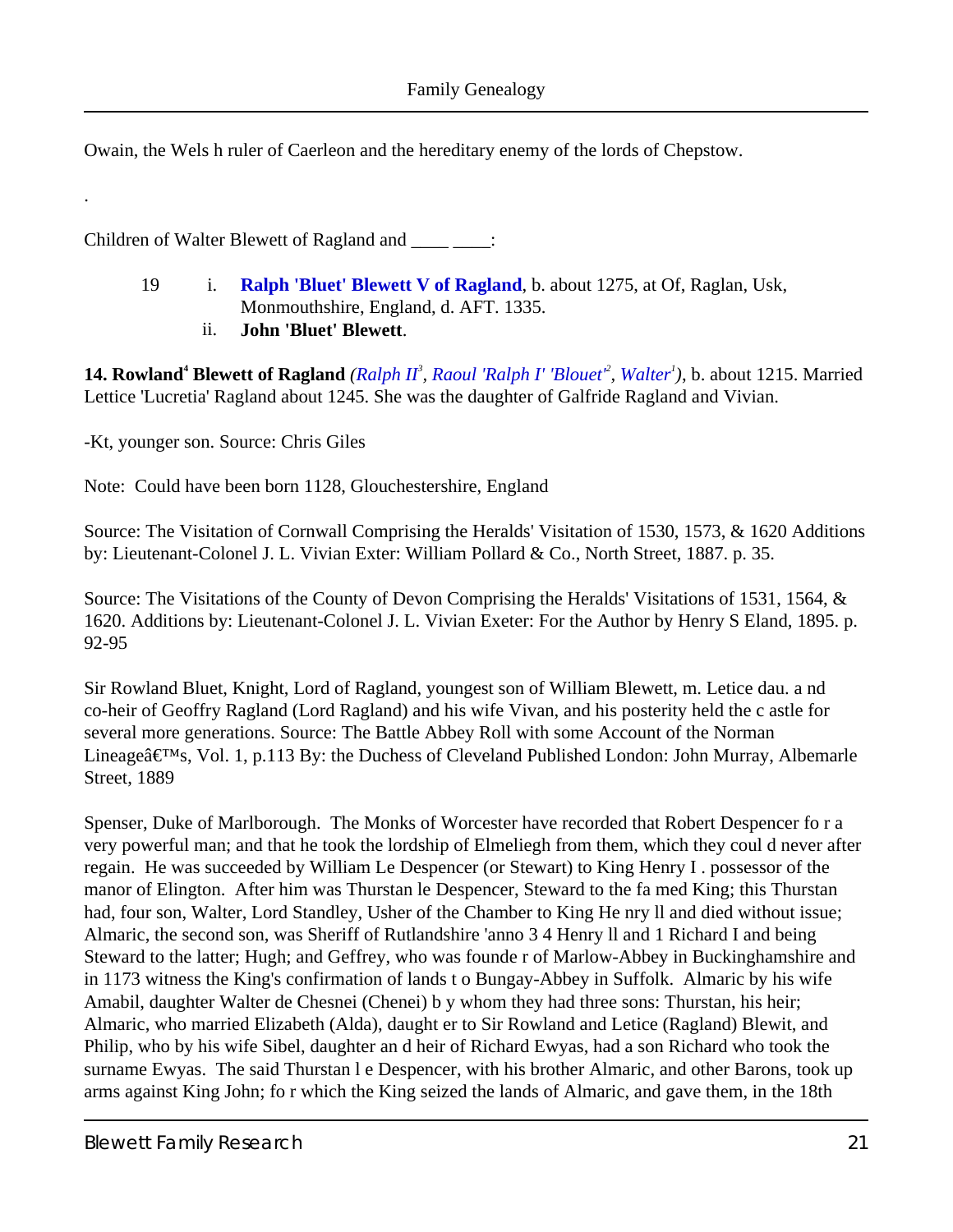year of his reign t o Ofbert Giffard, his own natural son; having the year before committed the custody of Thurst an to Sir Rowland Blewit. Source: The Peerage of England, Vol. 1, p.342-345 By: Arthur Collins Printed for: London: W. Strahan, J.F. and C. Rivington, J. Hinton, T. Payne, W. Owen, S. Crow der, T. Caslon, T. Longman, C. Rivington, C. Dilly, J. Robson, T. Lowndes, G. Robinson, T. Ca dell, H.L. Gardner, W. Davis, J. Nichols, T. Evans, J. Bew, R. Baldwin, J. Almon, J. Murray , W. Fox, J, White, Fielding and Walker, T. Beecroft, J. Donaldson, M. Folingsby.

Source: The Battle Abbey Roll with some account of the Norman Linage's, Vol. 1, p.133 By: the Duchess of Cleveland Published London: John Mussry, Albemarle Street, 1889

KNEPP Castle, Bramber Rape: West Grinstead Hundred, Sussex. In 1210 and between 1214 and 121 6 the castle was in the keeping of Rowland Bluet. (Rot. Litt. Claus. (Rec. Com.), 155-6; Rot . Litt. Pat. (Rec. Com ), 157, 187.) In May 1215 he was ordered to transfer his forces to Br amber and to destroy Knepp, (Rot. Litt Pat. (Rec. Com ), 137, V.C.H. Suss. i. 493 ) but he ev idently did not do so, for four days later he was directed to receive William de Warenne, Ear l of Surrey, there or at Bramber, and in the following October to deliver the castle to Gile s de Braose, Bishop of Hereford. In 1216 it was again ordered to be burnt and destroyed; th e use of the first verb perhaps indicates that its structure was then largely of wood. On th at occasion its fortifications may have been demolished: the grant of safe-conduct later in t he same year to Bloet's men may suggest that it could no longer be held. Source: A History of the County of Sussex, Vol. Vl, Part 2, p.111 Edited by: T.P. Hudson Published for the Institute of Historical Research by Oxford Univ. Press, 1986

Knepp, Bramber Rape: West Grinstead Hundred, Sussex. In 1214 during forfeiture all the carpe nters in the bailiwick of Rowland Bluet were ordered to assemble at Knepp to cut, dress, an d prepare timber for use at Dover castle. Two years later Bloet was ordered to construct sie ge engines in the 'forest' of Knepp and send them to Dover without delay. Source: A History of the County of Sussex, Vol. Vl, Part 2, p.120 Edited by: T.P. Hudson Published for the Institute of Historical Research by Oxford Univ. Press, 1986

Bramber Castle, Bramber Rape: West Grinstead Hundred, Sussex. From the Beginning it served a s the centre of administration in the Bramber Rape, the honor court being usually held there . During the forfeiture of the rape between 1208 and 1215, and also for a time afterwards, t he castle was in the keeping of a succession of royal henchmen, including Rowland Bloet (reco rded 1210, 1214-15, (Pipe R. 1210 (P.R.S. N.S. XXVI), 60-2; Rot. Litt. Claus. (Rec. Com.), i . 142; Rot. Litt. Pat. (Rec. Com.), 160.) John of Monmouth (1215), and Robert le Savage (1217 ). King John visited the castle in 1209, and in the following year the castle was extensivel y repaired. Source: A History of the County Sussex, Bramber Rape (Southern Part), Vol. Vl, Part 1, p.205 Edited by: T.P. Hudson Published for the Institute of Historical Research by Oxford Univ. Press, 1980

Source: William Marshall, Court, Career and Chivalry in the Angevin Empire 1147-1219 Arthur: David Crouch Edited by: David Bates Published by: Pearson Education Limited; Edinburgh Gate, Harlow, Essex CM20 2je, England; Fir st Published 1953; Longman Groug UK Limited 1990 ISBN 0-582-03787-5 and ISBN 0-582-03786-7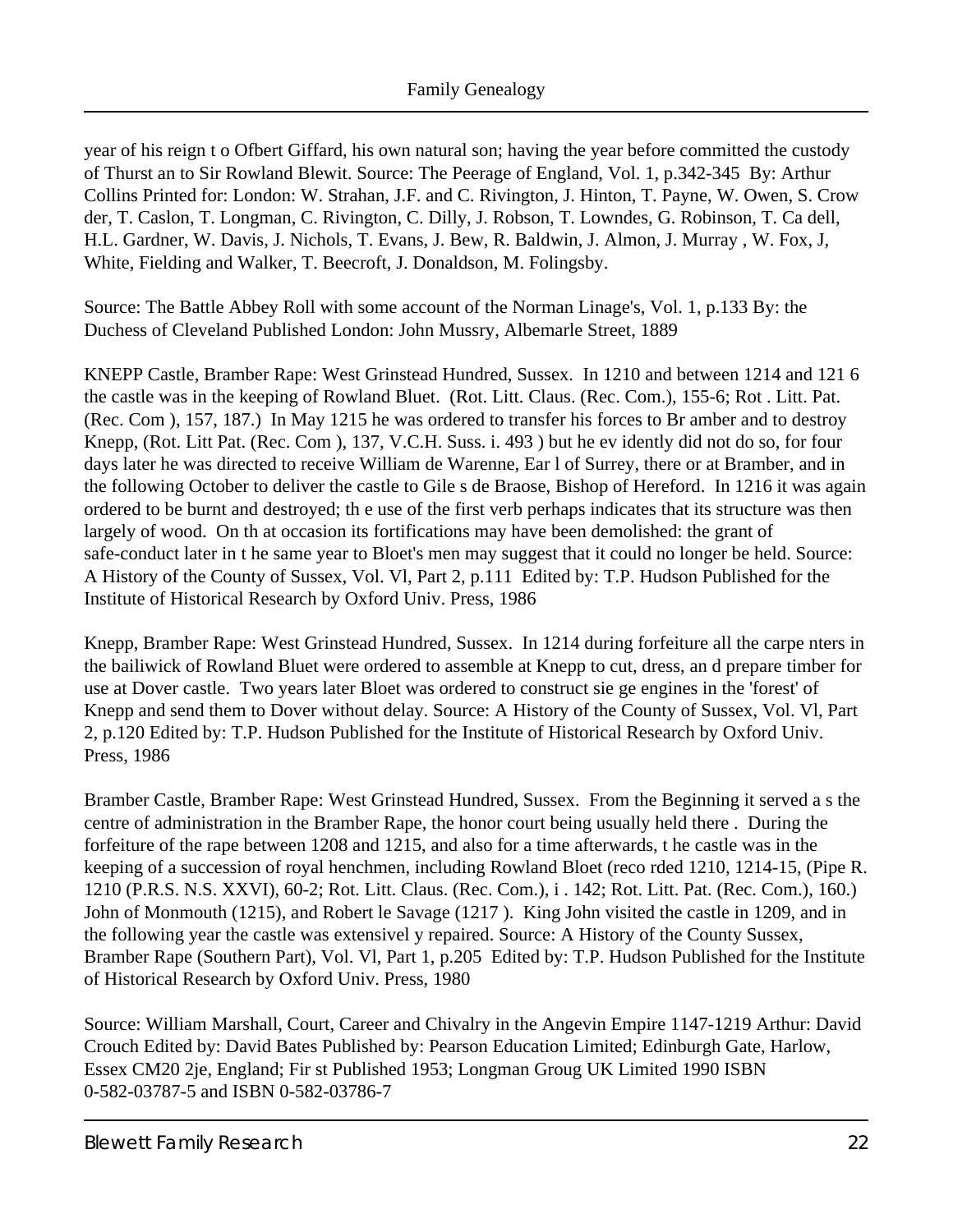Additional Sources: Domesday Book 1 fos. 47a, 71d, 96c, 166d; Pipe Roll of 21 Henry II, 194 ; Pipe Roll of 22 Henry II, 193; Pipe Roll of 31 Henry II, 8; Pipe Roll of 34 Henry II, 2; Pi pe Roll of 1 John, 170; Rotuli Litterarum Clausarum II 23, 59; Lacock Abbey Charters cal . K H Rogers Wiltshire Records Society XXXIV 1978 18; The English Register of Godstow Abbey e d. A Clark (2 vols) E.E.T.S. 1906-11) 11-12, 134-5; Durham Annals and Documents of the Thirte eth Century ed F Barlow Surtees Society Clv 1945 1-2; Close Rolls, 1231-34, passim; Book of F ees II 724.

Source: The Visitations of Cornwall, p. 35 Comprising the Heralds' Visitations of 1530, 1573, and 1620 With additions by: Lieutenant-Colonel J. L. Vivian Exter: William Pollard & Co., North Street. 1887

This Visitation starts off, as so many does with William Blewett, Earl of Salisbury and show s Rowlan Blewett as younger son. This is not true either as there was a William and Rowlan d who were brothers and the sons of Ralph II and another set the sons of Ralph III. From eve rything that I have seen so far Rowland was the youngest son of Ralph and Nesta Blewett. .

-da & coh. of Jeoffry, Lord of Ragland. Source: Chris Giles

<span id="page-22-0"></span>Children of Rowland Blewett of Ragland and Lettice 'Lucretia' Ragland:

i. **Alda 'Elizabeth Blewit, Bloet' Blewett**, b. about 1158, at Of, Raglan, Usk, Monmouthshire, England. Married Almaric de Spencer II about 1201. Source: The Visitation of the County of Warwick In the Year 1619 Taken by: William Camden, Clarencieux King of Arms (Harl. MSS. 1167) Edited by: John Fetherston, F.S.A. London: 1877. p.283.

Pithouse Worcestershire. (12th Century) An estate at Knightwick afterwards called PITHOd conv ent of Little Malvern, and apparently thereby renounced their overlordship, as nothing. Source: The Victoria History of the county of Worchester, Vol. Three, p.440 General Editor: William Page F.S.A. Local Editor: J. W. Willis-Bund, M.A., LL.B, F.S.A Published for the University of London Institute of Historical Research Reprinted by Dawson of Pall Mall, Folkestone & London, 1972

Title: Complete Peerage of England Scotland Ireland Great Britain and the United Kingdom, b y G. E Cokayne, Sutton Publishing Ltd, 2000 Page: IV:287 (c) Text: 2nd wife, mother of Thurst an (son & heir) Title: Complete Peerage of England Scotland Ireland Great Britain and the United Kingdom, b y G. E Cokayne, Sutton Publishing Ltd, 2000 Page: IV:287 (c) Text: no date, 2ndwife

- ii. **Robert Blewett**.
- <span id="page-22-1"></span>20 iii. **[Geoffrey 'Bluet' Blewett](#page-27-1)**, b. about 1226, at Wiltshire, England, d. about 1275, at Castle Combe, Wiltshire, England.
- 21 iv. **[Edward 'Edmund' Blewett of Ragland](#page-27-2)**, b. about 1245, at Of, Raglan, Usk, Monmouthshire, England.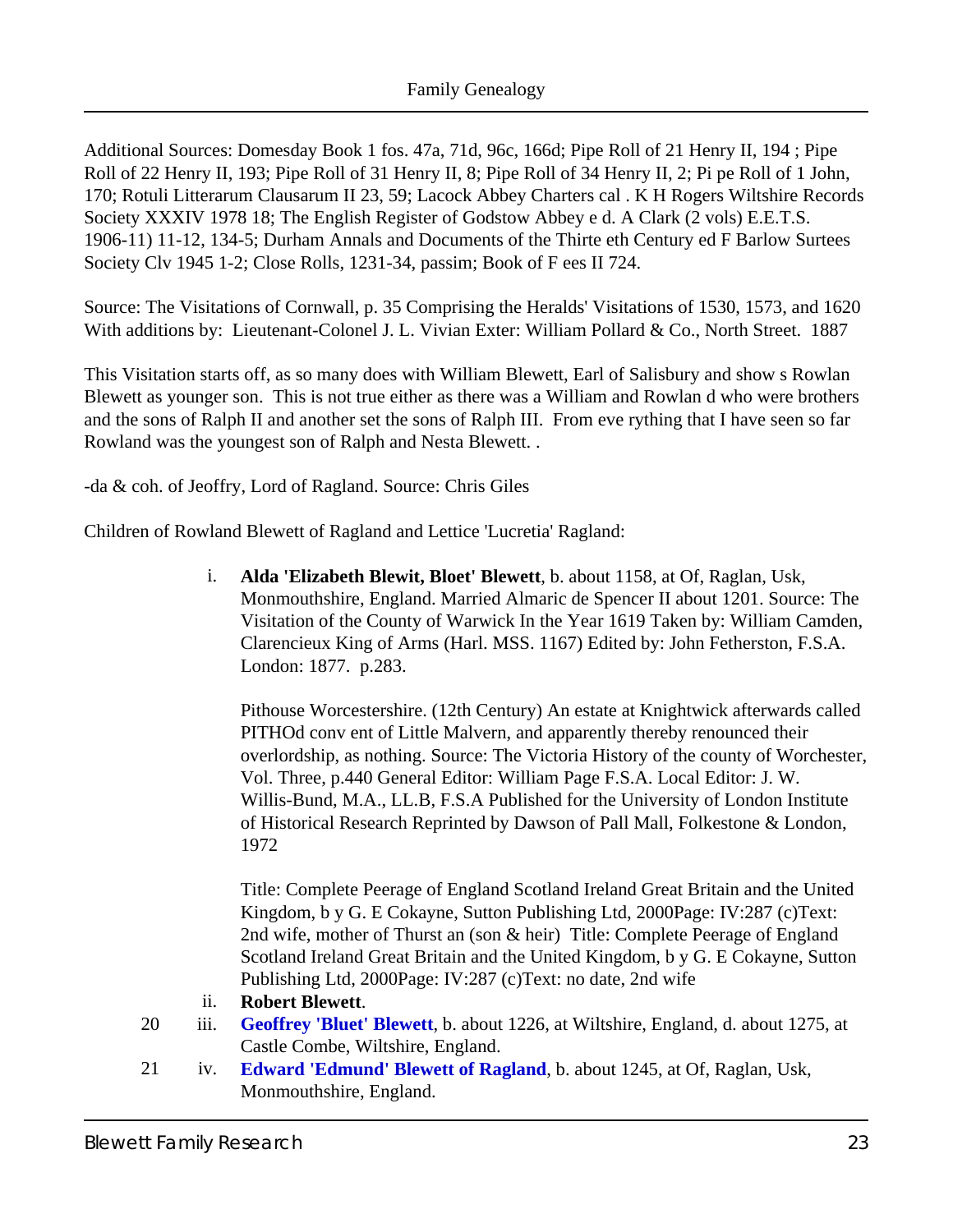<span id="page-23-0"></span>**15. [Simon 'Bloet'](#page-10-0)<sup>5</sup> Blewett** (Roger 'Bloet<sup>4</sup>, Simon 'Bloet<sup>8</sup>, Robert 'Blouet, Bloet<sup>2</sup>, [Walter](#page-3-0)<sup>1</sup>), b. about 1152, d. about 1189.

<span id="page-23-2"></span>Children of Simon 'Bloet' Blewett and \_\_\_\_ \_\_\_\_:

#### i. **William 'Bloet' Blewett**.

<span id="page-23-1"></span>**16. William III 'Bloet'<sup>5</sup> Blewett of Salisbury Manor** [\(Ralph III](#page-13-2)<sup>4</sup>, [Ralph II](#page-11-2)<sup>3</sup>, Raoul 'Ralph I' 'Blouet<sup>2</sup>', [Walter](#page-3-0)<sup>1</sup>), b. about 1185. Married Dau of Strongbow.

<span id="page-23-3"></span>Note: In 1066 William Blewett arrived in England from Normandy, France.They were one of Twen ty Families who accompanied William the Conqueror toEngland. Source: Valerie White

The Above Statement can not be true since this William was not born until after or about 1189 . He was the son of Ralph III Blewett and Nesta verch Iorwerth of Lackham. An the statemen t that he was the Earl of Salisbury as has been report is not true either since he lived in H ampshire in the Salisbury Manor.

Note: 1220 - Earl of Salisbury "not proven' Source: Chris Giles

Source: William Marshall, Court, Career and Chivalry in the Angevin Empire 1147-1219, 139 Arthur: David Crouch Edited by: David Bates Published by: Pearson Education Limited; Edinburgh Gate, Harlow, Essex CM20 2je, England; Fir st Published 1953; Longman Groug UK Limited 1990 ISBN 0-582-03787-5 and ISBN 0-582-03786-7

The tenants who do appear in the Marshal $\hat{a} \in T^{M}$ s entourage on a regular basis were all very signifi cant men. The most important was Ralph Bloet. The Bloets could not be ignored by any lord o f Striguil. It was not just that they were the principal tenants of the honor of Striguil i n Wales and England. Ralph Bloetâ€<sup>™</sup>s brother William had married a sister of the late EarlRic hard Strongbow, the castle of Chepstow before William Marshall obtained Earl Richardâ€<sup>™</sup>sHeires s. It was Ralph who would have formally delivered Chepstow castle to the Marshall or his att orneys in the summer of 1189. The extensive English lands of the Bloets were a useful piec e in the jigsaw of influence he was building up in the south-west of England. Their manors l ay in Gloucestershire, northern Hampshire, Wiltshire and Somerset, precisely the areas in whi ch the Marshall was developing ambitions to raise an affinity. Ralphâ€<sup>™</sup>s other brother, Walter, was castellan of Raglan and a great man in northern Gwent. Ralph too was an important char acter in the Marches of Wales. He had married Nest, a sister of Iorwerth ap Owain, the Wels h ruler of Caerleon and the hereditary enemy of the lords of Chepstow.

Additional Sources: Domesday Book 1 fos. 47a, 71d, 96c, 166d; Pipe Roll of 21 Henry II, 194 ; Pipe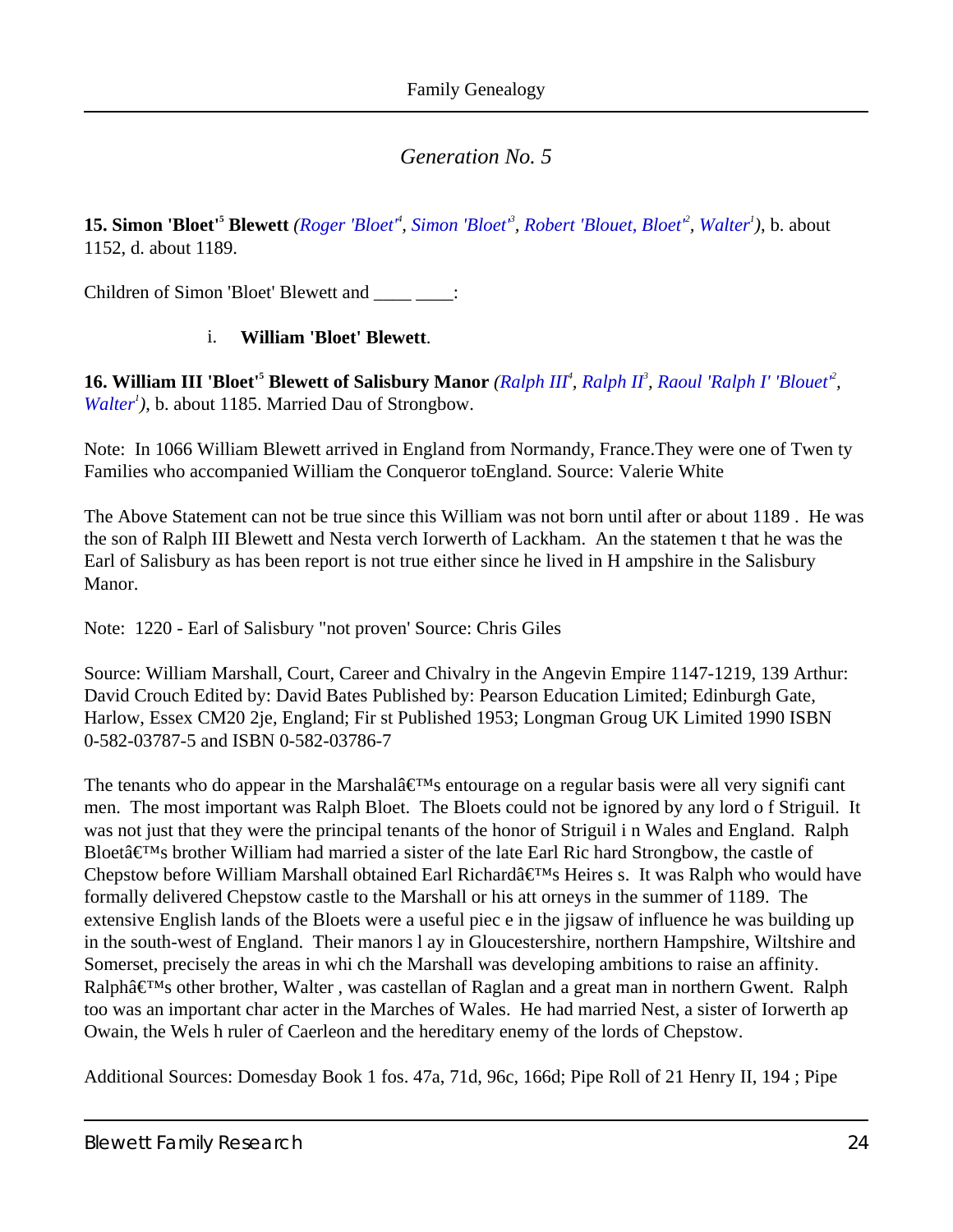Roll of 22 Henry II, 193; Pipe Roll of 31 Henry II, 8; Pipe Roll of 34 Henry II, 2; Pi pe Roll of 1 John, 170; Rotuli Litterarum Clausarum II 23, 59; Lacock Abbey Charters cal . K H Rogers Wiltshire Records Society XXXIV 1978 18; The English Register of Godstow Abbey e d. A Clark (2 vols) E.E.T.S. 1906-11) 11-12, 134-5; Durham Annals and Documents of the Thirte eth Century ed F Barlow Surtees Society Clv 1945 1-2; Close Rolls, 1231-34, passim; Book of F ees II 724.

Source: The Visitations of Cornwall, p. 35 Comprising the Heralds' Visitations of 1530, 1573, and 1620 With additions by: Lieutenant-Colonel J. L. Vivian Exter: William Pollard & Co., North Street. 1887

This Visitation starts off, as so many does with William Blewett, Earl of Salisbury and show s Rowlan Blewett as younger son. This is not true either as there was a William and Rowlan d who were brothers and the sons of Ralph II and another set the sons of Ralph III. From eve rything that I have seen so far Rowland was the youngest son of Ralph and Nesta Blewett.

<span id="page-24-4"></span><span id="page-24-2"></span>Children of William III 'Bloet' Blewett of Salisbury Manor and Dau of Strongbow:

- i. **Isabella Blewett**, b. about 1177. Married William Longsworth.
- ii. **Ralph Blewett**, b. about 1188. YEOVILTON, Somerton. Somerset. Ralph Bluet was tenant under the countof EU in 1086; (V. C . H. Som. i. 507.) the Bluets held land in Hampshireunder the counts. (V. C. H. Hants, iv. 5 2?3.) William Bluet held aknight's fee in Yeovilton in 1284?85 as mesne tenant, and by 130 3 wassucceeded by John Bluet. (Feud Aids, iv 285 300 ). After John death c.1317 the family' s mesne tenancy seems to have disappeared. Source: A History of the County of Somerset, Vol. lll, p.167 Edited by: R.W. Dunning Published for the Institute of Historical Research by Oxford UniversityPress 1974, 1992
- iii. **Grace Blewett**, b. about 1190.
- iv. **John 'Bloet' Blewett**, d. about 1317.
- 22 v. **[Roger 'Bluet' Blewett of Salisbury Manor](#page-29-0)**, b. at Salisbury Manor, Gwent, Wales.

<span id="page-24-8"></span><span id="page-24-7"></span><span id="page-24-6"></span><span id="page-24-5"></span><span id="page-24-3"></span><span id="page-24-1"></span><span id="page-24-0"></span>**17. Petronella 'Bluett'<sup>5</sup> Blewett** [\(Ralph III](#page-13-2)<sup>4</sup>, [Ralph II](#page-11-2)<sup>3</sup>, Raoul 'Ralph I' 'Blouet<sup>2</sup>', [Walter](#page-3-0)<sup>1</sup>) Married (1) William of Feteham. Married (2) Dermot McCarthy King of Cork. He was the son of Cormac McCarthy and SABA, SAIV. Dermot McCarthy King of Cork was b. about 1098, d. about 1185, at Slain Bt "English Foreigners Of Cork" (The Butlers).

Source: William Marshall, Court, Career and Chivalry in the Angevin Empire 1147-1219 Arthur: David Crouch Edited by: David Bates Published by: Pearson Education Limited; Edinburgh Gate, Harlow, Essex CM20 2je, England; Fir st Published 1953; Longman Groug UK Limited 1990 ISBN 0-582-03787-5 and ISBN 0-582-03786-7

Additional Sources: Domesday Book 1 fos. 47a, 71d, 96c, 166d; Pipe Roll of 21 Henry II, 194 ; Pipe Roll of 22 Henry II, 193; Pipe Roll of 31 Henry II, 8; Pipe Roll of 34 Henry II, 2; Pi pe Roll of 1 John,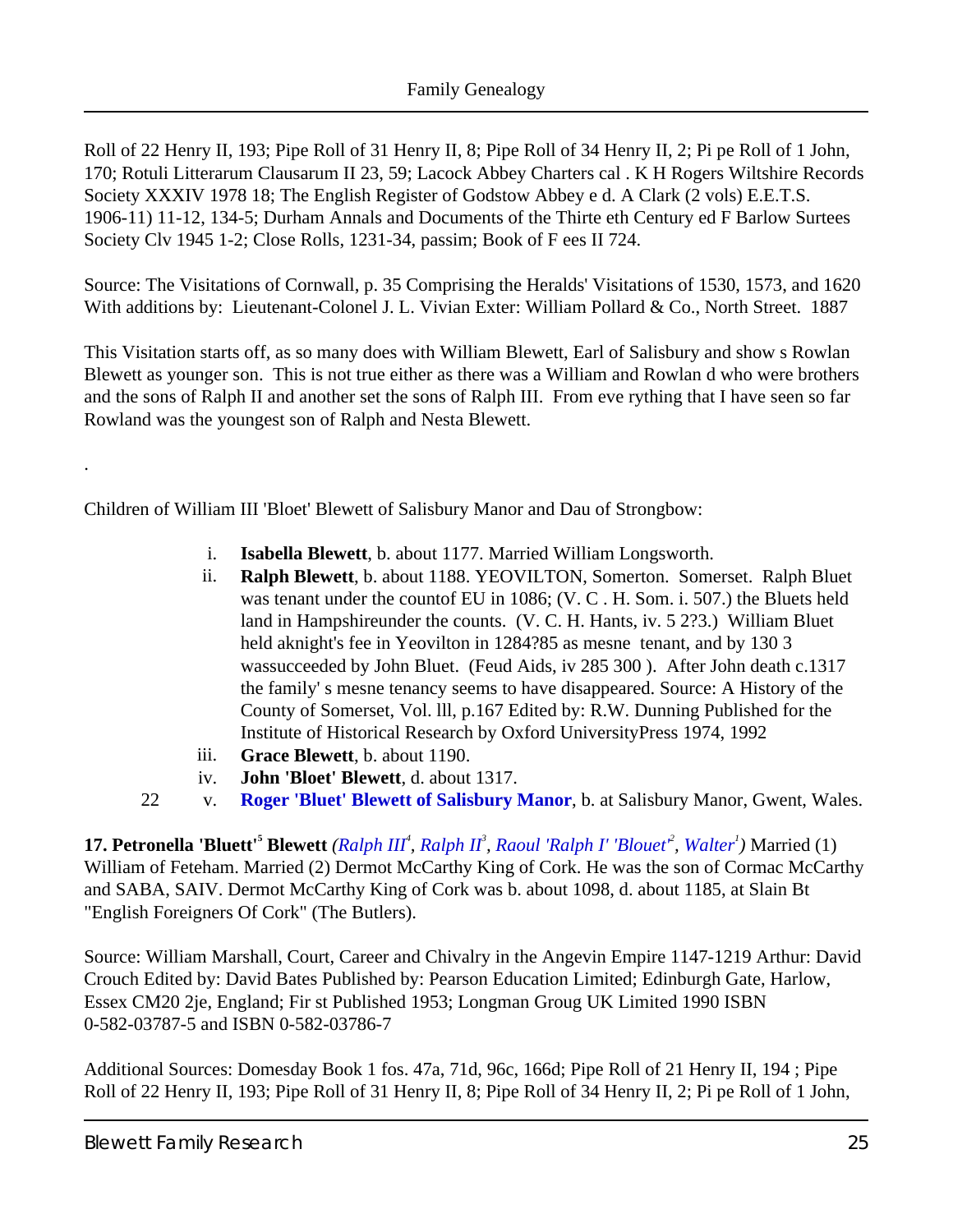170; Rotuli Litterarum Clausarum II 23, 59; Lacock Abbey Charters cal . K H Rogers Wiltshire Records Society XXXIV 1978 18; The English Register of Godstow Abbey e d. A Clark (2 vols) E.E.T.S. 1906-11) 11-12, 134-5; Durham Annals and Documents of the Thirte eth Century ed F Barlow Surtees Society Clv 1945 1-2; Close Rolls, 1231-34, passim; Book of F ees II 724. .

Source: William Marshall, Court, Career and Chivalry in the Angevin Empire 1147-1219 Arthur: David Crouch Edited by: David Bates Published by: Pearson Education Limited; Edinburgh Gate, Harlow, Essex CM20 2je, England; Fir st Published 1953; Longman Groug UK Limited 1990 ISBN 0-582-03787-5 and ISBN 0-582-03786-7

Additional Sources: Domesday Book 1 fos. 47a, 71d, 96c, 166d; Pipe Roll of 21 Henry II, 194 ; Pipe Roll of 22 Henry II, 193; Pipe Roll of 31 Henry II, 8; Pipe Roll of 34 Henry II, 2; Pi pe Roll of 1 John, 170; Rotuli Litterarum Clausarum II 23, 59; Lacock Abbey Charters cal . K H Rogers Wiltshire Records Society XXXIV 1978 18; The English Register of Godstow Abbey e d. A Clark (2 vols) E.E.T.S. 1906-11) 11-12, 134-5; Durham Annals and Documents of the Thirte eth Century ed F Barlow Surtees Society Clv 1945 1-2; Close Rolls, 1231-34, passim; Book of F ees II 724. .

<span id="page-25-2"></span><span id="page-25-1"></span>Children of Petronella 'Bluett' Blewett and Dermot McCarthy King of Cork:

- i. **Donal McCarthy**.
- ii. **Cormac McCarthy**.
- iii. **Finghin McCarthy**.

<span id="page-25-3"></span><span id="page-25-0"></span>**18. Ralph IV 'Bloet'<sup>5</sup> Blewett** ([Ralph III](#page-13-2)<sup>4</sup>, [Ralph II](#page-11-2)<sup>3</sup>, [Raoul 'Ralph I' 'Blouet'](#page-8-0)<sup>2</sup>, [Walter](#page-3-0)<sup>1</sup>), b. about 1189, d. about 1219. Married Eve.

Source: William Marshall, Court, Career and Chivalry in the Angevin Empire 1147-1219; P. 198- 99 Arthur: David Crouch Edited by: David Bates Published by: Pearson Education Limited; Edinburgh Gate, Harlow, Essex CM20 2je, England; Fir st Published 1953; Longman Group UK Limited 1990 ISBN 0-582-03787-5 and ISBN 0-582-03786-7

Ralph Bloet (III) eldest son of Ralph (II). Brother of Walter Bloet of Ragland and Robert Bl ewett of Dalingworth. Follower and tenant of Richard Strongbow, Earl of Striguil (died 1176) . Keeper of the honor of Striguil (c. 1176-88). Married Nest, daughter of Iorwerth ab Owain , Lord of Caerleon, (sometimes mistress of King Henry II). Died 1198 x 99, Children: Ralp h (IV); Thomas; Roland; William; Petronilla, m (1) William of Feltham; m (2) Diarmait mac Car rthaig, King of Desmond.

Ralph (IV) eldest son of Ralph (III). Died 1241 x 42. Married Eve (parentagee unknown). Ch ildren: William; Ralph.

Held pf the honor of Striguil: Silchester, Hants.; Yeovilton, Hinton Blewitt, Som.; Lackham, Hilmarton, Clyffe Pipard, Wilts.; Duntisbourne, Glos; Langstone, Whitson, Mon.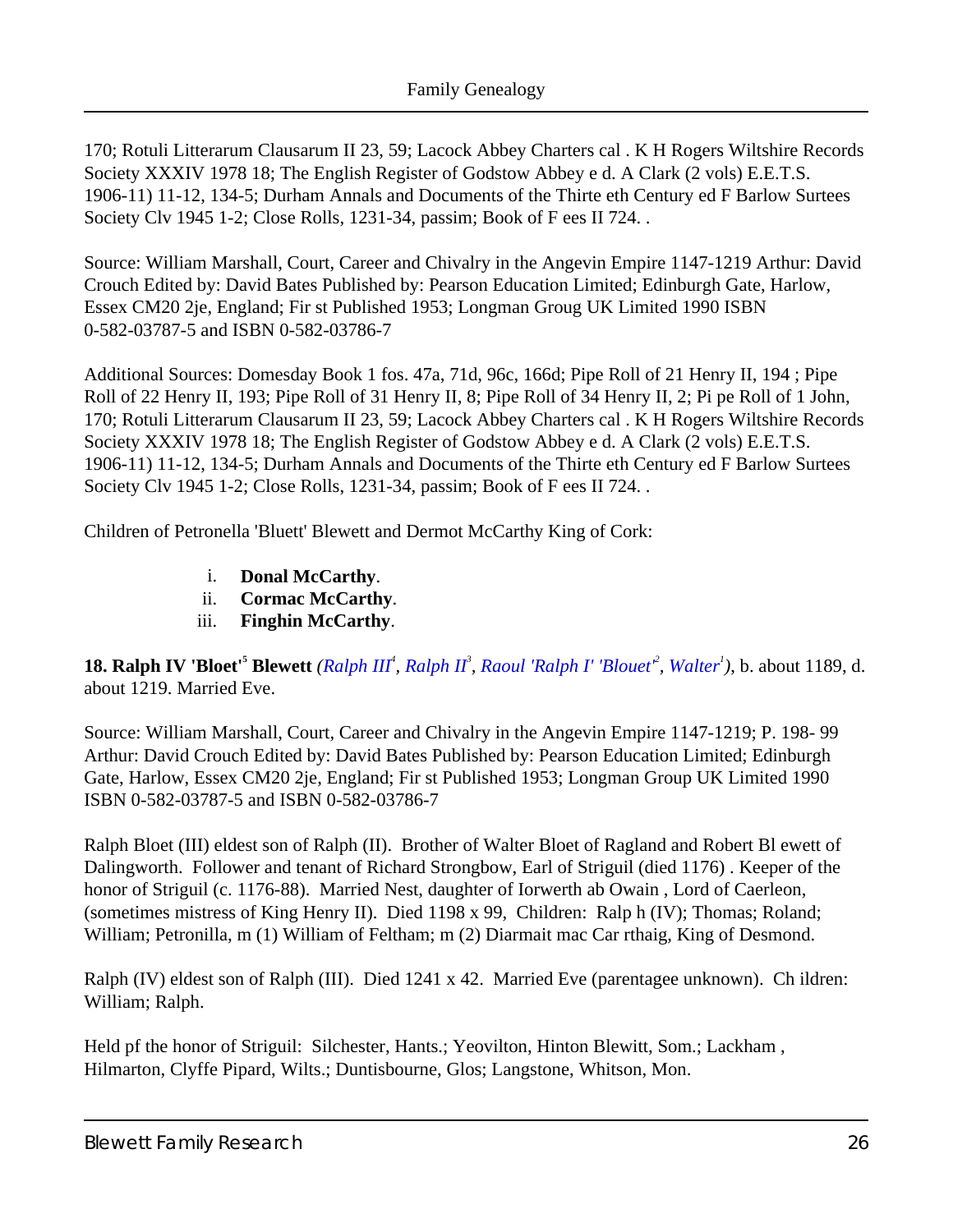Grant to Ralph (III) and Nest by King John: Wiston, Pemb.

Additional Sources: Domesday Book 1 fos. 47a, 71d, 96c, 166d; Pipe Roll of 21 Henry II, 194 ; Pipe Roll of 22 Henry II, 193; Pipe Roll of 31 Henry II, 8; Pipe Roll of 34 Henry II, 2; Pi pe Roll of 1 John, 170; Rotuli Litterarum Clausarum II 23, 59; Lacock Abbey Charters cal . K H Rogers Wiltshire Records Society XXXIV 1978 18; The English Register of Godstow Abbey e d. A Clark (2 vols) E.E.T.S. 1906-11) 11-12, 134-5; Durham Annals and Documents of the Thirte eth Century ed F Barlow Surtees Society Clv 1945 1-2; Close Rolls, 1231-34, passim; Book of F ees II 724. .

Source: William Marshall, Court, Career and Chivalry in the Angevin Empire 1147-1219 Arthur: David Crouch Edited by: David Bates Published by: Pearson Education Limited; Edinburgh Gate, Harlow, Essex CM20 2je, England; Fir st Published 1953; Longman Groug UK Limited 1990 ISBN 0-582-03787-5 and ISBN 0-582-03786-7

Additional Sources: Domesday Book 1 fos. 47a, 71d, 96c, 166d; Pipe Roll of 21 Henry II, 194 ; Pipe Roll of 22 Henry II, 193; Pipe Roll of 31 Henry II, 8; Pipe Roll of 34 Henry II, 2; Pi pe Roll of 1 John, 170; Rotuli Litterarum Clausarum II 23, 59; Lacock Abbey Charters cal . K H Rogers Wiltshire Records Society XXXIV 1978 18; The English Register of Godstow Abbey e d. A Clark (2 vols) E.E.T.S. 1906-11) 11-12, 134-5; Durham Annals and Documents of the Thirte eth Century ed F Barlow Surtees Society Clv 1945 1-2; Close Rolls, 1231-34, passim; Book of F ees II 724. .

<span id="page-26-1"></span>Children of Ralph IV 'Bloet' Blewett and Eve:

i. **William IV 'Bloet' Blewett**. Source: William Marshall, Court, Career and Chivalry in the Angevin Empire 1147-1219 Arthur: David Crouch Edited by: David Bates Published by: Pearson Education Limited; Edinburgh Gate, Harlow, Essex CM20 2je, England; Fir st Published 1953; Longman Groug UK Limited 1990 ISBN 0-582-03787-5 and ISBN 0-582-03786-7

Additional Sources: Domesday Book 1 fos. 47a, 71d, 96c, 166d; Pipe Roll of 21 Henry II, 194 ; Pipe Roll of 22 Henry II, 193; Pipe Roll of 31 Henry II, 8; Pipe Roll of 34 Henry II, 2; Pi pe Roll of 1 John, 170; Rotuli Litterarum Clausarum II 23, 59; Lacock Abbey Charters cal . K H Rogers Wiltshire Records Society XXXIV 1978 18; The English Register of Godstow Abbey e d. A Clark (2 vols) E.E.T.S. 1906-11) 11-12, 134-5; Durham Annals and Documents of the Thirte eth Century ed F Barlow Surtees Society Clv 1945 1-2; Close Rolls, 1231-34, passim; Book of F ees II 724. .

<span id="page-26-0"></span>ii. **Ralph VI 'Bloet' Blewett**. Source: William Marshall, Court, Career and Chivalry in the Angevin Empire 1147-1219 Arthur: David Crouch Edited by: David Bates Published by: Pearson Education Limited; Edinburgh Gate, Harlow, Essex CM20 2je, England; Fir st Published 1953; Longman Groug UK Limited 1990 ISBN 0-582-03787-5 and ISBN 0-582-03786-7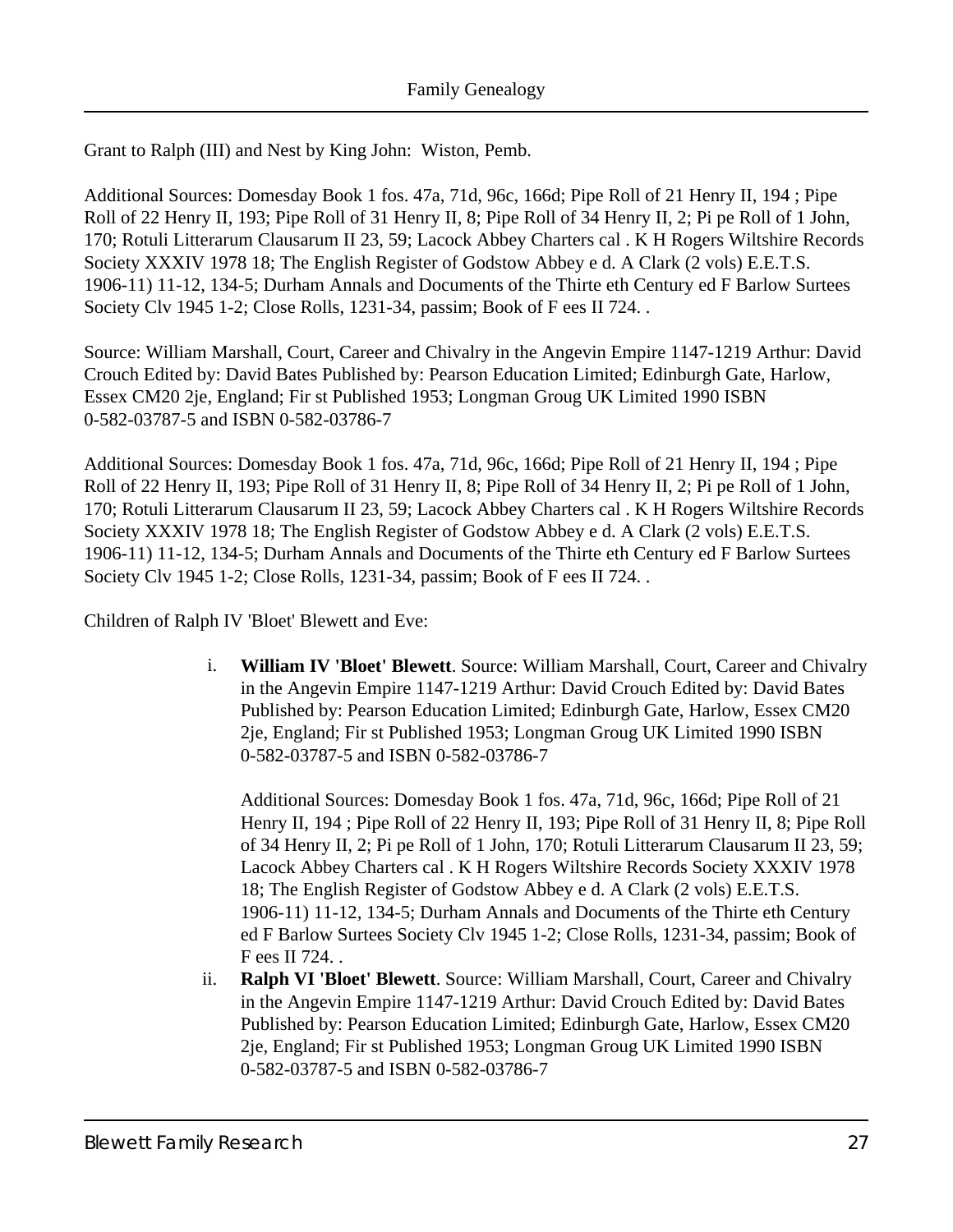Additional Sources: Domesday Book 1 fos. 47a, 71d, 96c, 166d; Pipe Roll of 21 Henry II, 194 ; Pipe Roll of 22 Henry II, 193; Pipe Roll of 31 Henry II, 8; Pipe Roll of 34 Henry II, 2; Pi pe Roll of 1 John, 170; Rotuli Litterarum Clausarum II 23, 59; Lacock Abbey Charters cal . K H Rogers Wiltshire Records Society XXXIV 1978 18; The English Register of Godstow Abbey e d. A Clark (2 vols) E.E.T.S. 1906-11) 11-12, 134-5; Durham Annals and Documents of the Thirte eth Century ed F Barlow Surtees Society Clv 1945 1-2; Close Rolls, 1231-34, passim; Book of F ees II 724. .

iii. **Simon 'Bloet' Blewett**.

<span id="page-27-6"></span><span id="page-27-5"></span><span id="page-27-4"></span><span id="page-27-0"></span>**19. Ralph 'Bluet'<sup>5</sup> Blewett V of Ragland** [\(Walter](#page-19-0)<sup>4</sup>, [Ralph II](#page-11-2)<sup>3</sup>, [Raoul 'Ralph I' 'Blouet'](#page-8-0)<sup>2</sup>, [Walter](#page-3-0)<sup>1</sup>), b. about 1275, at Of, Raglan, Usk, Monmouthshire, England, d. AFT. 1335. Married Amicia Picard. She was the daughter of Roger Picard and Joan 'Joanna' \. Amicia Picard was b. about 1280, at Stradewi Castle, Brecknockshire, Wales.

Granted Ragland. Event: Fact 1322 As a result Daglingworth was confiscated from him. Event: Fact After the murder of Edward II, it was restored to him. Event: Fact Supported Thomas, Earl of Lancaster, against Edward II & theDespencers.

Children of Ralph 'Bluet' Blewett V of Ragland and Amicia Picard:

23 i. **[Ralph VII 'Bluett' Blewett](#page-29-1)**, b. about 1300, at Of, Daglingworth, Monmouthshire, England, d. about 1361, at Of, Daglingworth, Monmouthshire, England.

<span id="page-27-1"></span>**20. Geoffrey 'Bluet'<sup>5</sup> Blewett** *([Rowland](#page-20-0)<sup>4</sup> , [Ralph II](#page-11-2)<sup>3</sup> , [Raoul 'Ralph I' 'Blouet'](#page-8-0)<sup>2</sup> , [Walter](#page-3-0)<sup>1</sup> )*, b. about 1226, at Wiltshire, England, d. about 1275, at Castle Combe, Wiltshire, England. Married Alice Basset.

<span id="page-27-3"></span>Westlecott. Elstub and Everleigh Hundred, Wiltshire, As part of thebarony of Castle Combe S a t and the Abbot of Stanley, most of whose land,however, lay in the neighbouring parish of L y s settled on Peter and Lucyfor life with remainder to William Everard and his wife Beatrice . 0leaving heirs.

Westlecott. Elstub and Everleigh Hundred, Wiltshire, As part of the barony of Castle Combe Sa t and the Abbot of Stanley, most of whose land, however, lay in the neighbouring parish of Ly s settled on Peter and Lucy for life with remainder to William Everard and his wife Beatrice. 0 leaving heirs. Source: A History of Wiltshire, Vol. Xl, p.244 Edited by: D.A. Crowley Published for the Institute of Historical Research by Oxford Univ. Pr ess, 1980 Source: The Victoria History of the Counties of England, p. 241 Edited by: C. R. Elrington The University of London Institute of Historical Research

Children of Geoffrey 'Bluet' Blewett and Alice Basset:

#### 24 i. **[Robert 'Bluet' Blewett](#page-29-2)**, b. at Wiltshire, England.

<span id="page-27-2"></span>21. Edward 'Edmund'<sup>5</sup> Blewett of Ragland (*[Rowland](#page-20-0)<sup>4</sup>, [Ralph II](#page-11-2)<sup>3</sup>, Raoul 'Ralph I' 'Blouet<sup>2</sup>, [Walter](#page-3-0)<sup>1</sup>), b.*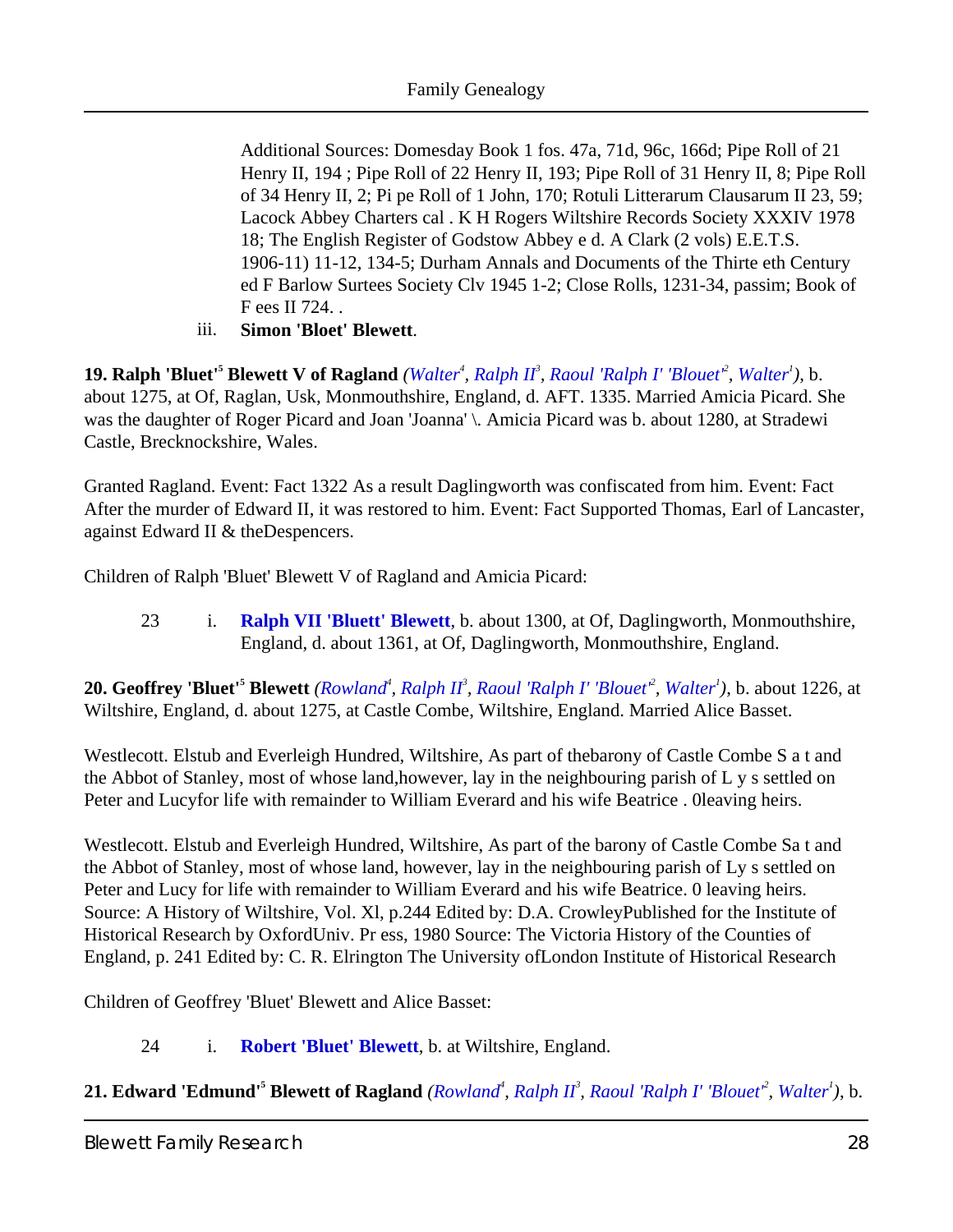<span id="page-28-2"></span>about 1245, at Of, Raglan, Usk, Monmouthshire, England. Married Isabella 'Isabel Bawyn, Bohun' Bowen BEF. 1275.

-Kt Source: Chris Giles

.

.

Source: The Visitations of Cornwall, p. 35 Comprising the Heralds' Visitations of 1530, 1573, and 1620 With additions by: Lieutenant-Colonel J. L. Vivian Exter: William Pollard & Co., North Street. 1887

-Sister of Sir Humprey, Kt. - from the Marcher family, Lord of Breconshire. Source: Chris Giles

Source: The Visitations of Cornwall, p. 35 Comprising the Heralds' Visitations of 1530, 1573, and 1620 With additions by: Lieutenant-Colonel J. L. Vivian Exter: William Pollard & Co., North Street. 1887

<span id="page-28-0"></span>Children of Edward 'Edmund' Blewett of Ragland and Isabella 'Isabel Bawyn, Bohun' Bowen:

i. **Robert Blewett**. The Visitation of the County of Devon In the Year 1564, with additions from The Earlier Visitation of 1531 Edited by: Frederic Thomas Colby, D.D. Exeter: Printed for the editor by W. Pollard, North Street, 1881 ala. Bloett, Bp. of Linc, 1092, 6 W, i., Chancellor of England, diedsuddenly 1122.

This can not be correct since the Robert that was Biishop and See of Lincoln came to Englan d with the conqueror.

<span id="page-28-1"></span>ii. **Simon Blewett**, b. about 1251, at Hughenden, Buckinghamshire, England, d. AFT. 1261, at Hughenden, Buckinghamshire, England. Not proven a son birth is to early. Source: Michael K. Blewett

Hughenden Church, Holy Trinity, Buckinghamshire. Hughenden Church was given by Nicholasd abou t three years later his sons joined with others in burning the porch and breaking the windows Source: The Victoria History of the Counties of England, Buckinghamshire, Vol. Three, p.62E dit by: William Page, F.S.A. Published for the University of London Institute of Historical R esearch Reprinted from the original edition of 1925, by Dawson of Pall Mall, London 1969

25 iii. **[Roger Blewett of Ragland](#page-29-3)**, b. about 1275, at Of, Raglan, Usk, Monmouthshire, England.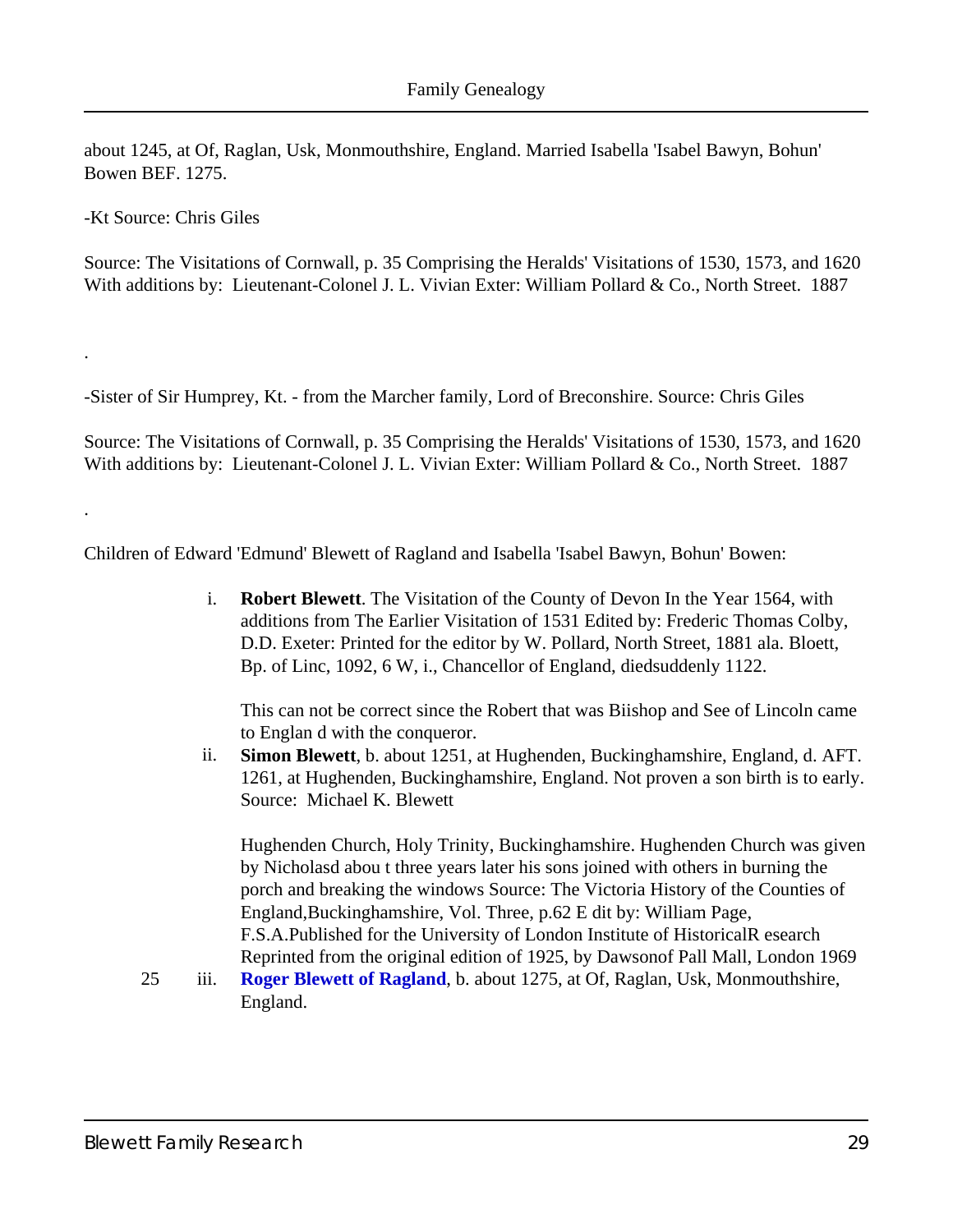<span id="page-29-0"></span>**22. Roger 'Bluet'<sup>6</sup> Blewett of Salisbury Manor** *([William III 'Bloet'](#page-23-1)<sup>5</sup> , [Ralph III](#page-13-2)<sup>4</sup> , [Ralph II](#page-11-2)<sup>3</sup> , [Raoul 'Ralph](#page-8-0) [I' 'Blouet'](#page-8-0)<sup>2</sup> , [Walter](#page-3-0)<sup>1</sup> )*, b. at Salisbury Manor, Gwent, Wales. Married Eleanor.

Children of Roger 'Bluet' Blewett of Salisbury Manor and Eleanor:

26 i. **[John 'Bluet' Blewett Sr](#page-31-0)**, b. at Wiltshire, England.

<span id="page-29-7"></span><span id="page-29-6"></span><span id="page-29-1"></span>23. Ralph VII 'Bluett'<sup>6</sup> Blewett ([Ralph 'Bluet'](#page-27-0)<sup>5</sup>, [Walter](#page-3-0)<sup>4</sup>, [Ralph II](#page-11-2)<sup>3</sup>, [Raoul 'Ralph I' 'Blouet'](#page-8-0)<sup>2</sup>, Walter<sup>1</sup>), b. about 1300, at Of, Daglingworth, Monmouthshire, England, d. about 1361, at Of, Daglingworth, Monmouthshire, England. Married Elizabeth verch Rhys. She was the daughter of Rhys ap Hywel. Elizabeth verch Rhys was b. about 1300, at Talgarth, Hay, Breconshire, Wales.

Note: Or was his parents Thomas Blewett (b.1276) by Edith Woodward(b.c.1279), by Roger Blewet t (b.c.1251) & Joan of Powis. Birth: ABT 1304 in Raglan, co.Monmouth, Wales

Was knighted before 17 Jul 1350.

Children of Ralph VII 'Bluett' Blewett and Elizabeth verch Rhys:

27 i. **[John 'Bluett' Blewett](#page-31-1)**, b. about 1322, at Of, Raglan, Usk, Monmouthshire, England.

<span id="page-29-2"></span>**24. Robert 'Bluet'<sup>6</sup> Blewett** ([Geoffrey 'Bluet'](#page-27-1)<sup>5</sup>, [Rowland](#page-20-0)<sup>4</sup>, [Ralph II](#page-11-2)<sup>3</sup>, [Raoul 'Ralph I' 'Blouet'](#page-8-0)<sup>2</sup>, [Walter](#page-3-0)<sup>1</sup>), b. at Wiltshire, England.

Source: A History of Wiltshire, Vol. XI, p.241 Edited by: D.A. Crowley Published for the Institute of Historical Research by Oxfrod Univ. Press,1980

Children of Robert 'Bluet' Blewett and \_\_\_\_ \_\_\_\_:

28 i. **[Peter "Bluet' Blewett](#page-31-2)**, b. at Wiltshire, England, d. about 1329.

<span id="page-29-5"></span><span id="page-29-4"></span><span id="page-29-3"></span>25. Roger<sup>6</sup> Blewett of Ragland (Edward 'Edmund<sup>8</sup>, [Rowland](#page-20-0)<sup>4</sup>, [Ralph II](#page-11-2)<sup>3</sup>, Raoul 'Ralph I' 'Blouet<sup>2</sup>', *[Walter](#page-3-0)<sup>1</sup> )*, b. about 1275, at Of, Raglan, Usk, Monmouthshire, England. Married Joan 'Johanna' de Powys BEF. 1305. She was the daughter of Lewis de Powys.

-Kt Source: Chris Giles

Source: The Visitations of Cornwall, p. 35 Comprising the Heralds' Visitations of 1530, 1573, and 1620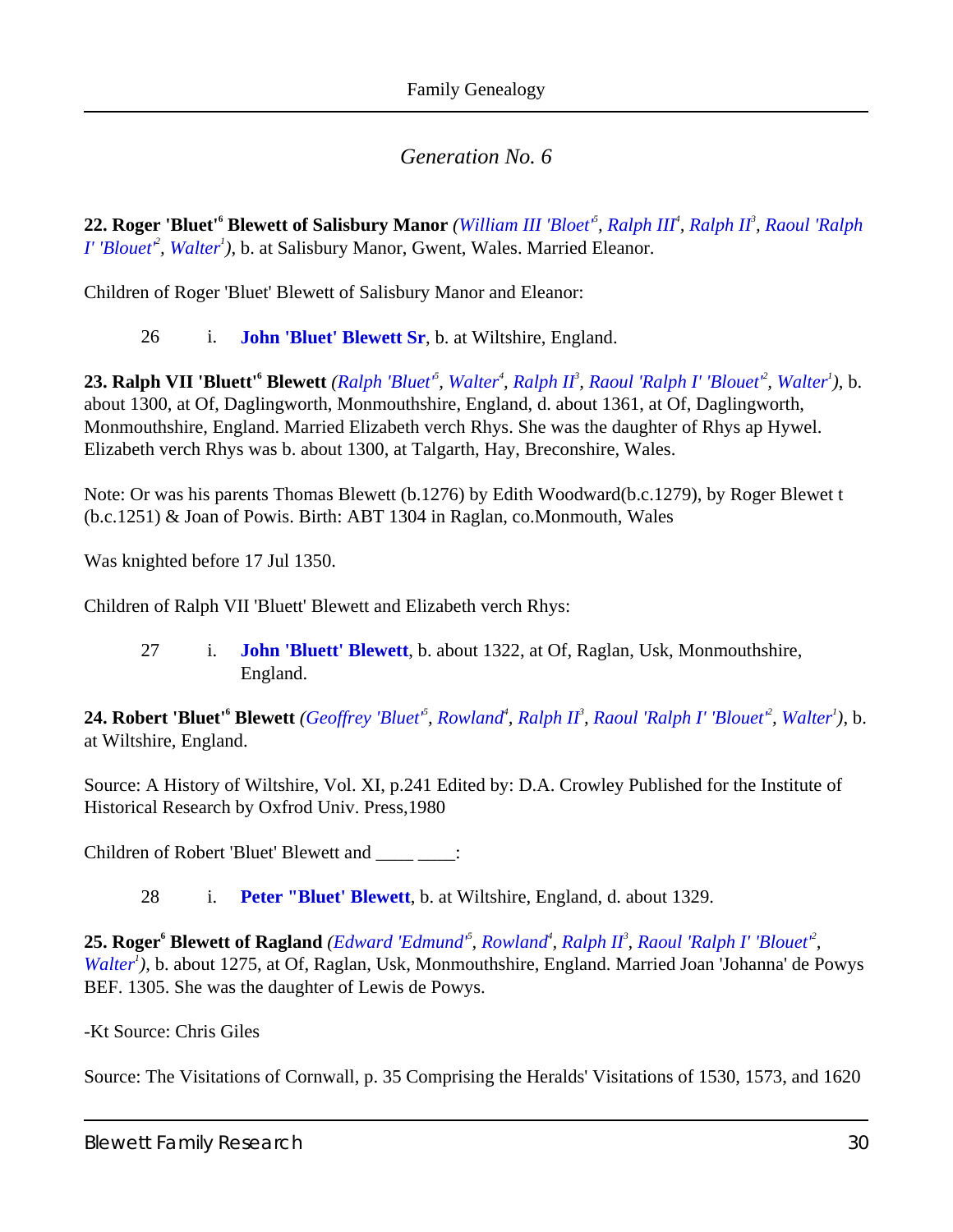With additions by: Lieutenant-Colonel J. L. Vivian Exter: William Pollard & Co., North Street. 1887

-da. of Sir Lewis, Kt. Lord of Powis. Source: Chris Giles

.

Children of Roger Blewett of Ragland and Joan 'Johanna' de Powys:

29 i. **[Thomas Blewett of Ragland](#page-32-0)**, b. about 1305, at Of, Raglan, Usk, Monmouthshire, England.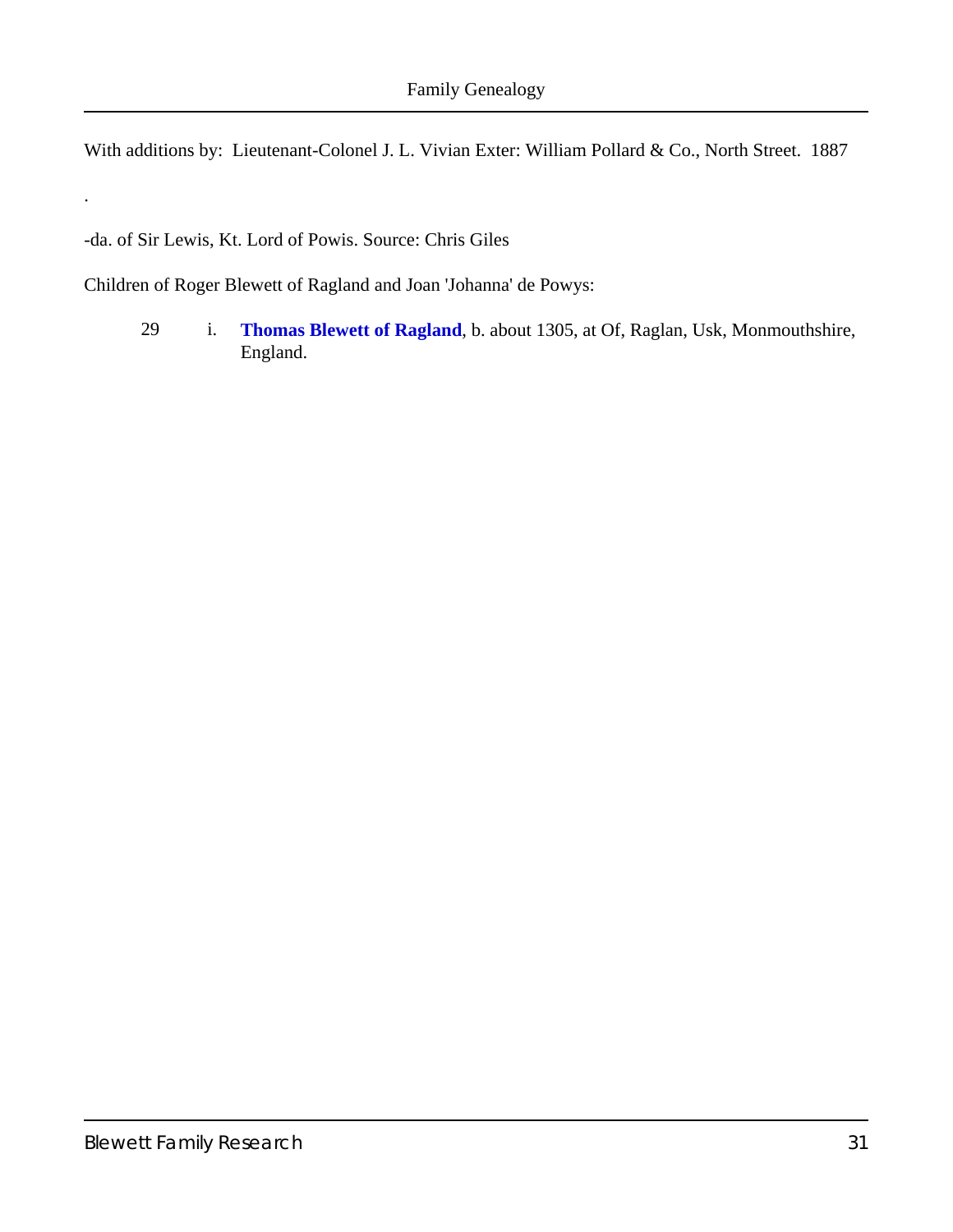<span id="page-31-3"></span><span id="page-31-0"></span>26. John 'Bluet'<sup>7</sup> Blewett Sr ([Roger 'Bluet'](#page-29-0)<sup>6</sup>, [William III 'Bloet'](#page-23-1)<sup>5</sup>, [Ralph III](#page-13-2)<sup>4</sup>, [Ralph II](#page-11-2)<sup>3</sup>, [Raoul 'Ralph I'](#page-8-0) *['Blouet'](#page-8-0)<sup>2</sup> , [Walter](#page-3-0)<sup>1</sup> )*, b. at Wiltshire, England. Married Margarey Bigod. Margarey Bigod d. BEF. 17 MAR 1336/37.

Children of John 'Bluet' Blewett Sr and Margarey Bigod:

- 30 i. **[John 'Bluet' Blewett Jr](#page-33-0)**, b. at Lackham Manor, Wiltshire, England, d. 17 Jan 1316/1317.
- 31 ii. **[Elizabeth 'Bluet' Blewett](#page-33-1)**, b. about 1298, at Wilts, England.

<span id="page-31-5"></span><span id="page-31-4"></span><span id="page-31-1"></span>27. John 'Bluett'<sup>7</sup> Blewett (Ralph VII 'Bluett<sup>6</sup>, Ralph 'Bluet<sup>5</sup>, [Walter](#page-19-0)<sup>4</sup>, [Ralph II](#page-11-2)<sup>3</sup>, Raoul 'Ralph I' 'Blouet<sup>2</sup>, *[Walter](#page-3-0)<sup>1</sup> )*, b. about 1322, at Of, Raglan, Usk, Monmouthshire, England. Married Katherine 'Worgan, Wagan, Gwrgan' Wogan. She was the daughter of Mr Wogan. Katherine 'Worgan, Wagan, Gwrgan' Wogan was b. about 1335, at Wiston, Haverfordwest, Pembrokeshire, Wales.

Sir John Bluet, son of Ralph Bluet, of Leicestershire, left an heiress named Elizabeth, m. Ja mes de Berkely, who died 6 Henry IV (approx. 1413).

Title: The Magna Charta Sureties 1215, Frederick Lewis Weis, additions by Walter Lee Sheppar d Jr, 5th Edition, 1999 Page: 28B-9,66-8 Title: Burke's Peerage & Baronetage, 106th Edition, Charles Mosley Editor-in-Chief, 1999 Page : 2306

1. Title: Burke's Peerage & Gentry Web Site, Url: http://www.burkes-peerage.net/sites/peerage andgentry/sitepages/home.asp Abbrev: Burke's Peerage & Gentry Web Site Page: Berkeley Famil y Page 2. Title: Burke's Peerage & Gentry Web Site, Url: http://www.burkes-peerage.net/sites/peerage andgentry/sitepages/home.asp Abbrev: Burke's Peerage & Gentry Web Site Page: Powis Family Pag e 3. Title: The Magna Charta Sureties, 1215 : The Barons Named in the MagnaCharta, 1215 and Som e of Their Descendants Who Settled in AmericaDuring the Early Colonial Years, Fifth Edition A bbrev: Weis [1999] Magna Charta Suret Author: Frederick Lewis Weis, with additions and correc tions by Walter Lee Sheppard Jr. and William R. Beall Publication: Baltimore, GenealogicaPu blishing Co., 1999 Note: Royal Families Repository: Name: Unknown Repository: Name: Unknown Page: line 28B-9, p. 38

Children of John 'Bluett' Blewett and Katherine 'Worgan, Wagan, Gwrgan' Wogan:

32 i. **[Elizabeth 'Isabel Bluet' Blewett](#page-33-2)**, b. about 1358, at Raglan, Monmouthshire, England, d. about 1397.

<span id="page-31-2"></span>**28. Peter "Bluet'<sup>7</sup> Blewett** *[\(Robert 'Bluet'](#page-29-2)<sup>6</sup> , [Geoffrey 'Bluet'](#page-27-1)<sup>5</sup> , [Rowland](#page-20-0)<sup>4</sup> , [Ralph II](#page-11-2)<sup>3</sup> , Raoul 'Ralph I'*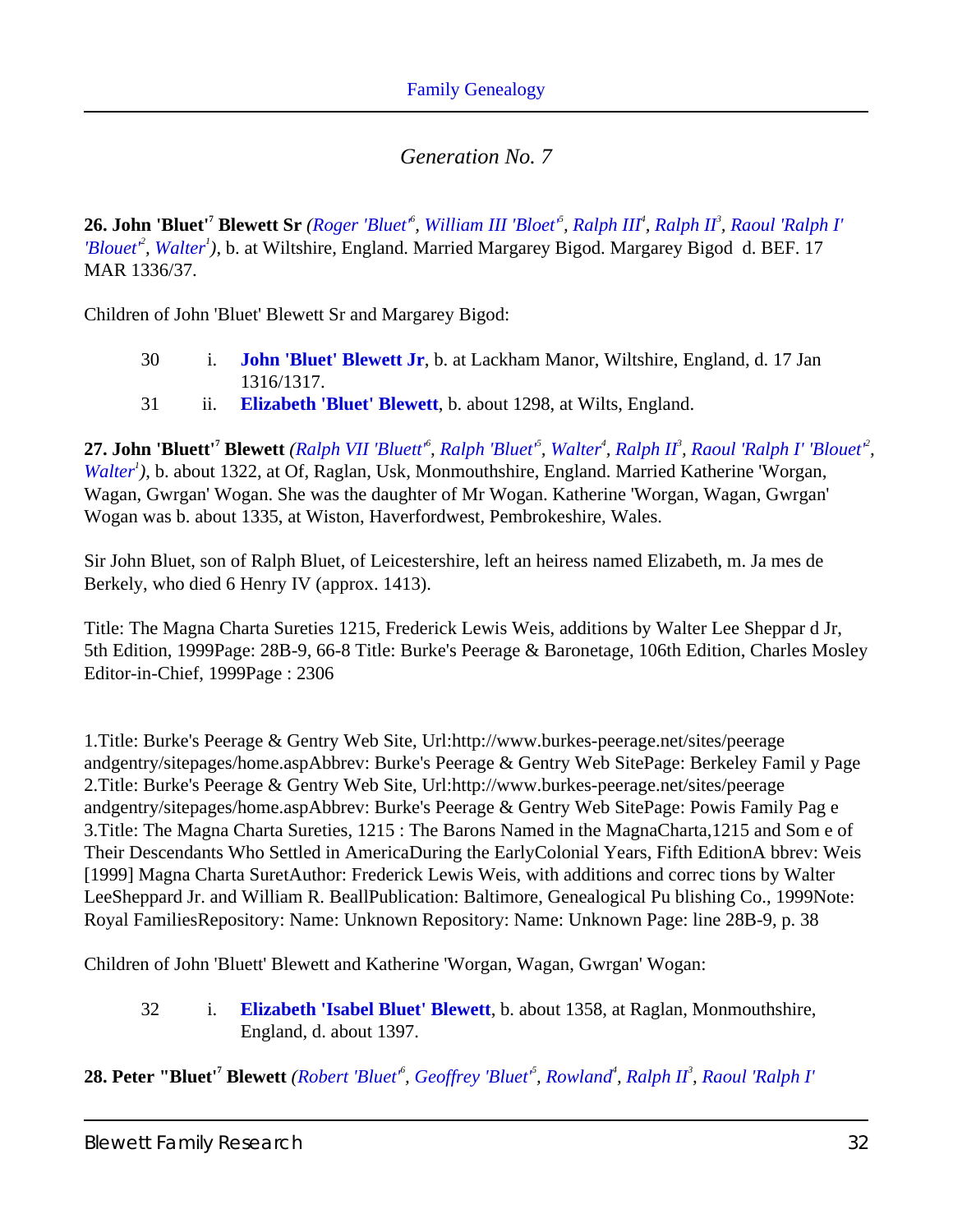<span id="page-32-1"></span>*'Blouet'<sup>2</sup> , [Walter](#page-3-0)<sup>1</sup> )*, b. at Wiltshire, England, d. about 1329. Married Lucy Bastard. Lucy Bastard d. BEF. 1337.

Source: A History of Wiltshire, Vol. XI, p.241 Edited by: D.A. Crowley Published for the Institute of Historical Research by Oxford Univ. Press,1980

<span id="page-32-2"></span>Children of Peter "Bluet' Blewett and Lucy Bastard:

- i. **Thomasia 'Bluet' Blewett**, b. at Midgham, Berkshire, England.
- 33 ii. **[Beatrice 'Bluet' Blewett](#page-35-0)**, b. about 1294, at Midgham, Berkshire, England, d. about 1343.

<span id="page-32-4"></span><span id="page-32-0"></span>**29. Thomas<sup>7</sup> Blewett of Ragland** *[\(Roger](#page-29-3)<sup>6</sup> , [Edward 'Edmund'](#page-27-2)<sup>5</sup> , [Rowland](#page-20-0)<sup>4</sup> , [Ralph II](#page-11-2)<sup>3</sup> , [Raoul 'Ralph I'](#page-8-0) ['Blouet'](#page-8-0)<sup>2</sup> , [Walter](#page-3-0)<sup>1</sup> )*, b. about 1305, at Of, Raglan, Usk, Monmouthshire, England. Married Edith 'Wood' Ward' BEF. 1336.

-Lord of the manor of Holcombe passed to the family from the de Rogo. Source: Chris Giles

Source: The Visitations of Cornwall, p. 35 Comprising the Heralds' Visitations of 1530, 1573, and 1620 With additions by: Lieutenant-Colonel J. L. Vivian Exter: William Pollard & Co., North Street. 1887

-Sister of Owen, Lord of Penalton. Source: Chris Giles

Source: The Visitations of Cornwall, p. 35 Comprising the Heralds' Visitations of 1530, 1573, and 1620 With additions by: Lieutenant-Colonel J. L. Vivian Exter: William Pollard & Co., North Street. 1887

<span id="page-32-3"></span>Children of Thomas Blewett of Ragland and Edith 'Wood' Ward':

- i. **Walter Blewett**, b. at Of, Raglan, Usk, Monmouthshire, England. It is not known when the first 'motte-and-bailey' castle was built at Raglan, however a castl e was in existence by 1174 when Raglan was granted to Walter Bloet by Richard de Clare, lor d of nearby Chepstow. During the13th and 14th centuries Raglan remained a minor holding o f a purelymilitary nature, continuing in the Bloet family until passing to theBerkeleys thr o ugh marriage in 1399.
- 34 ii. **[Ralph Blewett of Ragland](#page-36-0)**, b. about 1335, at Of, Raglan, Usk, Monmouthshire, England.

.

.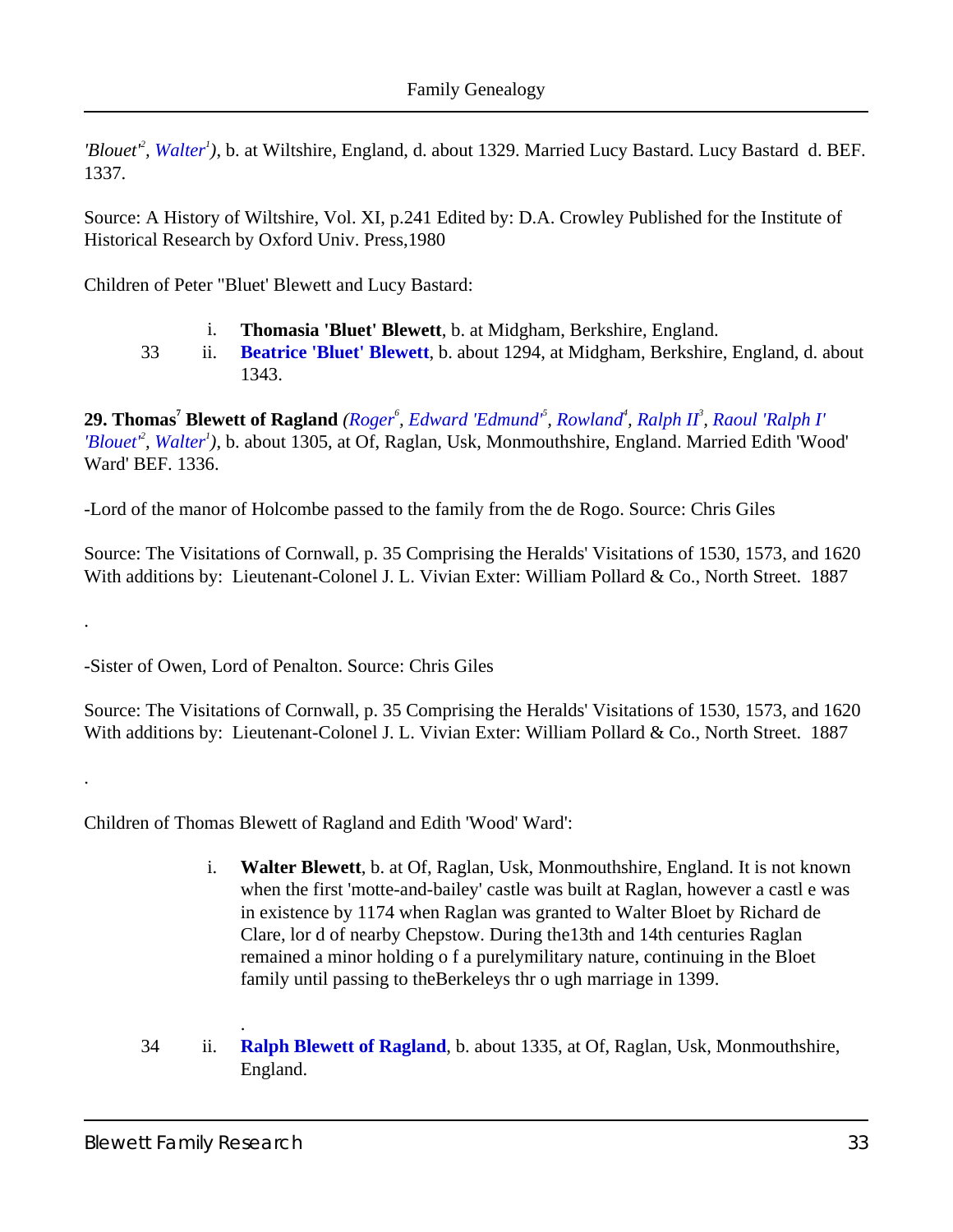<span id="page-33-5"></span><span id="page-33-0"></span>**30. John 'Bluet'<sup>8</sup> Blewett Jr** [\(John 'Bluet'](#page-31-0)<sup>7</sup>, [Roger 'Bluet'](#page-29-0)<sup>6</sup>, [William III 'Bloet'](#page-23-1)<sup>5</sup>, [Ralph III](#page-13-2)<sup>4</sup>, [Ralph II](#page-11-2)<sup>3</sup>, *Raoul 'Ralph I' 'Blouet<sup>2</sup>*, *[Walter](#page-3-0)<sup>1</sup>*), b. at Lackham Manor, Wiltshire, England, d. 17 Jan 1316/1317. Married Eleanor de Brianzom. Eleanor de Brianzom d. about 1348.

Source: A History of Wiltshire, Vol. IX, p.52-3, 60 Edited by: Elizabeth Crittall Published for the Institute of Historical Research by Oxford Univ. Press,1970

Source: Calendar of Inquisitions Post Mortem and other Analogous Documents Preserved in the Public Record Office, Edward III, Vol IV, p.91-3 Published by Authority of her Majesty's Principal Secetary of State forthe Home Department First Published in 1908 on behalf of the Public Record Office Reprinted by permission of the Controller of Her Majesty's StationeryOffice, London Kraus Reprint, A Division of Kraus-Thompson Organization Limited,Nendeln/Liechtenshire, 1973

<span id="page-33-3"></span>Children of John 'Bluet' Blewett Jr and Eleanor de Brianzom:

| 35 | 1.   | <b>Margaret 'Bluet' Blewett</b>                                                         |
|----|------|-----------------------------------------------------------------------------------------|
|    | 11.  | <b>Joan 'Bluet' Blewett, b. at Wiltshire, England. Source: A History of Wiltshire,</b>  |
|    |      | Vol. IX, p.52-3 Edited by: Elizabeth Crittall Published for the Institute of Historical |
|    |      | Research by Oxford Univ. Press, 1970                                                    |
| 36 | 111. | Eleanor 'Bluet' Blewett, b. BET. 1319 - 1324, at Lackham Manor, Wiltshire,              |
|    |      | England.                                                                                |

<span id="page-33-7"></span><span id="page-33-1"></span>**31. Elizabeth 'Bluet'<sup>8</sup> Blewett** [\(John 'Bluet'](#page-31-0)<sup>7</sup>, [Roger 'Bluet'](#page-29-0)<sup>6</sup>, [William III 'Bloet'](#page-23-1)<sup>5</sup>, [Ralph III](#page-13-2)<sup>4</sup>, [Ralph II](#page-11-2)<sup>3</sup>, *Raoul 'Ralph I' 'Blouet<sup>2</sup></sub>*, *[Walter](#page-3-0)<sup>1</sup>*), b. about 1298, at Wilts, England. Married Thomas de Rodney SR about 1318, at Rodney Stokes, Somersetshire, England.

Source: The Welcome Claimants Proved, Disproved and Doubtful with and Account of Some of their Descendants, p.442 by: George E. McCracken, Ph.D, F.A.S.G., F.A.A.R.

<span id="page-33-8"></span><span id="page-33-6"></span>Children of Elizabeth 'Bluet' Blewett and Thomas de Rodney SR:

- i. **Thomas de Rodney Jr**. Married Jane Cressye.
- ii. **Katherine de Rodney**.
- 37 iii. **[John de Rodney Sr](#page-37-2)**, b. about 1350.

<span id="page-33-9"></span><span id="page-33-4"></span><span id="page-33-2"></span>**32. Elizabeth 'Isabel Bluet'<sup>8</sup> Blewett** ([John 'Bluett'](#page-31-1)<sup>7</sup>, [Ralph VII 'Bluett'](#page-29-1)<sup>6</sup>, [Ralph 'Bluet'](#page-27-0)<sup>5</sup>, [Walter](#page-19-0)<sup>4</sup>, [Ralph II](#page-11-2)<sup>3</sup>, *Raoul 'Ralph I' 'Blouet<sup>2</sup>*, *[Walter](#page-3-0)<sup>1</sup>*), b. about 1358, at Raglan, Monmouthshire, England, d. about 1397. Married (1) Bartholomew Picot about 1376, at Raglan, Usk, Monmouthshire, England. Bartholomew Picot was b. about 1350, at Of, Monmouthshire, England, d. about 1392, at Of, Monmouthshire,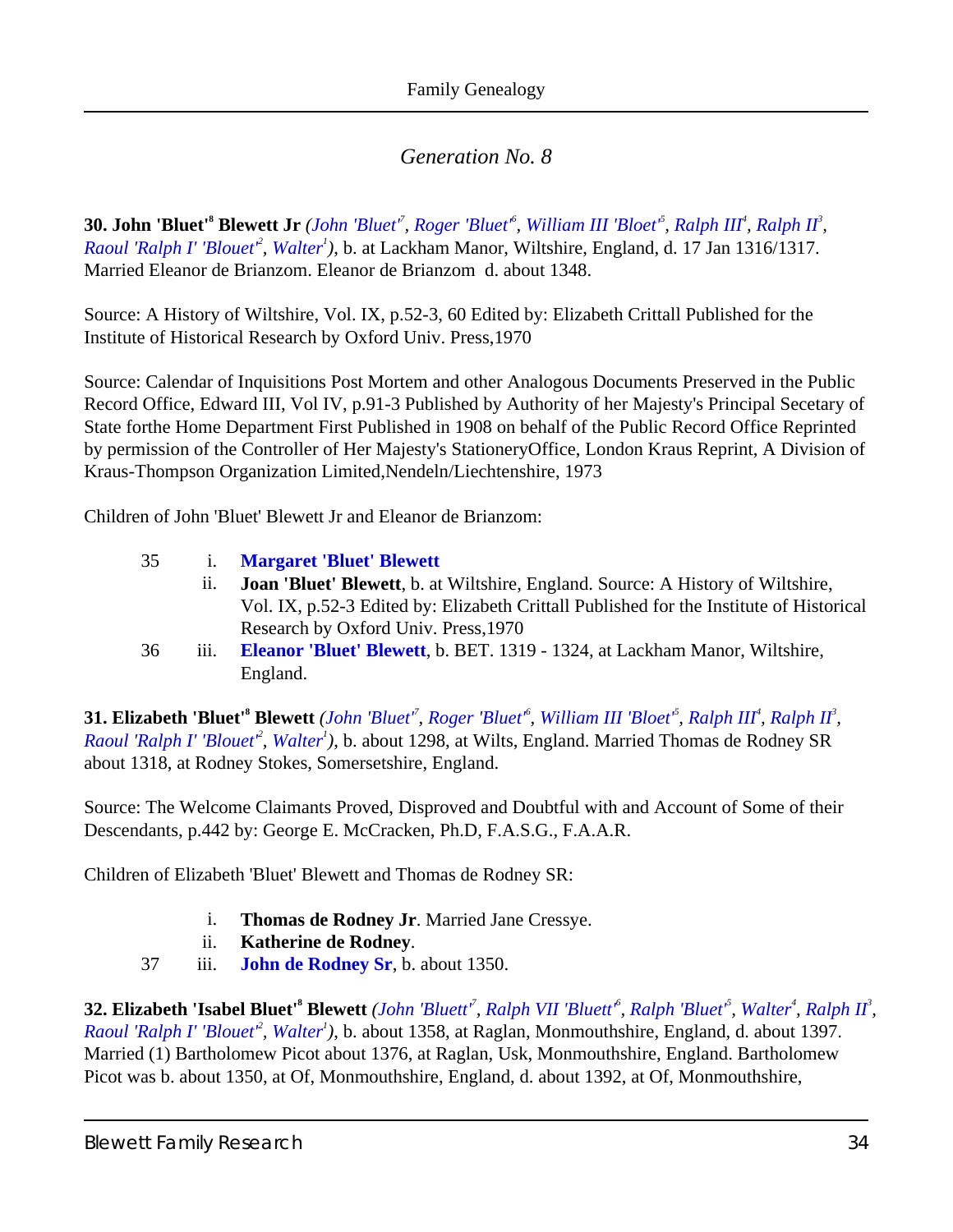<span id="page-34-2"></span><span id="page-34-1"></span><span id="page-34-0"></span>England. Married (2) James de Berkeley Sr about 1379. He was the son of Maurice IV de Berkeley and Elizabeth le de Spencer. James de Berkeley Sr was b. BEF. 1354, at Little Marshfield, Chipping Sodbury, Gloucestershire, England, d. Jun 13, 1404, at St Auftin Abbey, bur. at Monastary Of St. Augustine, Bristol, Gloucestershire, England. Married (3) William Herbert ap Thomas about 1432. He was the son of Thomas ap Gwilym and Mawd verch Morley. William Herbert ap Thomas was b. about 1401, at Raglan, Usk, Monmouthshire, Wales, d. about 1446, at Priory Church, Abergavenny, Monmouthshire, Wales.

Source of Elizabeth Bluet and James Berkeley data/information: The Magna Charta Surties, 1215 By: Frederick Lewis Weis, Th.D, Fourth Edition with Additions and corrections by Walter Lee Sheppard, Jr., M.S. withDavid Feris Published Genealogical Publishing Co., Inc., Baltimore, 1955, 1964, 1979,1991 & 1993

Title: Magna Charta Sureties 1215, Frederick Lewis Weis, additions by Walter Lee Sheppard Jr , 5th Edition, 1999 Page: 28B-9, 66-8 Title: Burke's Peerage & Baronetage, 106th Edition, Charles Mosley Editor-in-Chief, 1999 Page : 255, 2306 Title: Burke's Peerage & Baronetage, 106th Edition, Charles Mosley Editor-in-Chief, 1999 Page : 2306 Text: date implied by remarriage of William Title: Burke's Peerage & Baronetage, 106th Edition, Charles Mosley Editor-in-Chief, 1999 Page : 2306 Text: date implied by death of 1st husband

Faris (1999, p. 23) "JAMES DE BERKELEY, Knt., younger son, was born about 1353/4. He was marr ied to ELIZABETH BLUET, widow of Bartholomew Picot, and daughter and heiress of John Bluet, K nt., of Raglan, co. Monmouth (of Magna Carta Surety descent). SIR JAMES DE BERKELEY died on 1 3 June 1405 v.f His widow was married for the second time to WILLIAM AP THOMAS, Knt. H.S.P.2 8:30 (1889). Gen. n.s. 12:29-30 (1895). C.P. 2:132 (1912)."

1. Title: Plantagenet Ancestry of Seventeenth-Century Colonists: The Descent from the Later P lantagenet Kings of England, Henry III, Edward I, and Edward III, of Emigrants from Englanda nd Wales to the North American Colonies before 1701, English Ancestry Series, Volume 1, Secon d Edition Abbrev: Faris, "Plantagenet Ancestry" Author: David Faris Publication: New Englan d Historic Genealogical Society, Boston, MA, 1999 Page: p.23 2. Title: Burke's Peerage & Gentry Web Site, Url: http://www.burkes-peerage.net/sites/peerageandgentry/sitepages/home.asp Abbrev: Burke's Peerage & Gentry Web Site Page: Berkeley Famil y Page

James Berkeley, younger son, dvf [brother Thomas died 1417], 13 June 1405; married Elizabeth , daughter of Sir John Bluet of Raglon, co Monmouth. His elder brother [Thomas] dspm. Their s on inherited the lands and title by entail of No. 8 [Maurice], his grandfather. [Magna Chart a Sureties]

Title: Magna Charta Sureties 1215, Frederick Lewis Weis, additions by Walter Lee Sheppard Jr , 5th Edition, 1999 Page: 28B-9, 66-8 Title: Burke's Peerage & Baronetage, 106th Edition, Charles Mosley Editor-in-Chief, 1999 Page : 255 Title: Magna Charta Sureties 1215, Frederick Lewis Weis, additions by Walter Lee Sheppard Jr, 5th Edition, 1999 Page: 66-8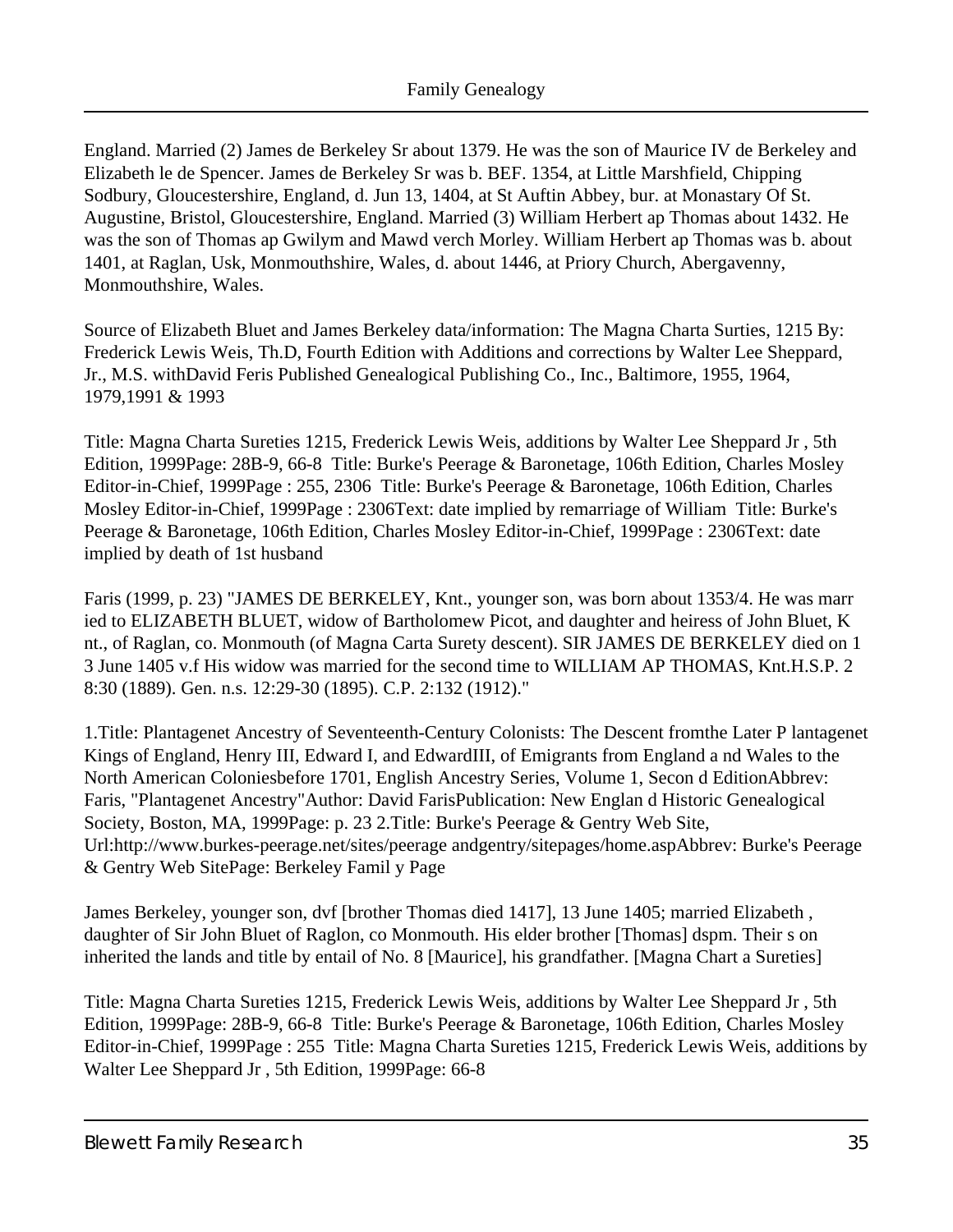Sir William Thomas, called "Y Marchog Glas o Went" ("The Blue Knight of Gwent"), of Raglan, M on, the (feudal) Lordship of which he bought from 1st Lord (Baron) Berkeley; knighted 1415; m arried 1st his former employer Elizabeth (to whom he had been steward), daughter and heires s of Sir John Bluet, of Raglan, and widow of Sir James Berkeley (by whom she was mother of th e 1st Lord (Baron) Berkeley; married 2nd, as her 2nd husband, Gwladus (died 1454), daughter o f Dafydd Gam (killed at Agincourt) and widow of Sir Roger Vaughan, of Tretower (also killed a t Agincourt), and died 1446. [Burke's Peerage]--------------------------------------------- --------Built the "Great Tower" of Raglan Castle.---------------------------------------- ---------------------------------- ---------------------------------Copied from Herbert, Geo rge biography, 88.1911 encyclopedia.org/H/HERBERT\_GEORGE.htm:-------------------------------

------------------------------------------- --------------------------Thomas's fifth son, W illiam or Gwilim ap Thomas, who died abt 1446, was the first man of the family to make any fi gure in history. This Gwilim ap Thomas was steward of the lordships of Usk and Caerleon unde r Richard, duke of York. Legend makes him a knight on the field of Agincourt, but his knighth ood belongs to the year 1426. He appears to have married twice, his first wife being Elizabet h Bluet of Raglan, widow of Sir James Berkeley, and his second a daughter of David Gam, a val iant Welsh squire slain at Agincourt. Royal favour enriched Sir William, and he was able to b uy Raglan Castle from the Lord Berkeley, his first wife's son, the deed, which remains amon g the Beaufort muniments, refuting the pedigree-maker $\hat{\mathbf{a}} \in \mathbb{M}$ s statement that he inherited the castl e as heir of his mother Maude daughter of Sir John Morley.--------------------------------- --------------------Note: Apparently there are two different stories about how William Herb ert ended up with Raglan Castle.

Title: Burke's Peerage & Baronetage, 106th Edition, Charles Mosley Editor-in-Chief, 1999 Page : 2306 Title: Burke's Peerage & Baronetage, 106th Edition, Charles Mosley Editor-in-Chief, 1999 Page : 2306 Text: date implied by death of 1sthusband

Children of Elizabeth 'Isabel Bluet' Blewett and James de Berkeley Sr:

- 38 i. **[Maurice de Berkeley](#page-37-3)**
- 39 ii. **[James de Berkeley Jr](#page-38-0)**, b. about 1394, at Raglan, Monmouth County, England, d. about Nov 1463, at Berkeley Castle, Gloucestershire, England.

<span id="page-35-1"></span><span id="page-35-0"></span>**33.Beatrice 'Bluet'<sup>8</sup> Blewett** (Peter "Bluet", Robert 'Bluet<sup>6</sup>, Geoffrey 'Bluet<sup>5</sup>, [Rowland](#page-20-0)<sup>4</sup>, [Ralph II](#page-11-2)<sup>3</sup>, *Raoul 'Ralph I' 'Blouet<sup>2</sup>*, *[Walter](#page-3-0)<sup>1</sup>*), b. about 1294, at Midgham, Berkshire, England, d. about 1343. Married William Everard about 1312. William Everard was b. about 1292, at Midgham, Berkshire, England, d. about 1343.

Westlecott, Wiltshire. In 1224-5 John son of Simmon was at variance withGeoffrey Bluett a n d Alice his wife over half the manor. (E 372/69 m.7d). John is to be identified with Jo h n of Fifhide who in 1228renounced his right in half the manner to Geoffrey, who was to ho l d itof Alan Basset. Geoffrey Bluet still held the moiety in 1242-3. (Bk ofFees ii 731 ) . In 1281, Iike Salthrop manor, it was settled on PeterBluet and his wife Lucy, (Feet o f F . 1272-1327 (W.R.S. i), p. 13), andfrom that date the two estates passed in the same way. Source: A History of Wiltshire, Vol. Xl. p.244 Edited by: D.A. Crowley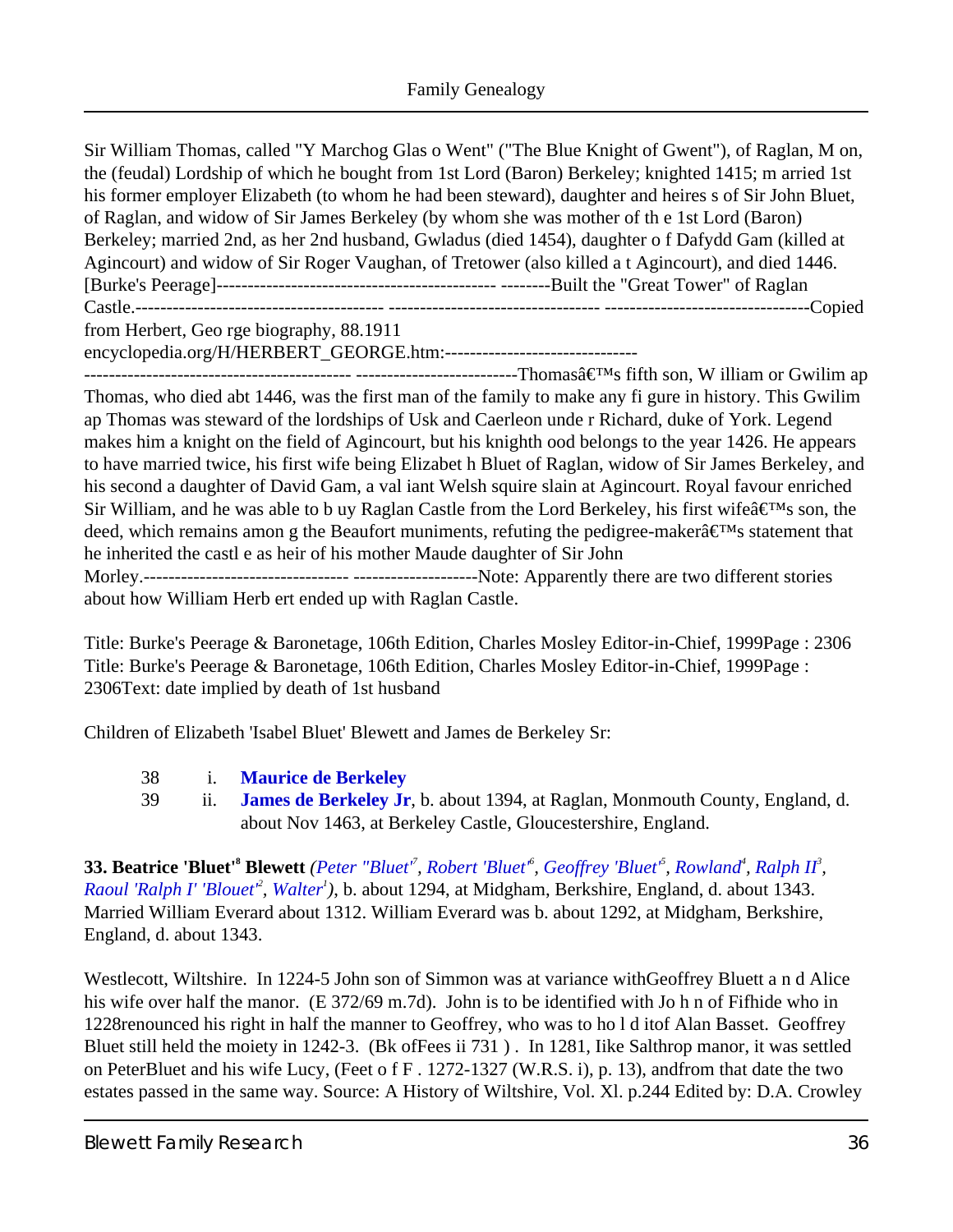Published for the Institute of Historical Research by Oxford Univ. Press,1980

<span id="page-36-7"></span><span id="page-36-4"></span><span id="page-36-3"></span>Children of Beatrice 'Bluet' Blewett and William Everard:

- i. **Edmund Everard**, b. about 1313, at Stogursey, Somersetshire, England, d. about 1370.
- ii. **Patrick Everard**, b. about 1315, at Stogursey, Somersetshire, England.
- iii. **Edward Everard**, b. about 1317, at Stogursey, Somersetshire, England.
- iv. **Elizabeth Everard**, b. about 1319, at Stogursey, Somersetshire, England.
- v. **Mary Everard**, b. about 1321, at Stogursey, Somersetshire, England.

<span id="page-36-6"></span><span id="page-36-5"></span><span id="page-36-1"></span><span id="page-36-0"></span>34. Ralph<sup>8</sup> Blewett of Ragland [\(Thomas](#page-32-0)<sup>7</sup>, [Roger](#page-29-3)<sup>6</sup>, [Edward 'Edmund'](#page-27-2)<sup>5</sup>, [Rowland](#page-20-0)<sup>4</sup>, [Ralph II](#page-11-2)<sup>3</sup>, [Raoul](#page-8-0) *['Ralph I' 'Blouet'](#page-8-0)<sup>2</sup> , [Walter](#page-3-0)<sup>1</sup> )*, b. about 1335, at Of, Raglan, Usk, Monmouthshire, England. Married (1) Avise 'Hawys, Llowis' de Monthermer about 1356. Married (2) Hawise 'Hadwisa' de Clare. She was the daughter of Gilbert de Clare. Hawise 'Hadwisa' de Clare was b. at Monmouthshire, England.

<span id="page-36-2"></span>-Kt, Lord of Ragland Source: Chris Giles

.

.

Source: The Visitations of Cornwall, p. 35 Comprising the Heralds' Visitations of 1530, 1573, and 1620 With additions by: Lieutenant-Colonel J. L. Vivian Exter: William Pollard & Co., North Street. 1887

-Sister of Gilbert de Monthermer, Earl of Hertford & Gloucester. -Some doubt on this mariage. A Ralph de Morthermer married the widow of Gilbert de Clare (J o an of Arce), and became the Earl of Hertford & Gloucester in the right of his wife (vita ux or is, 'for the lifetime ofhis wife"). Source: Chris Giles

Source: The Visitations of Cornwall, p. 35 Comprising the Heralds' Visitations of 1530, 1573, and 1620 With additions by: Lieutenant-Colonel J. L. Vivian Exter: William Pollard & Co., North Street. 1887

Children of Ralph Blewett of Ragland and Avise 'Hawys, Llowis' de Monthermer:

40 i. **[Walter I Blewett of Greenham](#page-40-0)**, b. about 1296, at Of, Raglan, Usk, Monmouthshire, England.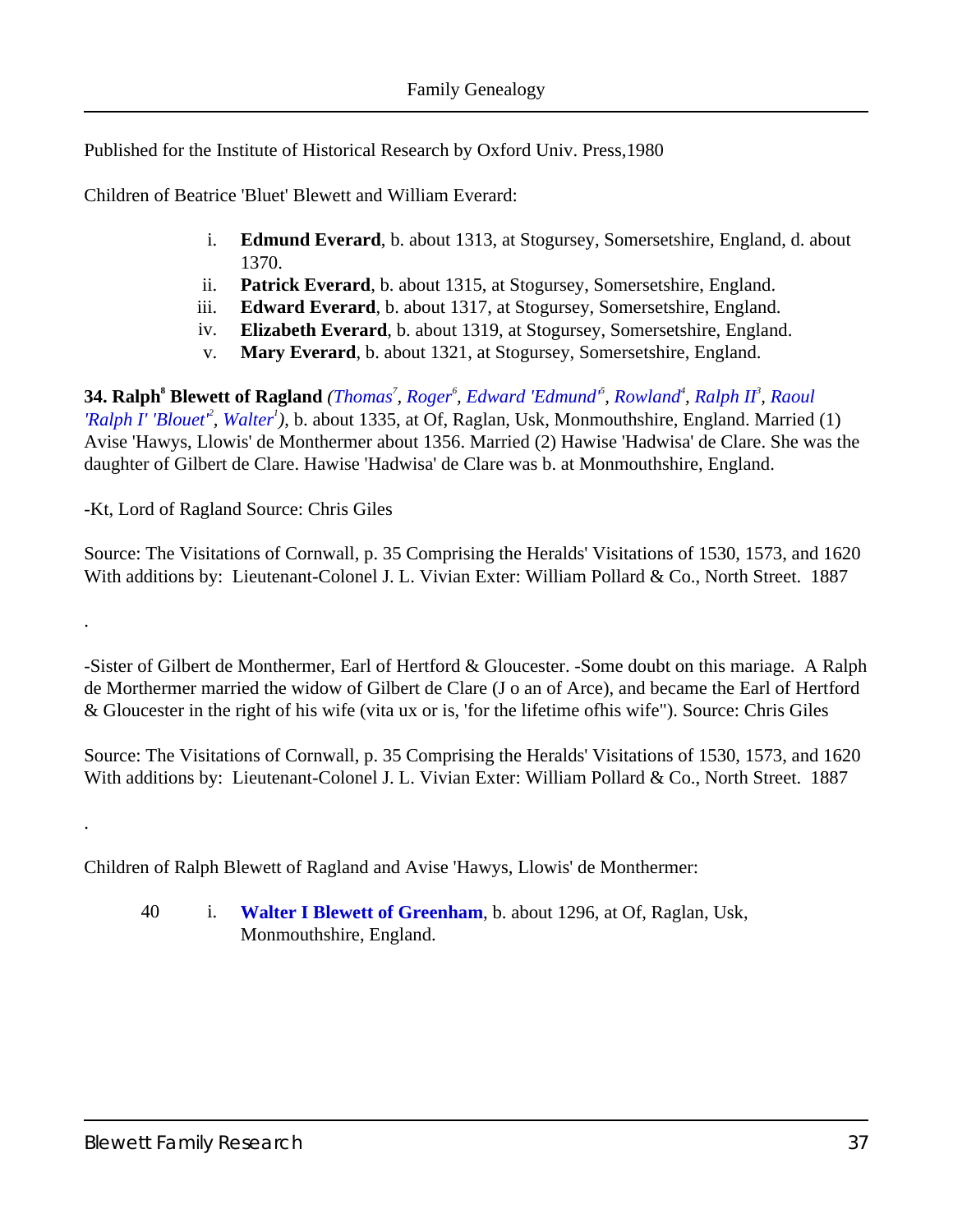<span id="page-37-0"></span>35. Margaret 'Bluet'<sup>9</sup> Blewett ([John 'Bluet'](#page-31-0)<sup>8</sup>, John 'Bluet'<sup>7</sup>, [Roger 'Bluet'](#page-29-0)<sup>6</sup>, [William III 'Bloet'](#page-23-1)<sup>5</sup>, [Ralph III](#page-13-2)<sup>4</sup>, *[Ralph II](#page-11-2)<sup>3</sup> , [Raoul 'Ralph I' 'Blouet'](#page-8-0)<sup>2</sup> , [Walter](#page-3-0)<sup>1</sup> )* Married William de Cusance.

<span id="page-37-7"></span>Source: A History of Wiltshire, Vol. IX, p.52-3 Edited by: Elizabeth Crittall Published for the Institute of Historical Research by Oxford Univ. Press,1970

<span id="page-37-6"></span>Children of Margaret 'Bluet' Blewett and William de Cusance:

#### i. **Peter de Cusance**, b. about 1330.

<span id="page-37-4"></span><span id="page-37-1"></span>36. Eleanor 'Bluet'<sup>9</sup> Blewett [\(John 'Bluet'](#page-33-0)<sup>8</sup>, [John 'Bluet'](#page-31-0)<sup>7</sup>, [Roger 'Bluet'](#page-29-0)<sup>6</sup>, [William III 'Bloet'](#page-23-1)<sup>8</sup>, [Ralph III](#page-13-2)<sup>4</sup>, *[Ralph II](#page-11-2)<sup>3</sup> , [Raoul 'Ralph I' 'Blouet'](#page-8-0)<sup>2</sup> , [Walter](#page-3-0)<sup>1</sup> )*, b. BET. 1319 - 1324, at Lackham Manor, Wiltshire, England. Married Edmond Baynard about 1349. Edmond Baynard was b. about 1330, at Dunmow, Armiger, Essex, England, d. about 1415.

Source: Wiltshire Visitations Pedigrees 1623 With additionsal Pedigrees and Arms Collected by: Thomas Lyte ofLyte's Cary, Co. Som erset, 1628. Edited and Annotated by: G. D. Squibb, B.C.L., M.A., F.S.A. p. 14-15

Children of Eleanor 'Bluet' Blewett and Edmond Baynard:

41 i. **[Phillippus Baynard](#page-42-0)**, b. about 1350, at Of, Lackham, Wiltshire, England.

<span id="page-37-5"></span><span id="page-37-2"></span>**37. John<sup>9</sup> de Rodney Sr** *([Elizabeth 'Bluet' Blewett](#page-33-1)<sup>8</sup> , [John 'Bluet'](#page-31-0)<sup>7</sup> , [Roger 'Bluet'](#page-29-0)<sup>6</sup> , [William III 'Bloet'](#page-23-1)<sup>5</sup> , [Ralph III](#page-13-2)<sup><sup>4</sup></sup>, [Ralph II](#page-11-2)<sup>3</sup>, <i>Raoul 'Ralph I' 'Blouet<sup>2</sup>*, *Walter<sup>1</sup>*), b. about 1350. Married Katherine Chedder about 1387.

<span id="page-37-12"></span><span id="page-37-10"></span><span id="page-37-9"></span>Children of John de Rodney Sr and Katherine Chedder:

- i. **Thomas de Rodney**.
- ii. **John de Rodney JR**.
- iii. **William de Rodney**.
- iv. **Walter de Rodney**.
- v. **Jane de Rodney**.

<span id="page-37-11"></span><span id="page-37-8"></span><span id="page-37-3"></span>**38. Maurice<sup>9</sup> de Berkeley** *([Elizabeth 'Isabel Bluet' Blewett](#page-33-2)<sup>8</sup> , [John 'Bluett'](#page-31-1)<sup>7</sup> , [Ralph VII 'Bluett'](#page-29-1)<sup>6</sup> , [Ralph](#page-27-0) ['Bluet'](#page-27-0)<sup>5</sup> , [Walter](#page-19-0)<sup>4</sup> , [Ralph II](#page-11-2)<sup>3</sup> , [Raoul 'Ralph I' 'Blouet'](#page-8-0)<sup>2</sup> , [Walter](#page-3-0)<sup>1</sup> )*

Source: The Peerage of England, Vol. IV, p.14-16 By: Arthur Collins Published London: Printed for W.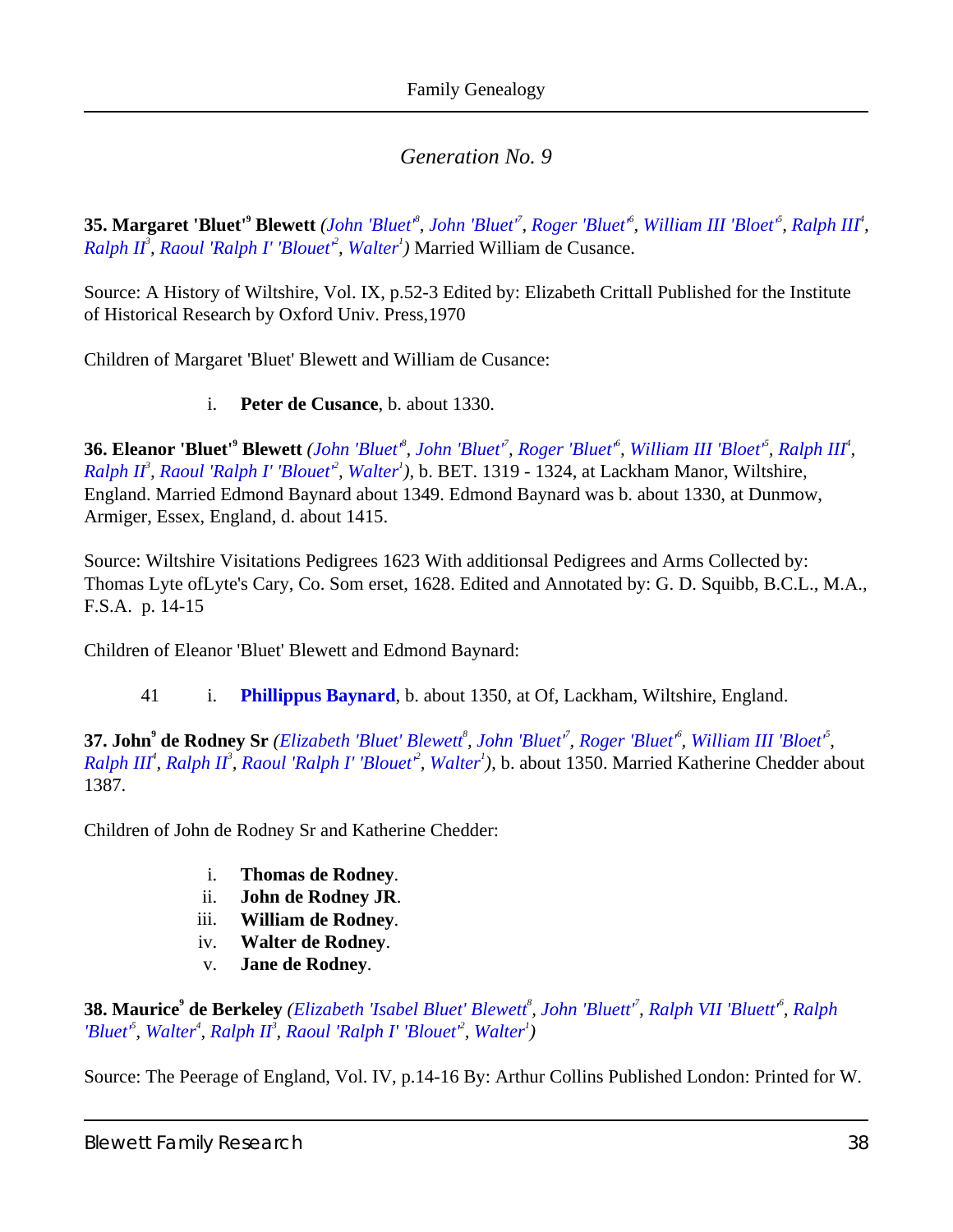Strahan, etc., MDCCLXXIC

Source: The Peerage of England, Vol. IV, p.14-16 By: Arthur Collins Published London: Printed for W. Strahan, etc., MDCCLXXIC

<span id="page-38-1"></span>Children of Maurice de Berkeley and \_\_\_\_\_\_\_:

i. **Thomas de Spencer**. 1. Title: Burke's Peerage & Gentry Web Site, Url: http://www.burkes-peerage.net/sites/peerage andgentry/sitepages/home.asp Abbrev: Burke's Peerage & Gentry Web Site Page: Berkeley Famil y Page 2. Title: Ancestral Roots of Certain American Colonists Who Came to America before 1700: Th e Lineage of Alfred the Great, Charlemagne, Malcolm o f Scotland, Robert the Strong, and Som e of Their Descendants, 7th edition Abbrev: Weis [1992] "Ancestral Roots" Author: Frederick L ewis Weis Publication: Genealogical Publishing Co., Inc.Baltimore, 1992 Note: Royal Families Repository: Name: Unknown Page: line 39-32, p. 43: "...wounded at the battle of Poitiers, 19 Sep 1256" 3. Title: Ancestral Roots of Certain American Colonists Who Came to America before 1700: Th e Lineage of Alfred the Great, Charlemagne, Malcolm o f Scotland, Robert the Strong, and Som e of Their Descendants, 7th edition Abbrev: Weis [1992] "Ancestral Roots" Author: Frederick L ewis Weis Publication: Genealogical Publishing Co., Inc.Baltimore, 1992 Note: Royal Families Repository: Name: Unknown Page: line 39-32, p. 43 4. Title: Plantagenet Ancestry of Seventeenth-Century Colonists: The Descent from the Later P lantagenet Kings of England, Henry III, Edward I, and Edward III, of Emigrants from England a nd Wales to the North American Colonies before 1701, English Ancestry Series, Volume 1, Secon d EditionAbbrev: Faris, "Plantagenet Ancestry" Author: David Faris Publication: New Englan d Historic Genealogical Society, Boston, MA, 1999 Page: pp. 22-23 5. Title: The Magna Charta Sureties, 1215 : The Barons Named in the MagnaCharta, 1215 and Som e of Their Descendants Who Settled in AmericaDuring the Early Colonial Years, Fifth Edition Abbrev: Weis [1999] Magna Charta Suret Author: Frederick Lewis Weis, with additions and correc tions by Walter Lee Sheppard Jr. and William R. Beall Publication: Baltimore, Genealogical Pu blishing Co., 1999 Note: Royal Families Repository: Name: Unknown Repository: Name: Unknown Page: line 80-7, p. 98 6. Title: Plantagenet Ancestry of Seventeenth-Century Colonists: The Descent from the Later P lantagenet Kings of England, Henry III, Edward I, and Edward III, of Emigrants from England a nd Wales to the North American Colonies before 1701, English Ancestry Series, Volume 1, Secon d Edition Abbrev: Faris, "Plantagenet Ancestry" Author: David Faris Publication: New Englan d Historic Genealogical Society, Boston, MA, 1999 Page: p.85.

<span id="page-38-0"></span>**39. James<sup>9</sup> de Berkeley Jr** *([Elizabeth 'Isabel Bluet' Blewett](#page-33-2)<sup>8</sup> , [John 'Bluett'](#page-31-1)<sup>7</sup> , [Ralph VII 'Bluett'](#page-29-1)<sup>6</sup> , [Ralph](#page-27-0) ['Bluet'](#page-27-0)<sup>5</sup> , [Walter](#page-19-0)<sup>4</sup> , [Ralph II](#page-11-2)<sup>3</sup> , [Raoul 'Ralph I' 'Blouet'](#page-8-0)<sup>2</sup> , [Walter](#page-3-0)<sup>1</sup> )*, b. about 1394, at Raglan, Monmouth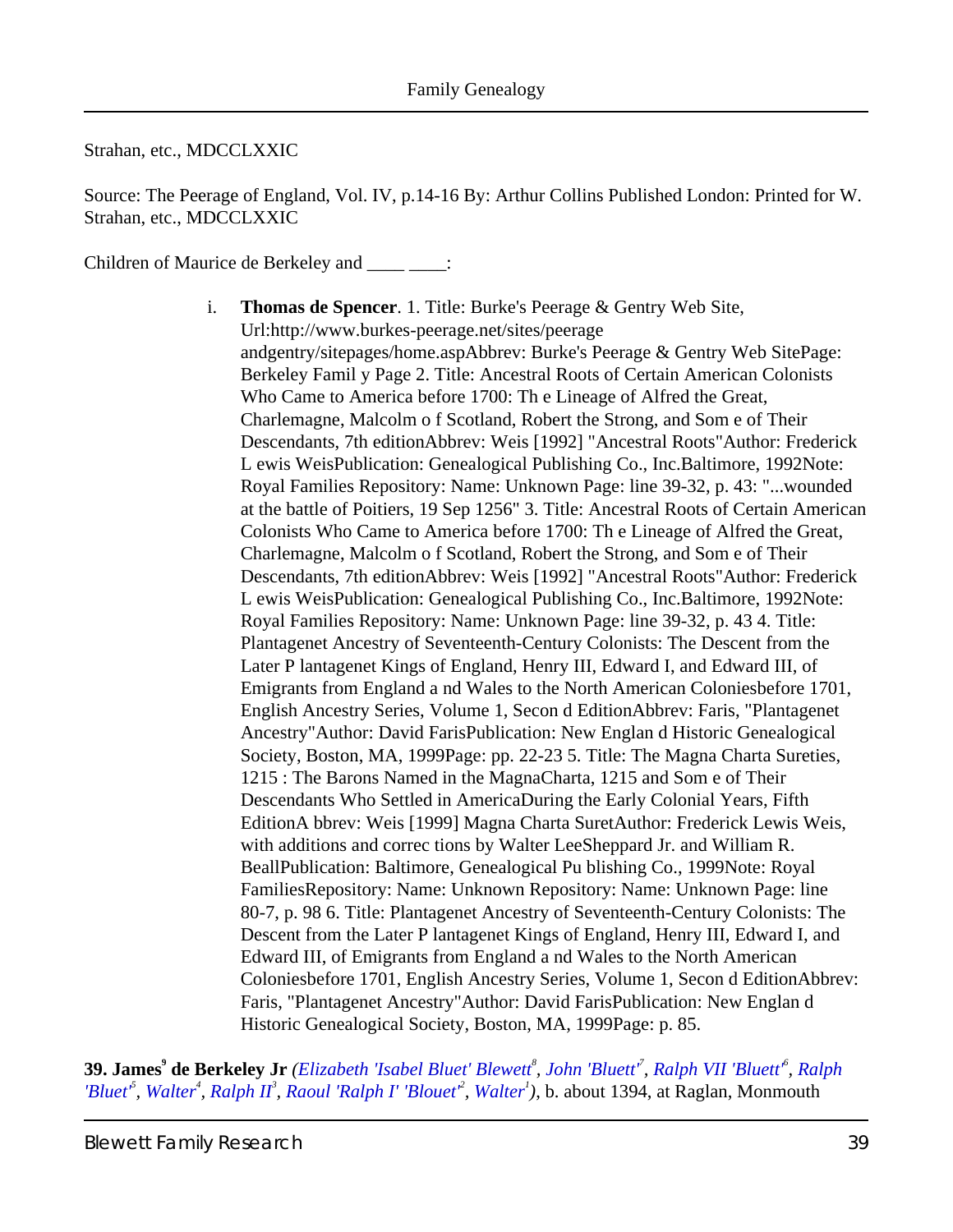<span id="page-39-1"></span><span id="page-39-0"></span>County, England, d. about Nov 1463, at Berkeley Castle, Gloucestershire, England. Married (1) Elizabeth de Stafford. Married (2) Ms St John about 1410. Married (3) Isabell de Mowbray BEF. 1424, at Berkeley Castle, Berkeley, Gloucestershire, England. Isabell de Mowbray was b. at Norfork, England, d. Sep 27, 1452. Married (4) Joan Talbot Jul 25, 1457.

<span id="page-39-2"></span>Source: The Peerage of England, Vol. IV, p.14-16 By: Arthur Collins Published London: Printed for W. Strahan, etc., MDCCLXXIX

Faris (1999, p. 23): [quote] JAMES DE BERKELEY, Knt., Lord Berkeley, was born at Raglan, co . Monmouth, about 1394. He was nephew and heir male of Thomas de Berkeley, Lord Berkeley. H e succeeded to the Castle of Berkeley and other estates under an entail of his great-grandfat her, but was much hindered in getting possession thereof by the heir general, his cousin th e Countess of Warwick. He was summoned to Parliament 1421-1461. He was married (or contracte d to marry) aged sixteen to

SAINT JOHN, daughter of John Saint John. She died young s. p.. He was married for the second time to\_\_\_\_\_\_ STAFFORD, daughter of Humphrey Stafford, Knt. , of Hook, Dorset. She died young s.p. He was married for the third time in 1423/4 to ISABE L MOWBRAY, widow (with one daughter) of HENRY FERRERS, Knt. (died shortly before 5 Dec. 146 3 s.p.m., v.p.) [see GREY 8 for descendants of this marriage], and first daughter and in he r issue co-heiress of Thomas de Mowbray, Duke of Norfolk (descendant of King Edward I), by El izabeth (descendant of King Edward I), daughter of Richard Fitz Alan, Earl of Arundel and Sur rey [see MOWBRAY 9 for her ancestry]. She was, while about to appeal to the King in Council o n behalf of her husband, arrested by order of Margaret, Countess of Shrewsbury (granddaughte r and co-heiress of the last Lord Berkeley, and step-mother of James de Berkeley's fourth wif e), and imprisoned at Gloucester, where she died on 23 Sep. 1452, and was buried at Grey Fria rs there. James de Berkeley was married for the fourth time, with settlement dated 25 July 14 57, to JOAN TALBOT, daughter of John Talbot, 1st Earl of Shrewsbury, by his first wife Maud , daughter of Thomas Neville, Lord Furnival. JAMES DE BERKELEY, Lord Berkeley, died at Berkel ey Castle in November 1463, and was buried at Berkeley. His widow was married for the secon d time before 26 May 1474 to Edmund Hungerford.H.S.P. 28:31 (1889. C.P. 2:132-135, 145 (1912 ). C.P. 9:610 footnote d.Children of James de Berkeley, by Isabel de Mowbray:i. MAURICE BER KELEY [see next]. ii. ISABEL BERKELEY, married WILLIAM TRYE [see TRYE6].

"JAMES de BERKELEY, 1st Lord (Baron) Berkeley of the 1421 cr; b c 1394; sto the Castle of Be rkeley and other estates under the entail executed by his ggf but was hindered in obtaining posession by his cousin the Countess of Warwick who was heir general of the 5th Lord (Baron) B erkeley; nevertheless (see above) called by writ to Parl 20 Oct 1421 thus being  $cr$  LORD (Baro n) BERKELEY (E) (this Barony, being by writ, is by later doctrine held to be heritable by heirs general, which can include females, so that the + against each living female and her issue indicates that she is/they are in remainder to this peerage), ktd 1426; contracted to marr y (and perhaps actually did so) 19 April 1410 -, dau of Sir John St John; m (?)2nd 1415 - (ds p), dau of Sir Humphrey Stafford, of Hooke, Dorset; m (?)3rd 1423/4 Isabel Mowbray (d 27 Sep t 1452), est dauof 1st Duke of Norfolk (qv) of the 1396 cr and widow of Henry Ferrers (dvp 1 394), s and heir of 5th Lord (Baron) Ferrers (of Groby); m (?)4th c 25 July 1457 Joan Talbo t (m 2nd 1487 Edmund Hungerford), dau of 1st Earlof Shrewsbury and Waterford (qv), and d No v 1463.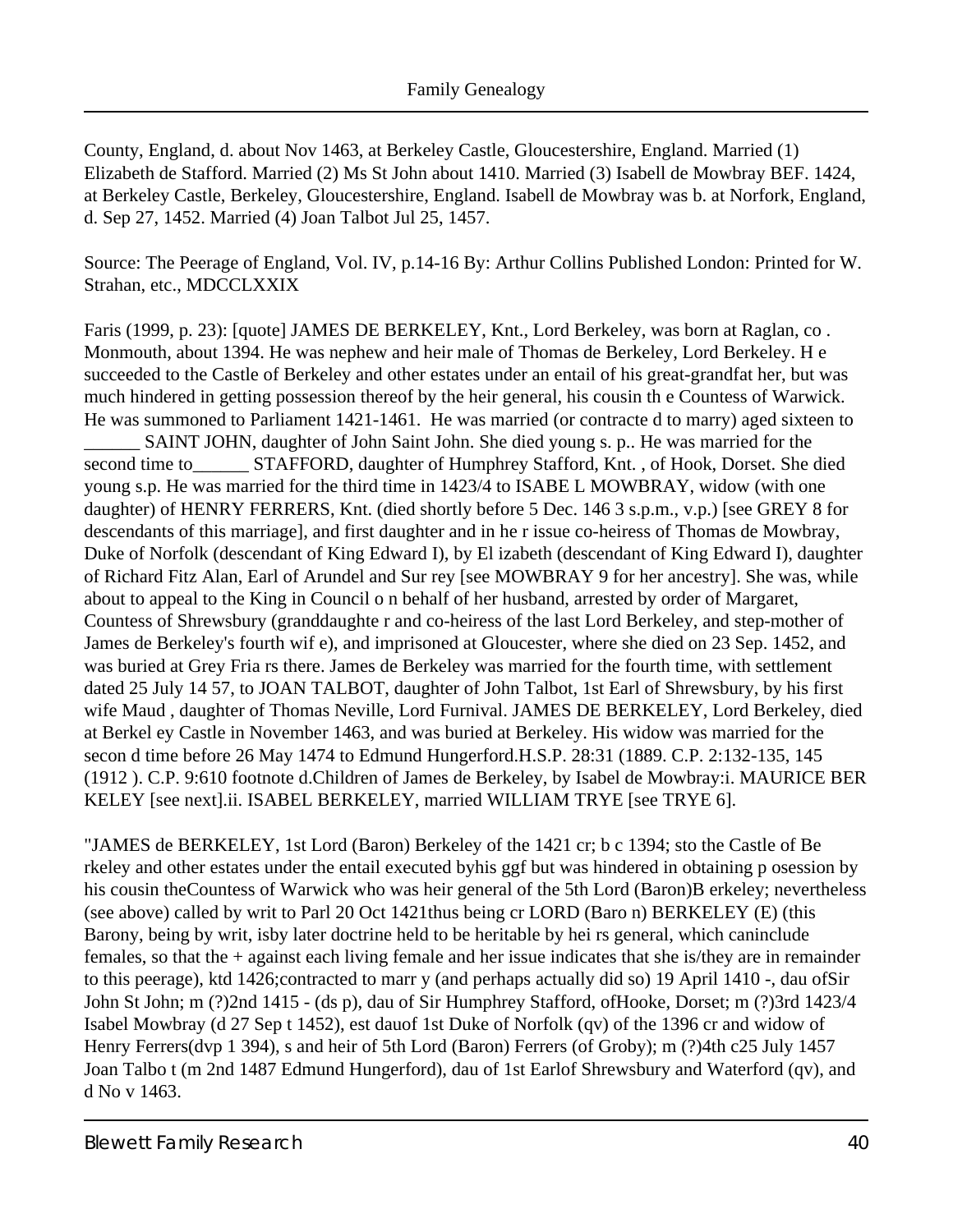contracted to marry (and perhaps actually did so) 19 April 1410 -, dau of Sir John St John.

Died a prisoner of Margaret, Countess of Shrewsbury, the 2nd wife of JohnTalbot, Earl of Shre wsbury, and step-mother of James Berkeley's 4thwife. She was gr. dau. & coh. of Thomas Berke ley, Lord Berkeley.

1. Title: Burke's Peerage & Gentry Web Site, Url: http://www.burkes-peerage.net/sites/peerage andgentry/sitepages/home.asp Abbrev: Burke's Peerage & Gentry Web Site Page: Berkeley Famil y Page 2. Title: Plantagenet Ancestry of Seventeenth-Century Colonists: The Descent from the LaterP lantagenet Kings of England, Henry III, Edward I, and Edward III, of Emigrants from England a nd Wales to the North American Colonies before 1701, English Ancestry Series, Volume 1, Secon d Edition Abbrev: Faris, "Plantagenet Ancestry" Author: David Faris Publication: New England Historic G enealogical Society, Boston, MA, 1999 Page: pp. 23, 159 3. Title: Plantagenet Ancestry of Seventeenth-Century Colonists: The Descent from the Later P lantagenet Kings of England, Henry III, Edward I, and Edward III, of Emigrants from England a nd Wales to the North American Colonies before 1701, English Ancestry Series, Volume 1, Secon d Edition Abbrev: Faris, "Plantagenet Ancestry" Author: David Faris Publication: New Englan d Historic Genealogical Society, Boston, MA, 1999 Page: p. 23 4. Title: The Magna Charta Sureties, 1215 : The Barons Named in the MagnaCharta, 1215 and Som e of Their Descendants Who Settled in AmericaDuring the Early Colonial Years, Fifth Edition Abbrev: Weis [1999] Magna Charta Suret Author: Frederick Lewis Weis, with additions and correc tions by Walter Lee Sheppard Jr. and William R. Beall Publication: Baltimore, GenealogicaPu blishing Co., 1999 Note: Roya Families Repository: Name: Unknown Repository: Name: Unknown Page: line 28B-10, p. 38 5. Title: Burke's Peerage & Gentry Web Site,

Url: http://www.burkes-peerage.net/sites/peerage andgentry/sitepages/home.asp Abbrev: Burke's Peerage & Gentry Web SitePage: Mowbray, Segrav e and Stourton Family Page - "she dsp a minor 25 Jan-10Nov 1481".

<span id="page-40-7"></span><span id="page-40-6"></span><span id="page-40-3"></span><span id="page-40-2"></span><span id="page-40-1"></span>Children of James de Berkeley Jr and Isabell de Mowbray:

- i. **William de Berkeley Earl**. Married Jane Strangways.
- ii. **Thomas de Berkeley**. Married Constance.
- iii. **Isabell de Berkeley**. Married Thomas Trye.
- iv. **Elizabeth de Berkeley**. Married Thomas Burdet.
- v. **Alice de Berkeley**. Married Richard Arthur.
- vi. **James de Berkeley III**, b. about 1428, at Berkeley Castle, Gloucestershire, England, d. at France.
- vii. **Maurice de Berkeley**, b. about 1435, d. about Sep 1506. Married Isabell Meade.

<span id="page-40-9"></span><span id="page-40-8"></span><span id="page-40-5"></span><span id="page-40-4"></span><span id="page-40-0"></span>**40.Walter I<sup>o</sup> Blewett of Greenham** ([Ralph](#page-36-0)<sup>8</sup>, [Thomas](#page-32-0)<sup>7</sup>, [Roger](#page-29-3)<sup>6</sup>, [Edward 'Edmund'](#page-27-2)<sup>s</sup>, [Rowland](#page-20-0)<sup>4</sup>, [Ralph II](#page-11-2)<sup>3</sup>, *Raoul 'Ralph I' 'Blouet<sup>2</sup>*, *[Walter](#page-3-0)<sup>1</sup>*), b. about 1296, at Of, Raglan, Usk, Monmouthshire, England. Married Christiana Greenham. She was the daughter of Simon Greenham and Juliana de Rogus.

The Visitation of the County of Devon In the Year 1564, with additions from The Earlier Visitation of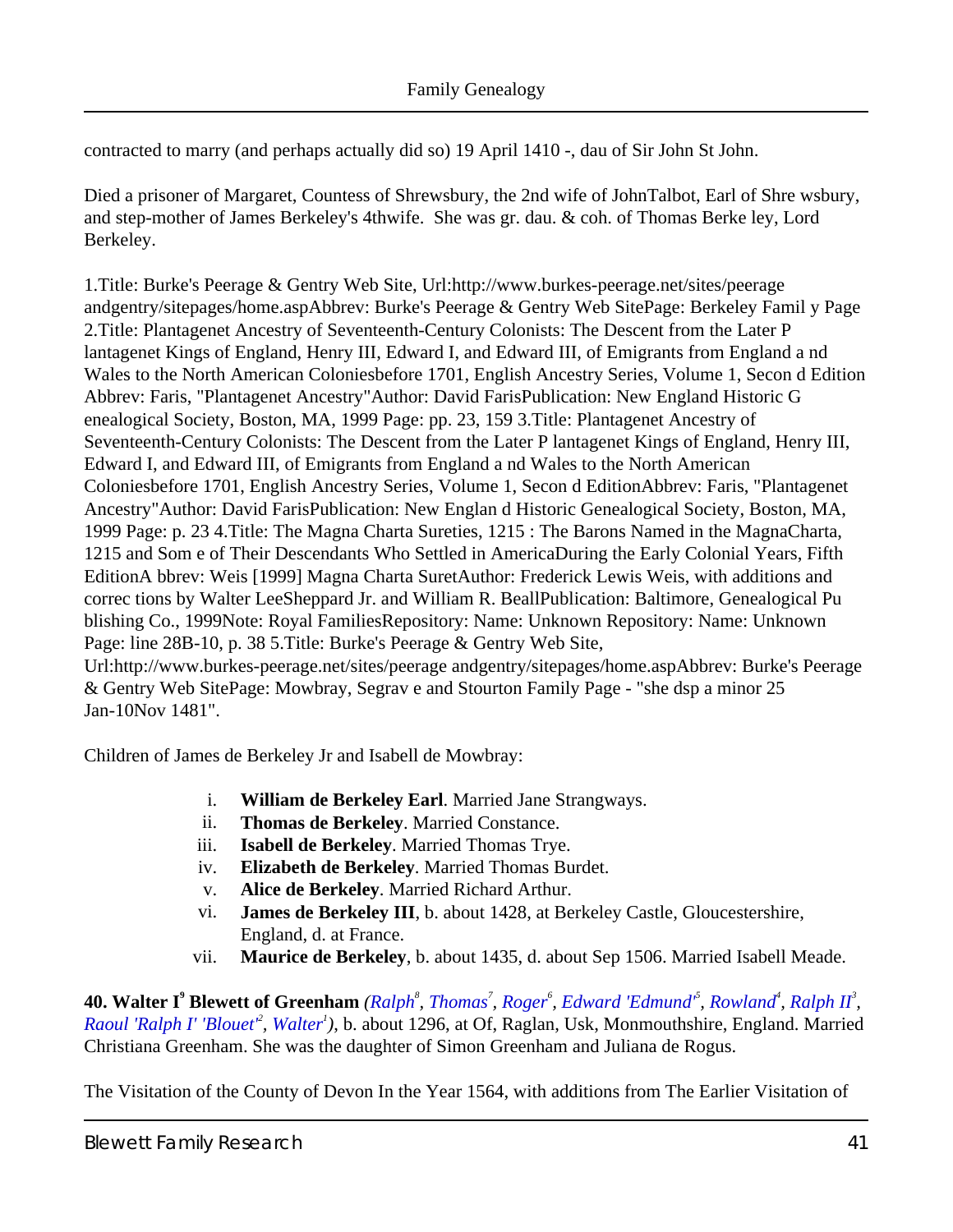1531 Edited by: Frederic Thomas Colby, D.D. Exeter: Printed for the editor by W. Pollard, North Street, 1881

Source: The Visitations of Cornwall, p. 35 Comprising the Heralds' Visitations of 1530, 1573, and 1620 With additions by: Lieutenant-Colonel J. L. Vivian Exter: William Pollard & Co., North Street. 1887

The Visitation of the County of Devon In the Year 1564, with additions from The Earlier Visitation of 1531 Edited by: Frederic Thomas Colby, D.D. Exeter: Printed for the editor by W. Pollard, North Street, 1881

Source: The Visitations of Cornwall, p. 35 Comprising the Heralds' Visitations of 1530, 1573, and 1620 With additions by: Lieutenant-Colonel J. L. Vivian Exter: William Pollard & Co., North Street. 1887

Children of Walter I Blewett of Greenham and Christiana Greenham:

42 i. **[Walter Blewett II of Greenham](#page-42-1)**, b. about 1365, at Greenham, Somersetshire, England.

.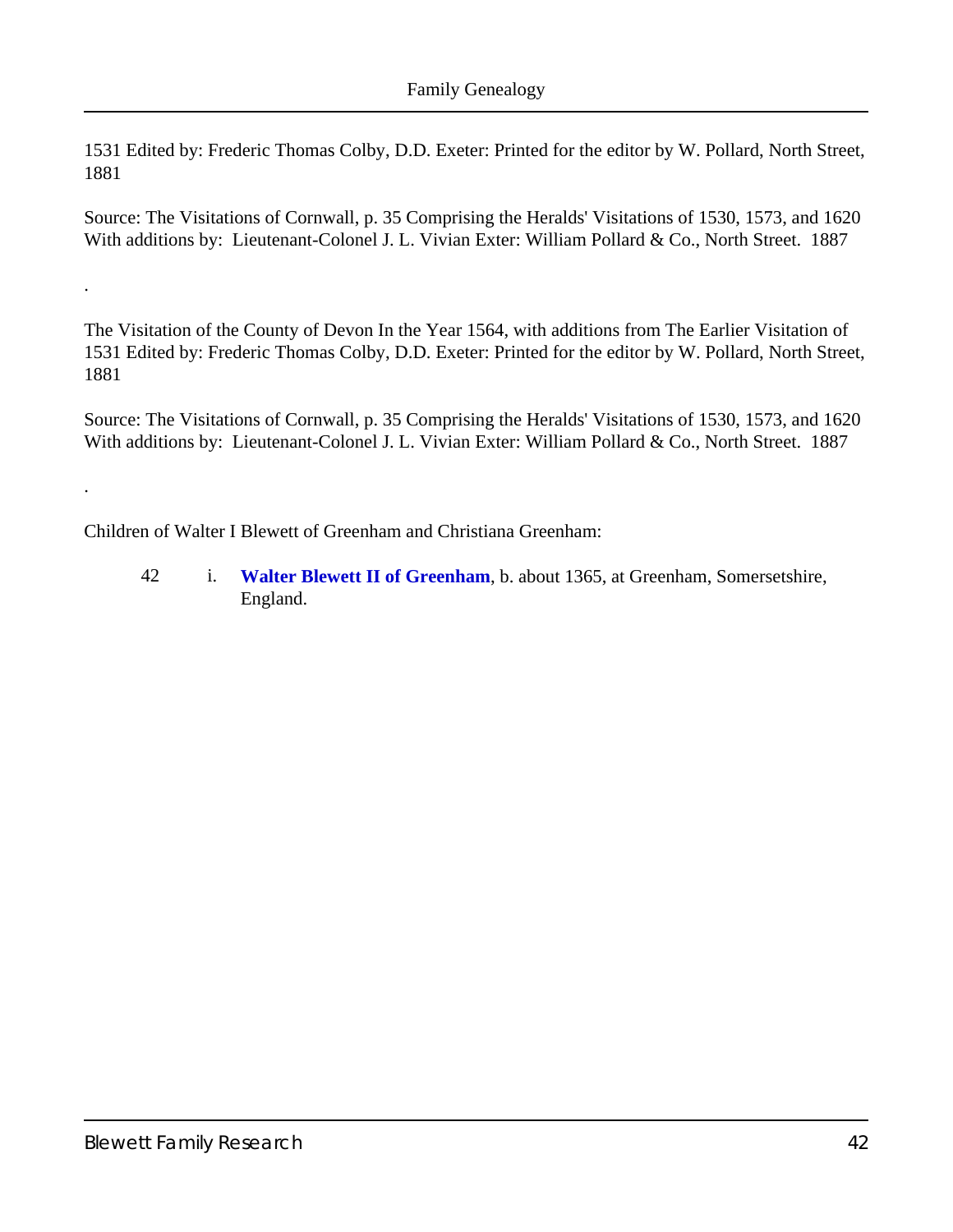<span id="page-42-0"></span>41. Phillippus<sup>10</sup> Baynard ([Eleanor 'Bluet' Blewett](#page-37-1)<sup>9</sup>, [John 'Bluet'](#page-31-0)<sup>8</sup>, John 'Bluet'<sup>7</sup>, [Roger 'Bluet'](#page-29-0)<sup>6</sup>, [William](#page-23-1) *[III 'Bloet'](#page-23-1)<sup>5</sup>, [Ralph III](#page-13-2)<sup>4</sup>, [Ralph II](#page-11-2)<sup>3</sup>, [Raoul 'Ralph I' 'Blouet'](#page-8-0)<sup>2</sup>, [Walter](#page-3-0)<sup>1</sup>), b. about 1350, at Of, Lackham,* Wiltshire, England.

Source: A History of Wiltshire, Vol. IX, p.52-3 & 60 Edited by Elizabeth Critall Published for the Institute of Historical Research by Oxford Univ. Press,1970

Children of Phillippus Baynard and \_\_\_\_\_\_\_:

43 i. **[Robertus Baynard](#page-43-0)**, b. about 1380, at Lackham, Wiltshire, England.

<span id="page-42-3"></span><span id="page-42-2"></span><span id="page-42-1"></span>**42. Walter<sup>10</sup> Blewett II of Greenham** ([Walter I](#page-40-0)<sup>o</sup>, [Ralph](#page-36-0)<sup>8</sup>, [Thomas](#page-32-0)<sup>7</sup>, [Roger](#page-29-3)<sup>6</sup>, [Edward 'Edmund'](#page-27-2)<sup>5</sup>, [Rowland](#page-20-0)<sup>4</sup>, *[Ralph II](#page-11-2)<sup>3</sup>*, *Raoul 'Ralph I' 'Blouet<sup>2</sup>*, *[Walter](#page-3-0)<sup>1</sup>*), b. about 1365, at Greenham, Somersetshire, England. Married Ellen 'Ella Turney' Malet BEF. 1395. She was the daughter of John Malet and Alice Trevett. Ellen 'Ella Turney' Malet was b. about 1354, at Enmore.

-Kt. Source: Chris Giles

-da. of Sir John, Kt. Source: Chris Giles

Children of Walter Blewett II of Greenham and Ellen 'Ella Turney' Malet:

44 i. **[John Blewett of Greenham](#page-43-1)**, b. about 1395, at Greenham, Somersetshire, England.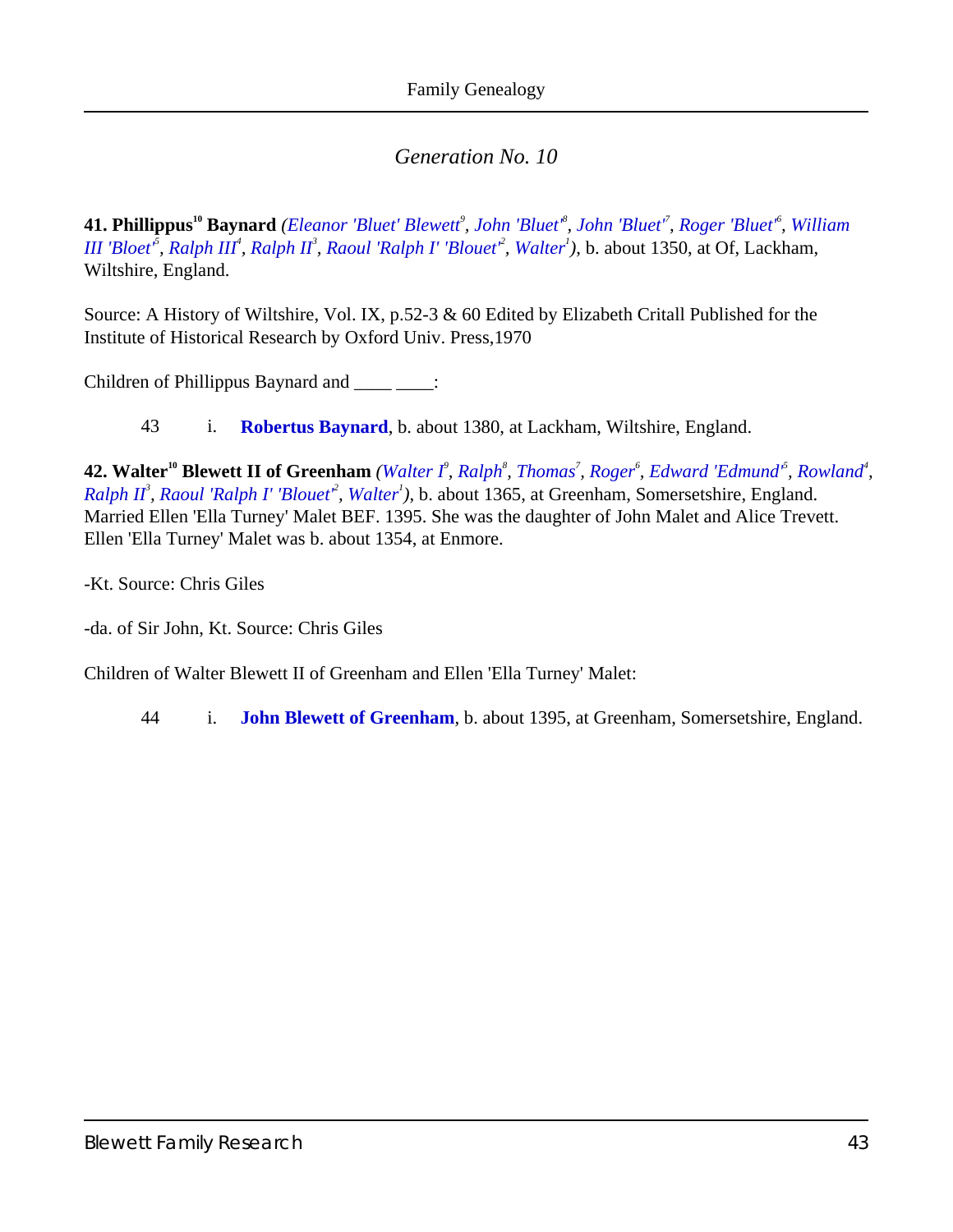<span id="page-43-0"></span>**43. Robertus<sup>11</sup> Baynard** ([Phillippus](#page-42-0)<sup>10</sup>, [Eleanor 'Bluet' Blewett](#page-37-1)<sup>9</sup>, John 'Bluet<sup>8</sup>, John 'Bluet<sup>8</sup>, Roger 'Bluet<sup>6</sup>, *[William III 'Bloet'](#page-23-1)*<sup>*5*</sup>, *Ralph III*<sup>4</sup>, *Ralph II*<sup>3</sup>, *[Raoul 'Ralph I' 'Blouet'](#page-8-0)*<sup>2</sup>, *[Walter](#page-3-0)*<sup>1</sup>), b. about 1380, at Lackham, Wiltshire, England. Married Joyce.

<span id="page-43-3"></span><span id="page-43-2"></span>Children of Robertus Baynard and Joyce:

- i. **Thomasine Baynard**, d. 7 Feb 1488/1489, at Lackham, Wiltshire, England.
- ii. **Phillippus Baynard**, b. about 1410, at Lackham, Wiltshire, England. Sheriff of Wilts County 1449/50 Source: Wiltshire Visitation Pedigrees, 1623 With additional Pedigrees and Arms Collected by Thomas Lyte of Lyte's Cary, Co. Somerset, 1628 Edited and annotated by: G.D. Squibb, B.C.L., M.A., F.S.A. Published by: The Harleian Society, Vol 106&106

<span id="page-43-5"></span><span id="page-43-4"></span><span id="page-43-1"></span>**44.John**<sup>11</sup> Blewett of Greenham ([Walter](#page-42-1)<sup>10</sup>, [Walter I](#page-40-0)<sup>P</sup>, [Ralph](#page-36-0)<sup>8</sup>, [Thomas](#page-32-0)<sup>7</sup>, [Roger](#page-29-3)<sup>6</sup>, Edward 'Edmund<sup>8</sup>, *[Rowland](#page-20-0)<sup>4</sup> , [Ralph II](#page-11-2)<sup>3</sup> , [Raoul 'Ralph I' 'Blouet'](#page-8-0)<sup>2</sup> , [Walter](#page-3-0)<sup>1</sup> )*, b. about 1395, at Greenham, Somersetshire, England. Married Agnes Beaupenny about 1425, at Greenham, Somersetshire, England. She was the daughter of Thomas Beaupenny and Jane de la More. Agnes Beaupenny was b. about 1380.

-1444 High Sheriff of Devon. Source: Chris Giles

d. & h. of Sir Tho. Beaupenny, Knt., & Joane his wife, da. & coh. of SirSteven de la More , K nt. Source: Chris Giles

<span id="page-43-7"></span>Children of John Blewett of Greenham and Agnes Beaupenny:

- i. **William 'Blowet' Blewett**, b. AFT. 1408, d. AFT. 1451. Sir Thomas Dacre, Knight, the eldest son of Sir Thomas Dacre, Lord Dacre,and Philipa, daugh t wett), Knt.. Lord of Horsford and other manors inNorfolk, brother to Sir Nicholas Bowet (Bl e , who, upon her grandfather'sdeath. was declared and accepted as a Baron in 37 Henry Vl (14 5 ) Source: The Peerage of England, Vol. IV, p.374-375 By: Arthur Collins
- ii. **Nicholas 'Blowet' Blewett**, b. AFT. 1408.
- <span id="page-43-6"></span>45 iii. **[John Blewett II of Holcomb Rogus](#page-44-0)**, b. about 1425, at Greenham, Somersetshire, England, d. about 1481.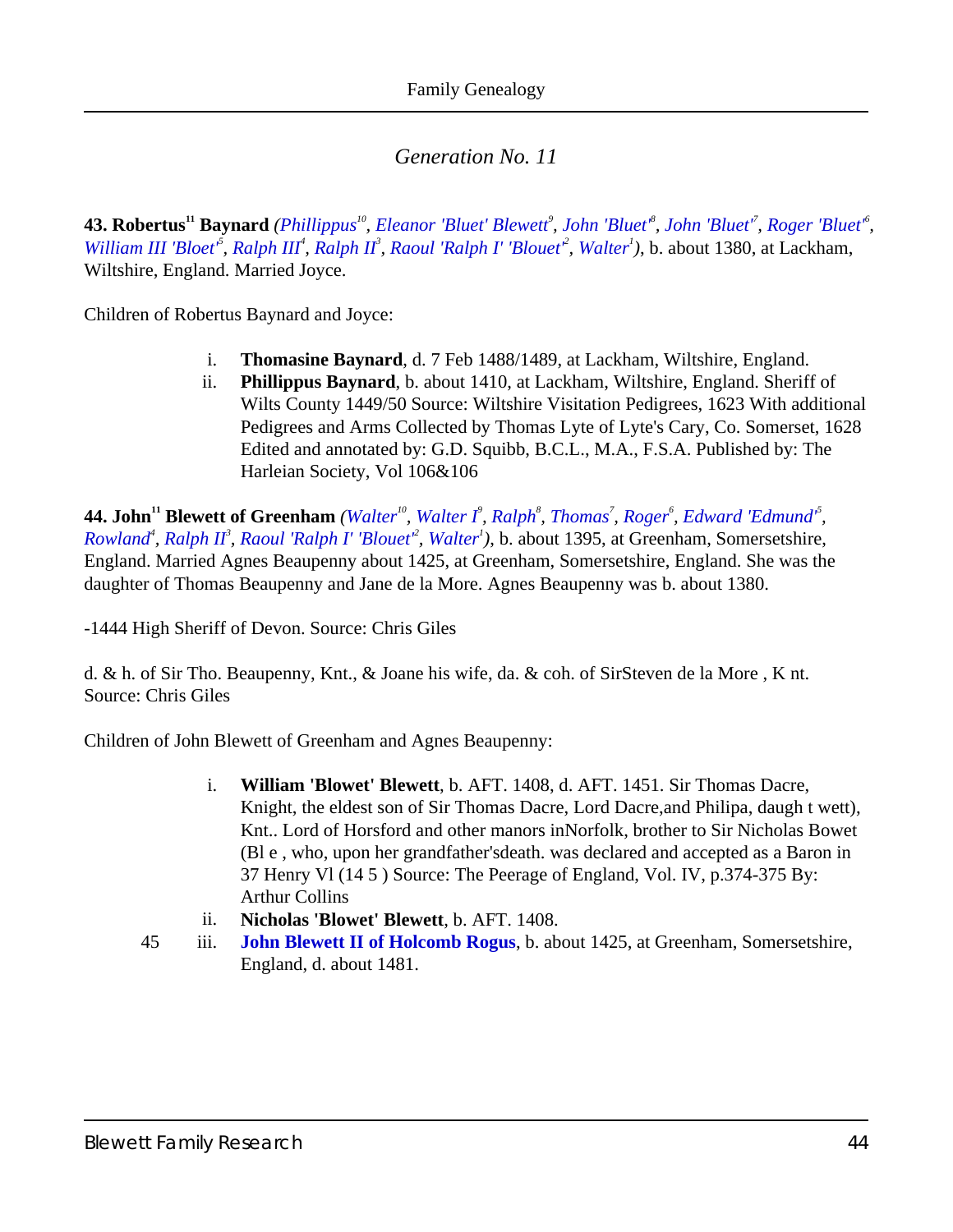<span id="page-44-2"></span><span id="page-44-1"></span><span id="page-44-0"></span>45. [John](#page-43-1) $^{12}$  Blewett II of Holcomb Rogus (John $^{11}$ , [Walter](#page-42-1) $^{10}$ , [Walter I](#page-40-0) $^{9}$ , [Ralph](#page-36-0) $^{8}$ , [Thomas](#page-32-0) $^{7}$ , [Roger](#page-29-3) $^{6}$ , [Edward](#page-27-2) *['Edmund'](#page-27-2)<sup>5</sup> , [Rowland](#page-20-0)<sup>4</sup> , [Ralph II](#page-11-2)<sup>3</sup> , [Raoul 'Ralph I' 'Blouet'](#page-8-0)<sup>2</sup> , [Walter](#page-3-0)<sup>1</sup> )*, b. about 1425, at Greenham, Somersetshire, England, d. about 1481. Married Matilla 'Cheseldon' Chisledon about 1440. She was the daughter of John 'Cheseldon' Chisledon Sir Knt. and Margaret Rogus. Matilla 'Cheseldon' Chisledon was b. about 1406.

1st Bluett of Holcombe Source: Valrie White

The Visitation of the County of Devon In the Year 1564, with additions from The Earlier Visitation of 1531 Edited by: Frederic Thomas Colby, D.D. Exeter: Printed for the editor by W. Pollard, North Street, 1881

Children of John Blewett II of Holcomb Rogus and Matilla 'Cheseldon' Chisledon:

46 i. **[Walter Blewett, Esq. of Holcomb Rogus](#page-45-0)**, b. about 1455, at Holcomb Rogus, Devonshire, England, d. about 1487.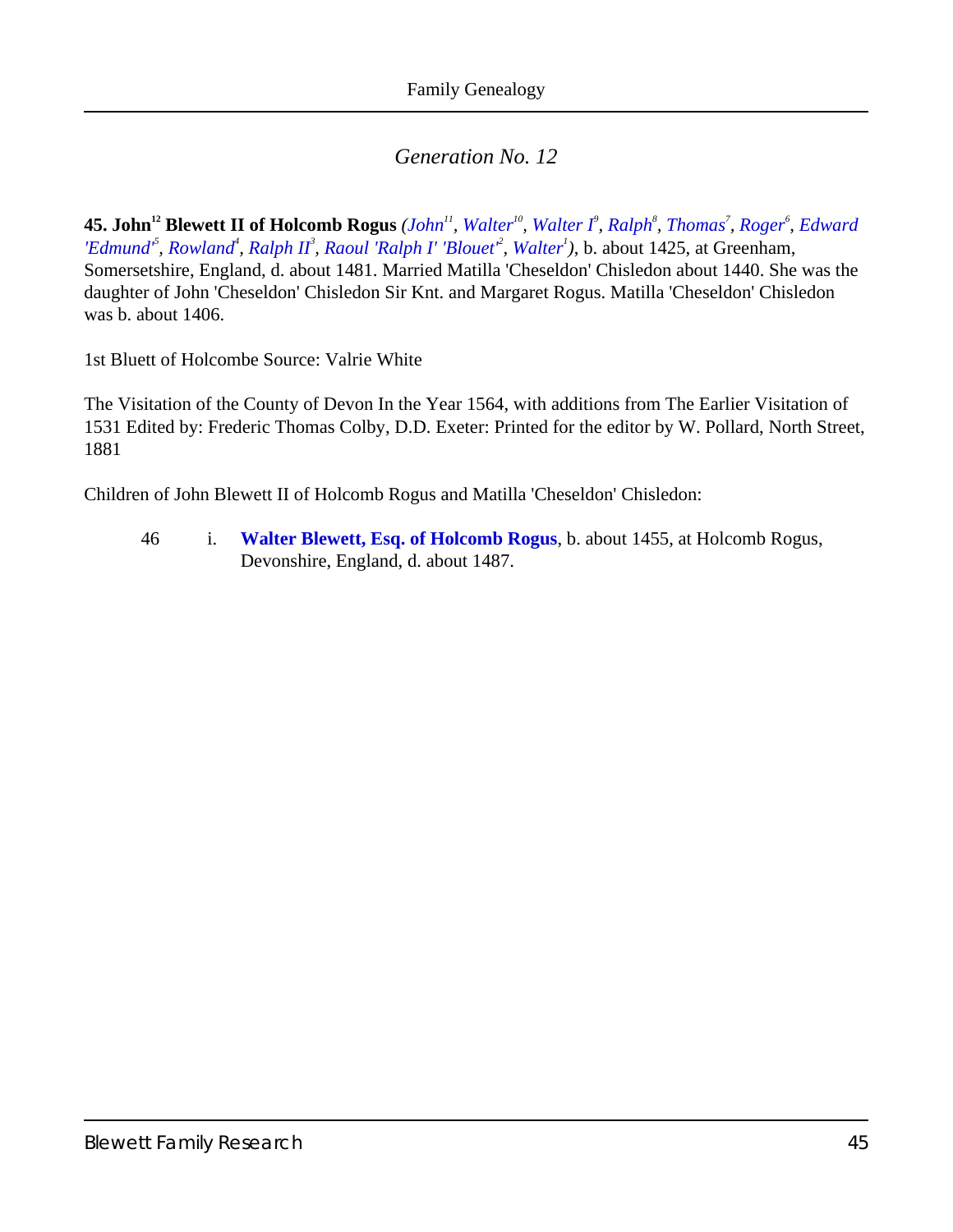<span id="page-45-2"></span><span id="page-45-1"></span><span id="page-45-0"></span>**46. [Walter](#page-42-1)<sup>13</sup>Blewett, Esq. of Holcomb Rogus** ([John](#page-43-1)<sup>12</sup>, John<sup>11</sup>, Walter<sup>10</sup>, Walter  $I^{\rho}$ , [Ralph](#page-36-0)<sup>8</sup>, [Thomas](#page-32-0)<sup>7</sup>, [Roger](#page-29-3)<sup>6</sup>, [Edward 'Edmund'](#page-27-2)<sup>s</sup>, [Rowland](#page-20-0)<sup>4</sup>, [Ralph II](#page-11-2)<sup>3</sup>, [Raoul 'Ralph I' 'Blouet'](#page-8-0)<sup>2</sup>, [Walter](#page-3-0)<sup>1</sup>), b. about 1455, at Holcomb Rogus, Devonshire, England, d. about 1487. Married Joane 'Johanna Mawerie' St. Maure about 1464. She was the daughter of John St. Maure and Elizabeth Brooke. Joane 'Johanna Mawerie' St. Maure was b. about 1432, at Beckington.

The Visitation of the County of Devon In the Year 1564, with additions from The Earlier Visitation of 1531 Edited by: Frederic Thomas Colby, D.D. Exeter: Printed for the editor by W. Pollard, North Street, 1881

-da. of John & Elizabeth, da. of Sir Thomas Brooke, Kt. Lord of Cobham. Source: Chris Giles

Children of Walter Blewett, Esq. of Holcomb Rogus and Joane 'Johanna Mawerie' St. Maure:

- 47 i. **[Richard 'Bluett' Blewett](#page-46-0)**, d. about 1524.
- 48 ii. **[Nicholas Blewett, Esq. of Holcomb Rogus](#page-46-1)**, b. BEF. 1453, at Holcomb Rogus, Devonshire, England, d. Aug 22, 1523.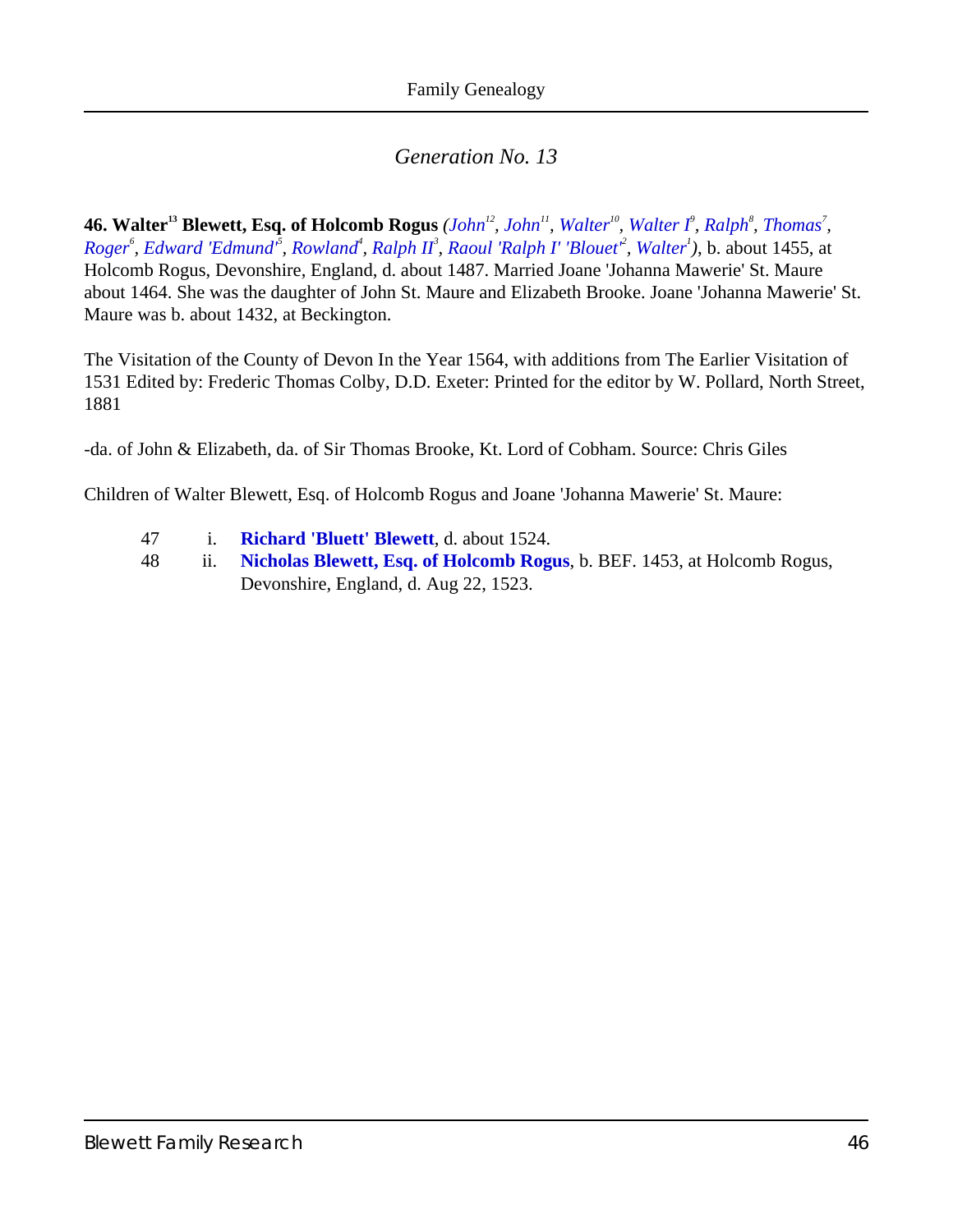<span id="page-46-7"></span><span id="page-46-0"></span>**47.Richard 'Bluett'<sup>14</sup> Blewett** ([Walter](#page-42-1)<sup>13</sup>, [John](#page-44-0)<sup>12</sup>, [John](#page-43-1)<sup>11</sup>, Walter<sup>10</sup>, [Walter I](#page-40-0)<sup>P</sup>, [Ralph](#page-36-0)<sup>8</sup>, [Thomas](#page-32-0)<sup>7</sup>, [Roger](#page-29-3)<sup>6</sup>, *[Edward 'Edmund'](#page-27-2)<sup>5</sup> , [Rowland](#page-20-0)<sup>4</sup> , [Ralph II](#page-11-2)<sup>3</sup> , [Raoul 'Ralph I' 'Blouet'](#page-8-0)<sup>2</sup> , [Walter](#page-3-0)<sup>1</sup> )*, d. about 1524. Married Agnes de Varney. Agnes de Varney was b. at Stoke Couray.

Received the manor homes of Cothy and Kittisford.

<span id="page-46-4"></span>Children of Richard 'Bluett' Blewett and Agnes de Varney:

i. **Nicholas 'Bluett' Blewett**, b. about 1482, at Of, Lottisham, Dietcheat, Somersetshire, England. Married Ann Wykes about 1506, at Of, Somersetshire, England. Left Cothay Manor for Thorne Manor (Thorne St Margaret).

<span id="page-46-9"></span><span id="page-46-8"></span><span id="page-46-1"></span>**48. Nicholas<sup>14</sup> Blewett, Esq. of Holcomb Rogus** ([Walter](#page-42-1)<sup>13</sup>, [John](#page-44-0)<sup>12</sup>, [John](#page-43-1)<sup>11</sup>, Walter<sup>10</sup>, [Walter I](#page-40-0)<sup>9</sup>, [Ralph](#page-36-0)<sup>8</sup>, [Thomas](#page-32-0)<sup>7</sup>, [Roger](#page-29-3)<sup>6</sup>, [Edward 'Edmund'](#page-27-2)<sup>s</sup>, [Rowland](#page-20-0)<sup>4</sup>, [Ralph II](#page-11-2)<sup>3</sup>, [Raoul 'Ralph I' 'Blouet'](#page-8-0)<sup>2</sup>, [Walter](#page-3-0)<sup>1</sup>), b. BEF. 1453, at Holcomb Rogus, Devonshire, England, d. Aug 22, 1523. Married Johanna Fitzjames about 1477. She was the daughter of John Fitzjames and Elinor Draycott. Johanna Fitzjames was b. about 1457, at Of, Redlinch, Somersetshire, England, d. AFT. AUG 1523.

-1500-inherited Holcombe & Grenham parts of the Bluet estates. Source: Chris Giles

The Visitation of the County of Devon In the Year 1564, with additions from The Earlier Visitation of 1531 Edited by: Frederic Thomas Colby, D.D. Exeter: Printed for the editor by W. Pollard, North Street, 1881

<span id="page-46-6"></span><span id="page-46-5"></span><span id="page-46-3"></span>Children of Nicholas Blewett, Esq. of Holcomb Rogus and Johanna Fitzjames:

- i. **Henry Blewett**.
- ii. **Walter Blewett of Cathay**, b. about 1477, d. BEF. 1500. The Visitation of the County of Devon In the Year 1564, with additions from The Earlier Visitation of 1531 Edited by: Frederic Thomas Colby, D.D. Exeter: Printed for the editor by W. Pollard, North Street, 1881
- iii. **Richard Blewett, Esq. of Holcomb Rogus**, b. about 1478, at Holcomb Rogus, Devonshire, England, d. BEF. 22 AUG 1523, at Perranarworthal, Devonshire, England. Married Mary 'Grenefield' Grenville about 1501, at Of, Stowe, Cornwall, England. -of Holcombe Court, Devon -1500-Inherited Cothay & Kittisford parts of the Bluet estates. -1507- (marriage after first son's birth, or error in IGI recordeddates?). Source: Chris Giles
- <span id="page-46-2"></span>iv. **Edith Blewett**, b. about 1479, at Holcomb Rogus, Devonshire, England. Married John Bonvile, Esq. about 1494, at Somersetshire, England. The Visitation of the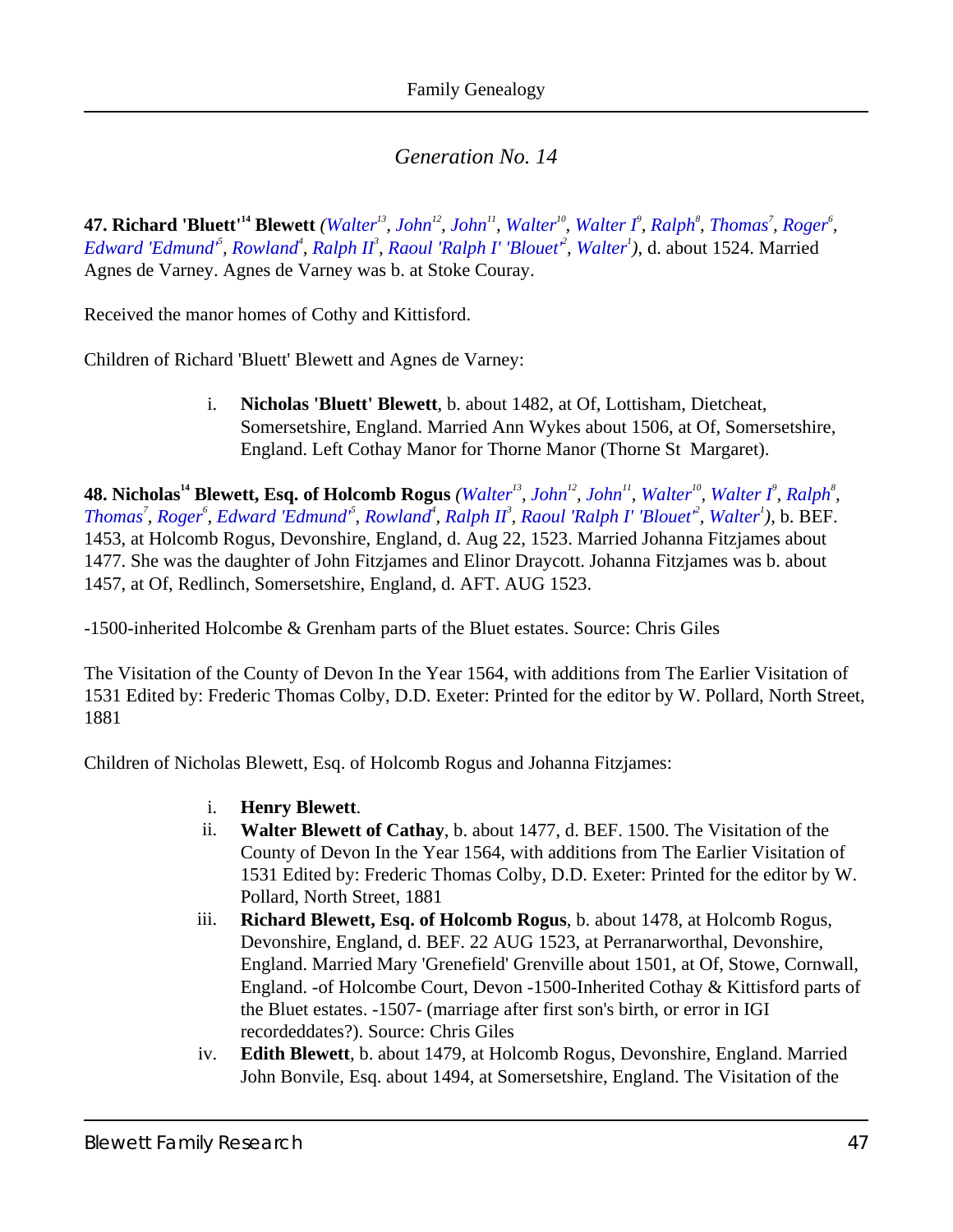County of Devon In the Year 1564, with additions from The Earlier Visitation of 1531 Edited by: Frederic Thomas Colby, D.D. Exeter: Printed for the editor by W. Pollard, North Street, 1881

<span id="page-47-0"></span>v. **Nicholas Blewett II**, b. about 1480.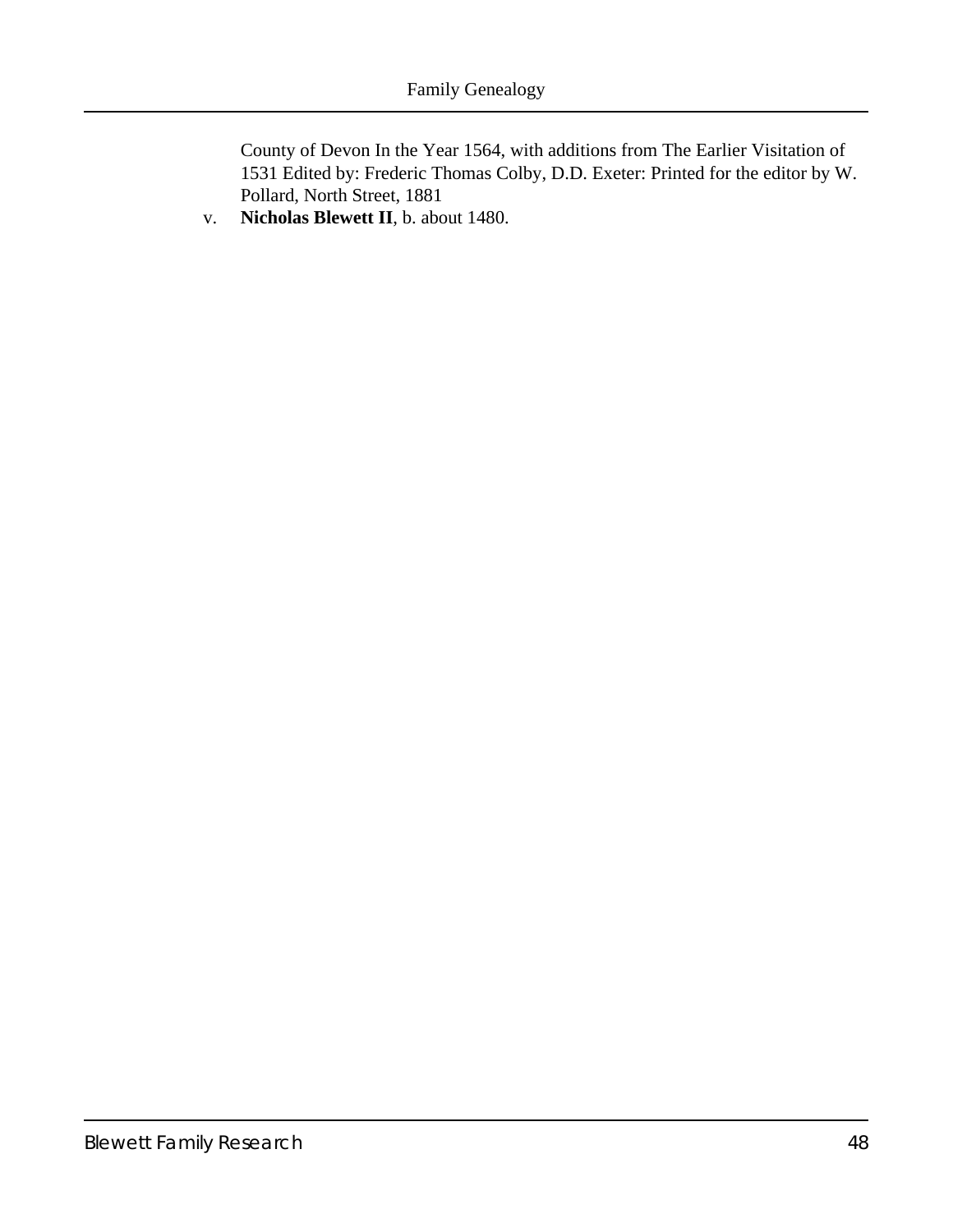## **Index of Names**

**Antrewan** Margaret, [14](#page-13-3) **Basset** Alice, [28](#page-27-3) **Bastard** Lucy (? - BEF. 1337), [33](#page-32-1) **Baynard** Edmond (about 1330 - about 1415), [38](#page-37-4) Phillippus (about 1410 - ?), [44](#page-43-2) Phillippus (about 1350 - ?), 38, [43](#page-42-0) Robertus (about 1380 - ?), 43, [44](#page-43-0) Thomasine (? - 7 Feb 1488/1489), [44](#page-43-3) **Beaupenny** Agnes (about 1380 - ?), [44](#page-43-4) Thomas, [44](#page-43-5) **Bigod** Margarey (? - BEF. 17 MAR 1336/37), [32](#page-31-3) **Blewett** Alda 'Elizabeth Blewit, Bloet' (about 1158 - ?), [23](#page-22-0) Beatrice 'Bluet' (about 1294 - about 1343), 33, [36](#page-35-0) Edith (about 1479 - ?), [47](#page-46-2) Edward 'Edmund' (about 1245 - ?), 23, [28](#page-27-2) Eldai 'Bluett' (about 1149 - ?), 10, [12](#page-11-1) Eleanor 'Bluet' (BET. 1319 - 1324 - ?), 34, [38](#page-37-1) Elizabeth 'Bluet' (about 1298 - ?), 32, [34](#page-33-1) Elizabeth 'Isabel Bluet' (about 1358 - about 1397), 32, [34](#page-33-2) Geoffrey 'Bluet' (about 1226 - about 1275), 23, [28](#page-27-1) Grace (about 1190 - ?), [25](#page-24-1) Henry, [47](#page-46-3) Isabella (about 1177 - ?), [25](#page-24-2) Joan 'Bluet', [34](#page-33-3) John (about 1395 - ?), 43, [44](#page-43-1) John (about 1425 - about 1481), 44, [45](#page-44-0) John 'Bloet' (? - about 1317), [25](#page-24-3) John 'Bluet', 30, [32](#page-31-0) John 'Bluet' (? - 17 Jan 1316/1317), 32, [34](#page-33-0) John 'Bluet', [21](#page-20-1) John 'Bluett' (about 1322 - ?), 30, [32](#page-31-1) Margaret 'Bluet', 34, [38](#page-37-0) Nicholas (about 1480 - ?), [48](#page-47-0) Nicholas (BEF. 1453 - Aug 22, 1523), 46, [47](#page-46-1) Nicholas 'Blowet' (AFT. 1408 - ?), [44](#page-43-6) Nicholas 'Bluett' (about 1482 - ?), [47](#page-46-4) Peter "Bluet' (? - about 1329), 30, [32](#page-31-2) Petronella 'Bluett', 18, [25](#page-24-0) Ralph (about 1335 - ?), 33, [37](#page-36-0) Ralph (about 1188 - ?), [25](#page-24-4) Ralph 'Bluet' (about 1275 - AFT. 1335), 21, [28](#page-27-0)

Ralph II, 10, [12](#page-11-2) Ralph III (? - about 1199), 13, [14](#page-13-2) Ralph IV 'Bloet' (about 1189 - about 1219), 18, [26](#page-25-0) Ralph VI 'Bloet', [27](#page-26-0) Ralph VII 'Bluett' (about 1300 - about 1361), 28, [30](#page-29-1) Raoul 'Ralph I' 'Blouet', 5, [9](#page-8-0) Richard, 5, [8](#page-7-0) Richard (about 1478 - BEF. 22 AUG 1523), [47](#page-46-5) Richard 'Bluet', [13](#page-12-0) Richard 'Bluett' (? - about 1524), 46, [47](#page-46-0) Robert, [23](#page-22-1) Robert, [29](#page-28-0) Robert 'Blouet, Bloet' (? - Jan 10, 1123), 5, [6](#page-5-0) Robert 'Bluet', 28, [30](#page-29-2) Robert 'Bluet', [13](#page-12-1) Roger (about 1213 - ?), [20](#page-19-1) Roger (about 1275 - ?), 29, [30](#page-29-3) Roger 'Bloet', 11, [14](#page-13-0) Roger 'Bluet', 25, [30](#page-29-0) Rowland (about 1215 - ?), 13, [21](#page-20-0) Rowland 'Bluet', [18](#page-17-0) Sibil 'Sybil, Bluet' (about 1146 - ?), 9, [12](#page-11-0) Simon (about 1251 - AFT. 1261), [29](#page-28-1) Simon 'Bloet' (about 1110 - ?), 8, [11](#page-10-0) Simon 'Bloet' (about 1152 - about 1189), 14, [24](#page-23-0) Simon 'Bloet', [28](#page-27-4) Thomas (about 1305 - ?), 31, [33](#page-32-0) Thomas 'de Bloet', [18](#page-17-1) Thomasia 'Bluet', [33](#page-32-2) Walter (about 987 - ?), [4](#page-3-0) Walter (about 1365 - ?), 42, [43](#page-42-1) Walter, [33](#page-32-3) Walter (about 1455 - about 1487), 45, [46](#page-45-0) Walter (about 1477 - BEF. 1500), [47](#page-46-6) Walter, 13, [20](#page-19-0) Walter I (about 1296 - ?), 37, [41](#page-40-0) William 'Bloet', [24](#page-23-2) William 'Blowet' (AFT. 1408 - AFT. 1451), [44](#page-43-7) William I 'Blouet', [4](#page-3-1) William II, 13, [19](#page-18-0) William III 'Bloet' (about 1185 - ?), 18, [24](#page-23-1) William IV 'Bloet', [27](#page-26-1) **Bowen** Isabella 'Isabel Bawyn, Bohun', [29](#page-28-2) **Brooke** Elizabeth, [46](#page-45-1) **Chedder** Katherine, [38](#page-37-5) **Chisledon** John 'Cheseldon', [45](#page-44-1) Matilla 'Cheseldon' (about 1406 - ?), [45](#page-44-2)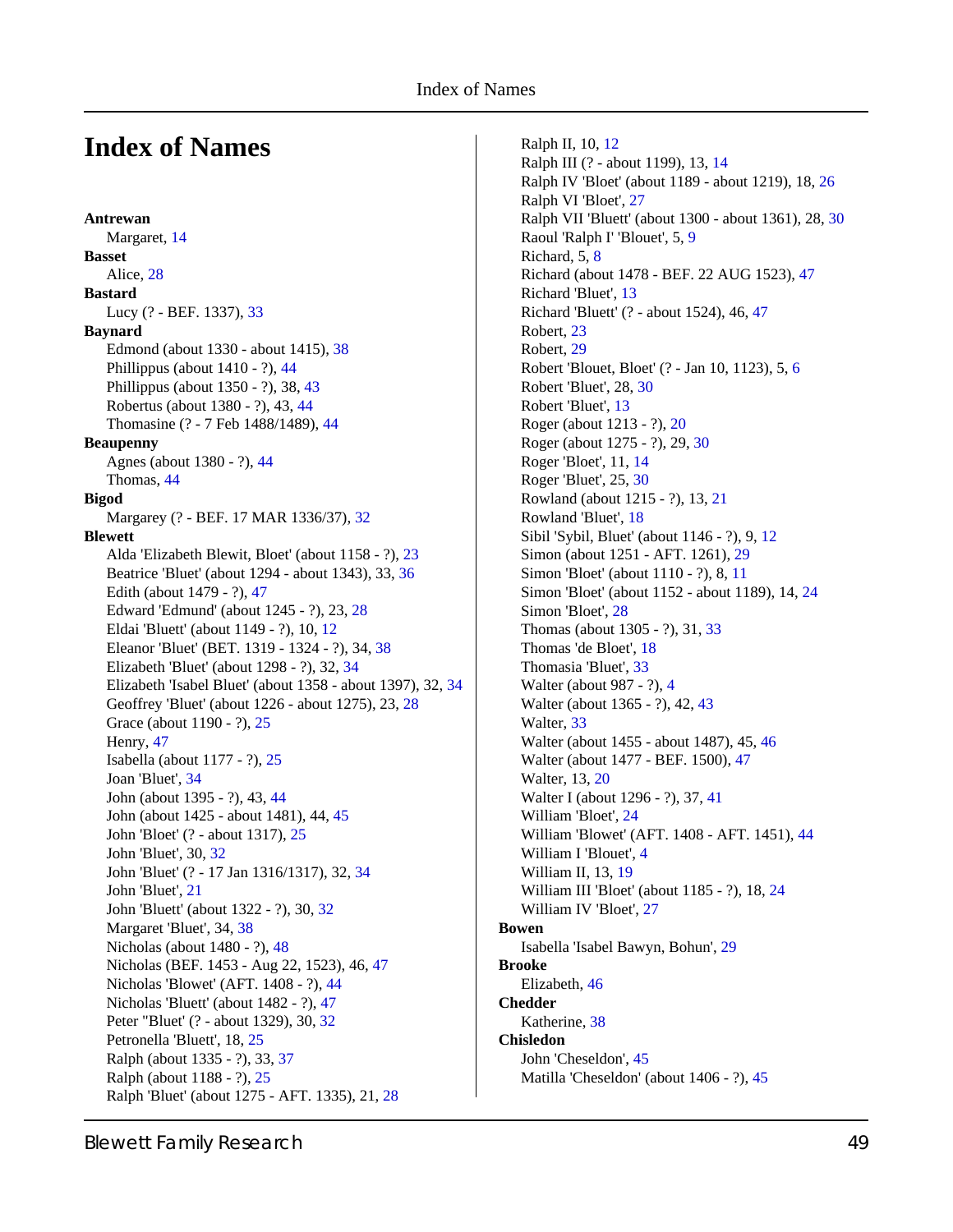#### Index of Names

**de Beaumont** Isabel Elizabeth (about 1058 - ?), [19](#page-18-1) **de Berkeley** Alice, [41](#page-40-1) Elizabeth, [41](#page-40-2) Isabell, [41](#page-40-3) James (about 1428 - ?), [41](#page-40-4) James (about 1394 - about Nov 1463), 36, [39](#page-38-0) James (BEF. 1354 - Jun 13, 1404), [34](#page-33-4) Maurice (about 1435 - about Sep 1506), [41](#page-40-5) Maurice, 36, [38](#page-37-3) Maurice IV (about 1330 - Jun 3, 1368), [35](#page-34-0) Thomas, [41](#page-40-6) William, [41](#page-40-7) **de Brianzom** Eleanor (? - about 1348), [34](#page-33-5) **de Clare** Gilbert, [37](#page-36-1) Gilbert (Sep 21, 1100 - about 1149), [19](#page-18-1) Hawise 'Hadwisa', [37](#page-36-2) Isabella (before 1125 - ?), [19](#page-18-2) **de Cusance** Peter (about 1330 - ?), [38](#page-37-6) William, [38](#page-37-7) **de Gloucester** Ala (about 1123 - about 1195), [12](#page-11-3) **de Godolphin** Edward (about 1195 - ?), [14](#page-13-4) James (about 1120 - ?), [12](#page-11-4) John (about 1145 - ?), [12](#page-11-5) Thomas (about 1170 - ?), 12, [14](#page-13-1) **de la More** Jane, [44](#page-43-5) **de Mowbray** Isabell (? - Sep 27, 1452), [40](#page-39-0) **de Powys** Joan 'Johanna', [30](#page-29-4) Lewis, [30](#page-29-5) **de Rodney** Jane, [38](#page-37-8) John (about 1350 - ?), 34, [38](#page-37-2) John, [38](#page-37-9) Katherine, [34](#page-33-6) Thomas, [34](#page-33-7) Thomas, [34](#page-33-8) Thomas, [38](#page-37-10) Walter, [38](#page-37-11) William, [38](#page-37-12) **de Rogus** Juliana, [41](#page-40-8)

**de Spencer** Thomas, [39](#page-38-1) **de Stafford** Elizabeth, [40](#page-39-1) **de Varney** Agnes, [47](#page-46-7) **Draycott** Elinor, [47](#page-46-8) **Everard** Edmund (about 1313 - about 1370), [37](#page-36-3) Edward (about 1317 - ?), [37](#page-36-4) Elizabeth (about 1319 - ?), [37](#page-36-5) Mary (about 1321 - ?), [37](#page-36-6) Patrick (about 1315 - ?), [37](#page-36-7) William (about 1292 - about 1343), [36](#page-35-1) **Feteham** William of, [25](#page-24-5) **Fitz-Harding** Ala 'Alicia, Fitz-Nicholas', [12](#page-11-6) Nicholas 'Fitz-Robert' (about 1124 - about 1189), [12](#page-11-3) **Fitzjames** Johanna (about 1457 - AFT. AUG 1523), [47](#page-46-9) John, [47](#page-46-8) **Greenham** Christiana, [41](#page-40-9) Simon, [41](#page-40-8) **Gwilym** Thomas ap (about 1365 - Jul 4, 1438), [35](#page-34-1) **Hywel** Rhys ap (about 1270 - ?), [30](#page-29-6) **Iorwerth** Nesta 'Paramour' verch (after 1130 - before 1234), [14](#page-13-5) **King of Cork** Dermot McCarthy (about 1098 - about 1185), [25](#page-24-6) **le de Spencer** Elizabeth (about 1322 - Jul 13, 1389), [35](#page-34-0) Thomas, [12](#page-11-7) Thurstan (about 1122 - ?), [12](#page-11-8) Walter (about 1148 - after 1189), [12](#page-11-9) **Malet** Ellen 'Ella Turney' (about 1354 - ?), [43](#page-42-2) John, [43](#page-42-3) **McCarthy** Cormac, [25](#page-24-7) Cormac, [26](#page-25-1) Donal, [26](#page-25-2) Finghin, [26](#page-25-3) **Morley** Mawd verch (about 1380 - ?), [35](#page-34-1) **Owain Wan** Iorwerth ap, [14](#page-13-6)